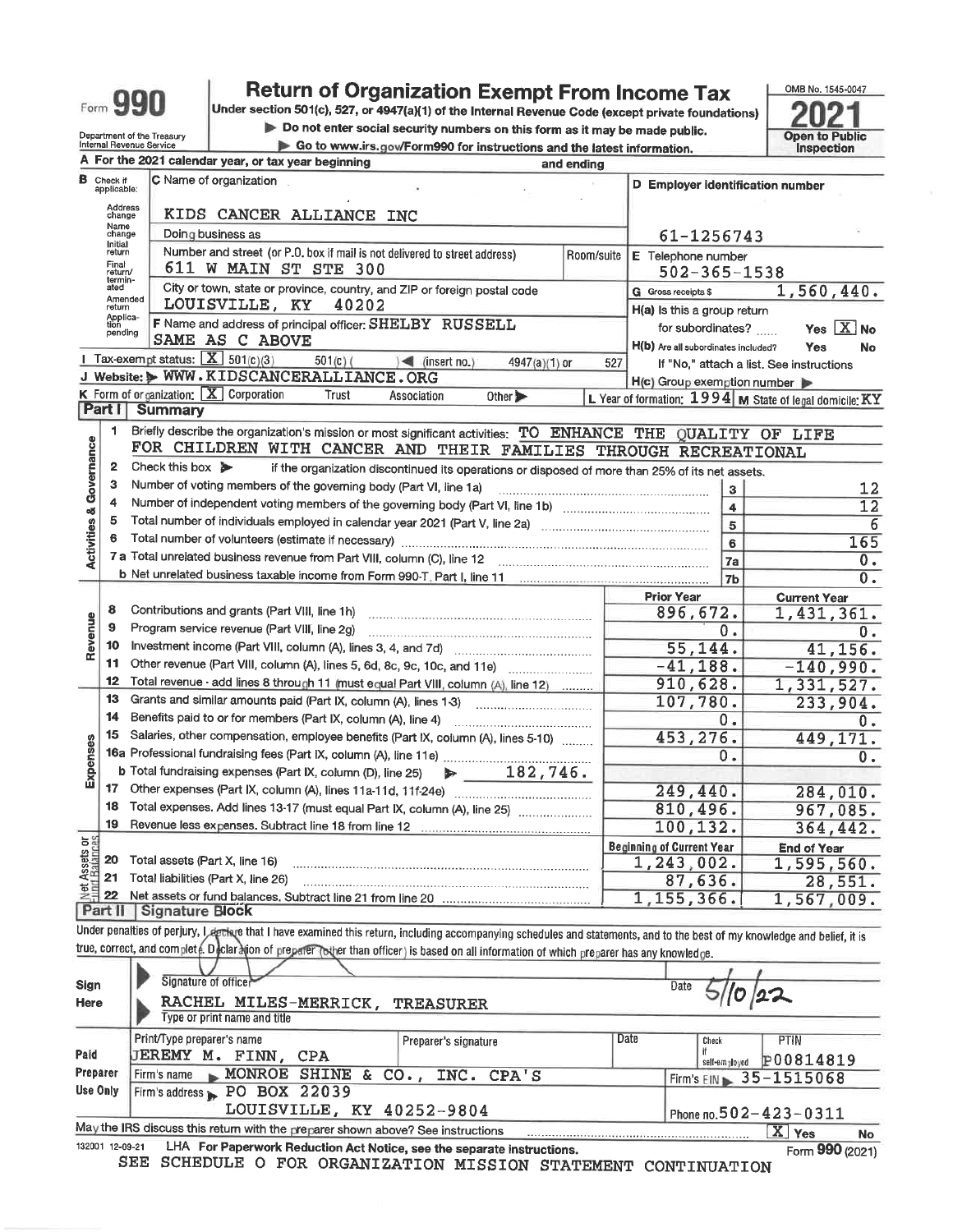|              | 61-1256743<br>KIDS CANCER ALLIANCE INC<br>Page 2<br>Form 990 (2021)                                                                                                             |
|--------------|---------------------------------------------------------------------------------------------------------------------------------------------------------------------------------|
| Part III     | <b>Statement of Program Service Accomplishments</b>                                                                                                                             |
|              | $\overline{\mathtt{x}}$ )<br>Check if Schedule O contains a response or note to any line in this Part III                                                                       |
| 1            | Briefly describe the organization's mission:                                                                                                                                    |
|              | TO ENHANCE THE QUALITY OF LIFE FOR CHILDREN WITH CANCER AND THEIR                                                                                                               |
|              | FAMILIES THROUGH RECREATIONAL SUPPORT PROGRAMS.                                                                                                                                 |
|              |                                                                                                                                                                                 |
|              |                                                                                                                                                                                 |
| $\mathbf{2}$ | Did the organization undertake any significant program services during the year which were not listed on the                                                                    |
|              | $Yes \quad X$ No<br>prior Form 990 or 990-EZ?                                                                                                                                   |
|              | If "Yes," describe these new services on Schedule O.                                                                                                                            |
| 3            | $\overline{\mathsf{Yes} \mathrel{\hspace{0.5pt}\mathsf{X}}}$ No<br>Did the organization cease conducting, or make significant changes in how it conducts, any program services? |
|              | If "Yes," describe these changes on Schedule O.                                                                                                                                 |
| 4            | Describe the organization's program service accomplishments for each of its three largest program services, as measured by expenses.                                            |
|              | Section 501(c)(3) and 501(c)(4) organizations are required to report the amount of grants and allocations to others, the total expenses, and                                    |
|              | revenue, if any, for each program service reported.<br>147,893.                                                                                                                 |
| 4a           | including grants of \$<br>(Code:<br>(Expenses \$<br>) (Revenue \$<br>SUMMER CAMPS: DUE TO COVID19 RESTRICTIONS AND THE HEALTHY & SAFETY OF                                      |
|              | OUR CAMPERS, OUR ANNUAL SUMMER CAMPS WERE HELD VIRTUALLY IN 2021.<br>WE                                                                                                         |
|              | HAD 156 CHILDREN WITH CANCER AND SIBLINGS ATTEND ONE OF TWO,<br>WEEK LONG                                                                                                       |
|              | VIRTUAL CAMP SESSIONS. SESSIONS INCLUDED DAILY SONGS,<br>GAMES,<br>CRAFTS,                                                                                                      |
|              | SCAVENGER HUNTS, CABIN CHATS,<br>ANNUAL TALENT SHOW, DANCE,<br>BAKING,<br>AND                                                                                                   |
|              | IN ADDITION TO THE WEEKLONG CAMP SESSIONS,<br>EACH CHILD WAS<br>MORE.                                                                                                           |
|              | PROVIDED A "CAMP-IN-A-BOX"<br>WITH SUPPLIES FOR THE CAMP WEEK,<br>GAMES &                                                                                                       |
|              | CAMP TSHIRT,<br>AND GIFT CARDS FOR MEALS AND<br>ENTERTAINMENT.<br>ACTIVITIES,                                                                                                   |
|              | GOALS OF OUR SUMMER CAMP PROGRAMS REMAINED THE SAME: BUILD MEANINGFUL                                                                                                           |
|              | FRIENDSHIPS WITH OTHERS WHO UNDERSTAND THEIR CHILDHOOD CANCER JOURNEY,                                                                                                          |
|              | PROVIDE SAFE, HEALTHY RECREATIONAL COPING SKILLS, AND BUILD SELF-ESTEEM                                                                                                         |
|              | AND SELF-RELIANCE.                                                                                                                                                              |
| 4b           | 73,789. including grants of \$<br>(Code:<br>) (Expenses \$<br>) (Revenue \$                                                                                                     |
|              | DUE TO COVID19 RESTRICTIONS AND THE HEALTH &<br>FAMILY RETREAT:<br>SAFETY OF                                                                                                    |
|              | OUR CAMPERS AND THEIR FAMILIES, THE ANNUAL FAMILY RETREAT WAS HELD                                                                                                              |
|              | VIRTUALLY IN 2021. 243 INDIVIDUALS,<br>ALL FAMILY MEMBERS AFFECTED BY<br>PARTICIPATED IN OUR 2021 THREE-DAY VIRTUAL FAMILY<br>CHILDHOOD CANCER,                                 |
|              | SESSIONS<br>INCLUDED A CAMP FIRE, CRAFTS,<br>FAMILY GAMES,<br>SPECIAL<br>RETREAT.                                                                                               |
|              | FOR PARENTS, AND MORE.<br>EACH FAMILY RECEIVED SUPPLY BOXES<br>SESSIONS                                                                                                         |
|              | DELIVERED TO THEIR HOMES, WHICH INCLUDED ALL THE SUPPLIES THEY NEEDED                                                                                                           |
|              | FOR THE WEEKEND, ADDITIONAL FAMILY ACTIVITIES AND GIFT CARDS FOR MEALS                                                                                                          |
|              | AND ENTERTAINMENT. GOALS OF OUR FAMILY RETREAT WERE TO BUILD MEANINGFUL                                                                                                         |
|              | FRIENDSHIPS WITH OTHERS WHO UNDERSTAND THE CHILDHOOD JOURNEY, PROVIDE                                                                                                           |
|              | SAFE, HEALTHY RECREATIONAL COPING SKILLS, AND PROVIDE OPPORTUNITY FOR                                                                                                           |
|              | CHILDHOOD CANCER FAMILIES TO ENJOY QUALITY TIME TOGETHER AND CREATE                                                                                                             |
|              | 4c $(\text{Code:})$ $(\text{Expenses})$ $255,785$ including grants of \$ $81,093$ (Revenue \$                                                                                   |
|              | BEREAVEMENT ASSISTANCE: LOSING A CHILD TO CANCER IS ONE OF THE MOST                                                                                                             |
|              | DIFFICULT THINGS A FAMILY CAN EXPERIENCE. THE BEREAVEMENT FUND ALLOWS                                                                                                           |
|              | US TO SUPPORT FAMILIES WITHIN OUR PROGRAMS, AND HONOR A CHILD WHO HAS                                                                                                           |
|              | PASSED AWAY. WE HOPE THIS PROVIDES A SMALL AMOUNT OF COMFORT TO THE                                                                                                             |
|              | FAMILIES AS THEY PLAN SERVICES FOR THEIR LOVED ONE. OBJECTIVES OF THE                                                                                                           |
|              | BEREAVEMENT ASSISTANCE PROGRAM ARE: HONOR A CHILD WHO HAS PASSED AWAY                                                                                                           |
|              | FROM CANCER AND PROVIDE FINANCIAL ASSISTANCE TO EASE THE BURDEN DURING                                                                                                          |
|              | A DIFFICULT TIME. WE ASSISTED 18 FAMILIES WITH BEREAVEMENT ASSISTANCE<br>IN 2021.                                                                                               |
|              |                                                                                                                                                                                 |
|              |                                                                                                                                                                                 |
|              |                                                                                                                                                                                 |

| 4d Other program services (Describe on Schedule O.)            |                                          |                         |  |  |  |  |  |  |  |  |  |
|----------------------------------------------------------------|------------------------------------------|-------------------------|--|--|--|--|--|--|--|--|--|
| (Expenses \$                                                   | $152,811$ $\cdot$ including grants of \$ | 152, 811.<br>Revenue \$ |  |  |  |  |  |  |  |  |  |
| <b>4e</b> Total program service expenses $\blacktriangleright$ | 630,278.                                 |                         |  |  |  |  |  |  |  |  |  |

Form (2021) **990**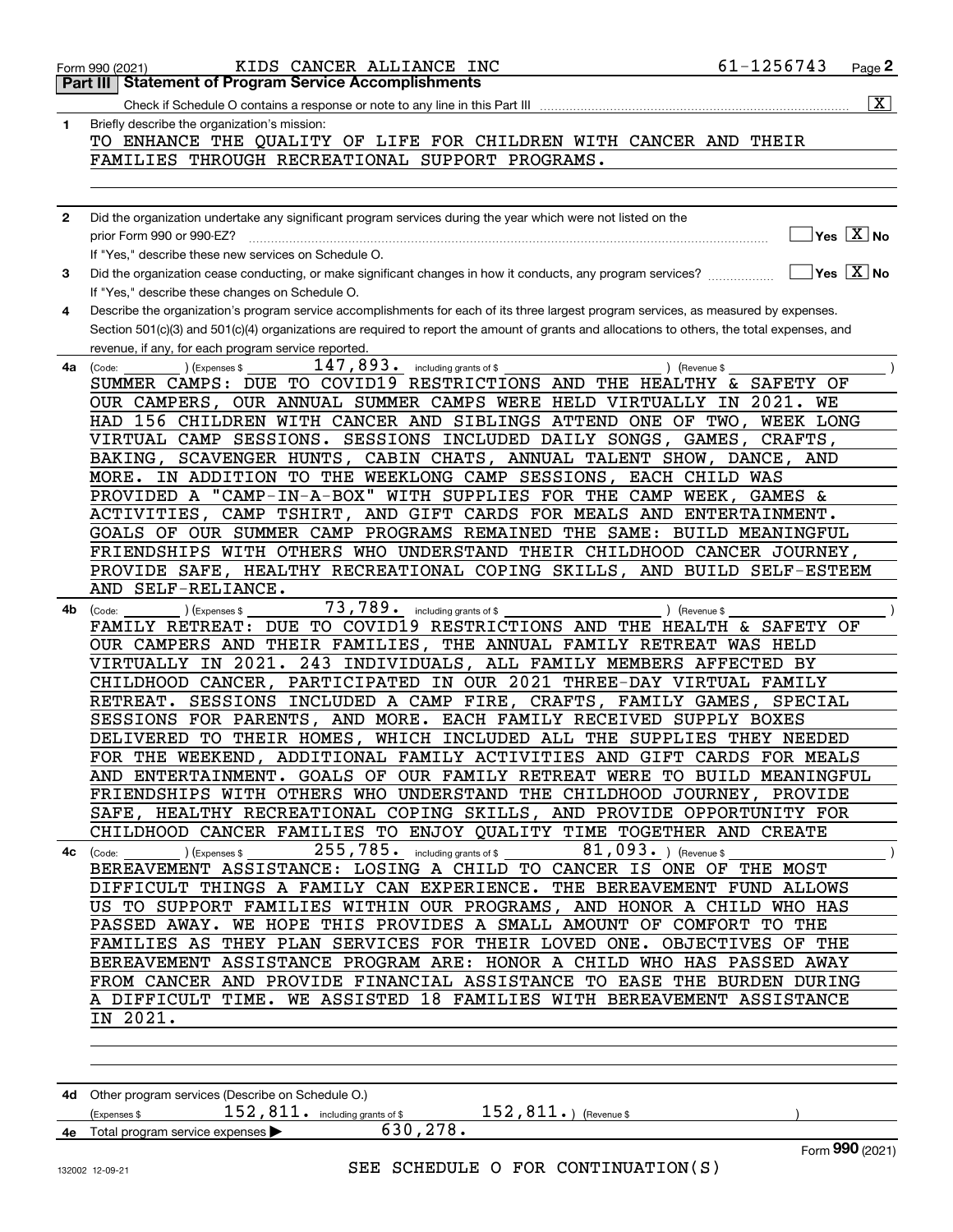|     |                                                                                                                                                           |                 | Yes | No          |
|-----|-----------------------------------------------------------------------------------------------------------------------------------------------------------|-----------------|-----|-------------|
| 1.  | Is the organization described in section $501(c)(3)$ or $4947(a)(1)$ (other than a private foundation)?                                                   |                 |     |             |
|     |                                                                                                                                                           | 1               | х   |             |
| 2   |                                                                                                                                                           | $\mathbf{2}$    | X   |             |
| 3   | Did the organization engage in direct or indirect political campaign activities on behalf of or in opposition to candidates for                           |                 |     |             |
|     |                                                                                                                                                           | 3               |     | х           |
| 4   | Section 501(c)(3) organizations. Did the organization engage in lobbying activities, or have a section 501(h) election in effect                          |                 |     |             |
|     |                                                                                                                                                           | 4               |     | х           |
| 5   | Is the organization a section 501(c)(4), 501(c)(5), or 501(c)(6) organization that receives membership dues, assessments, or                              |                 |     |             |
|     |                                                                                                                                                           | 5               |     | х           |
| 6   | Did the organization maintain any donor advised funds or any similar funds or accounts for which donors have the right to                                 |                 |     |             |
|     | provide advice on the distribution or investment of amounts in such funds or accounts? If "Yes," complete Schedule D, Part I                              | 6               |     | x           |
| 7   | Did the organization receive or hold a conservation easement, including easements to preserve open space,                                                 |                 |     |             |
|     |                                                                                                                                                           | $\overline{7}$  |     | х           |
| 8   | Did the organization maintain collections of works of art, historical treasures, or other similar assets? If "Yes," complete                              |                 |     |             |
|     |                                                                                                                                                           | 8               |     | х           |
| 9   | Did the organization report an amount in Part X, line 21, for escrow or custodial account liability, serve as a custodian for                             |                 |     |             |
|     | amounts not listed in Part X; or provide credit counseling, debt management, credit repair, or debt negotiation services?                                 |                 |     |             |
|     |                                                                                                                                                           | 9               |     | х           |
| 10  | Did the organization, directly or through a related organization, hold assets in donor-restricted endowments                                              |                 |     |             |
|     |                                                                                                                                                           | 10              | х   |             |
| 11  | If the organization's answer to any of the following questions is "Yes," then complete Schedule D, Parts VI, VII, VIII, IX, or X,                         |                 |     |             |
|     | as applicable.                                                                                                                                            |                 |     |             |
|     | a Did the organization report an amount for land, buildings, and equipment in Part X, line 10? If "Yes," complete Schedule D,                             |                 |     |             |
|     |                                                                                                                                                           | 11a             | Х   |             |
|     | <b>b</b> Did the organization report an amount for investments - other securities in Part X, line 12, that is 5% or more of its total                     |                 |     |             |
|     |                                                                                                                                                           | 11b             |     | х           |
|     | c Did the organization report an amount for investments - program related in Part X, line 13, that is 5% or more of its total                             |                 |     |             |
|     |                                                                                                                                                           | 11c             |     | х           |
|     | d Did the organization report an amount for other assets in Part X, line 15, that is 5% or more of its total assets reported in                           |                 |     |             |
|     |                                                                                                                                                           | 11d             |     | х           |
|     |                                                                                                                                                           | 11e             |     | $\mathbf X$ |
| f.  | Did the organization's separate or consolidated financial statements for the tax year include a footnote that addresses                                   |                 |     |             |
|     | the organization's liability for uncertain tax positions under FIN 48 (ASC 740)? If "Yes," complete Schedule D, Part X                                    | 11f             |     | x           |
|     | 12a Did the organization obtain separate, independent audited financial statements for the tax year? If "Yes," complete                                   |                 |     |             |
|     |                                                                                                                                                           | 12a             | х   |             |
|     | <b>b</b> Was the organization included in consolidated, independent audited financial statements for the tax year?                                        |                 |     |             |
|     | If "Yes," and if the organization answered "No" to line 12a, then completing Schedule D, Parts XI and XII is optional <b>change</b> and the organization. | <b>12b</b>      |     | х           |
| 13  | Is the organization a school described in section 170(b)(1)(A)(ii)? If "Yes," complete Schedule E                                                         | 13              |     | $\mathbf X$ |
| 14а | Did the organization maintain an office, employees, or agents outside of the United States?                                                               | 14a             |     | х           |
|     | <b>b</b> Did the organization have aggregate revenues or expenses of more than \$10,000 from grantmaking, fundraising, business,                          |                 |     |             |
|     | investment, and program service activities outside the United States, or aggregate foreign investments valued at \$100,000                                |                 |     |             |
|     |                                                                                                                                                           | 14b             |     | x           |
| 15  | Did the organization report on Part IX, column (A), line 3, more than \$5,000 of grants or other assistance to or for any                                 |                 |     |             |
|     |                                                                                                                                                           | 15              |     | X           |
| 16  | Did the organization report on Part IX, column (A), line 3, more than \$5,000 of aggregate grants or other assistance to                                  |                 |     |             |
|     |                                                                                                                                                           | 16              |     | X           |
| 17  | Did the organization report a total of more than \$15,000 of expenses for professional fundraising services on Part IX,                                   |                 |     |             |
|     |                                                                                                                                                           | 17              |     | x           |
| 18  | Did the organization report more than \$15,000 total of fundraising event gross income and contributions on Part VIII, lines                              |                 |     |             |
|     |                                                                                                                                                           | 18              | х   |             |
| 19  | Did the organization report more than \$15,000 of gross income from gaming activities on Part VIII, line 9a? If "Yes."                                    |                 |     |             |
|     |                                                                                                                                                           | 19              | X   |             |
| 20a |                                                                                                                                                           | 20a             |     | X           |
|     | <b>b</b> If "Yes" to line 20a, did the organization attach a copy of its audited financial statements to this return?                                     | 20 <sub>b</sub> |     |             |
| 21  | Did the organization report more than \$5,000 of grants or other assistance to any domestic organization or                                               |                 |     |             |
|     |                                                                                                                                                           | 21              |     | x           |

Form (2021) **990**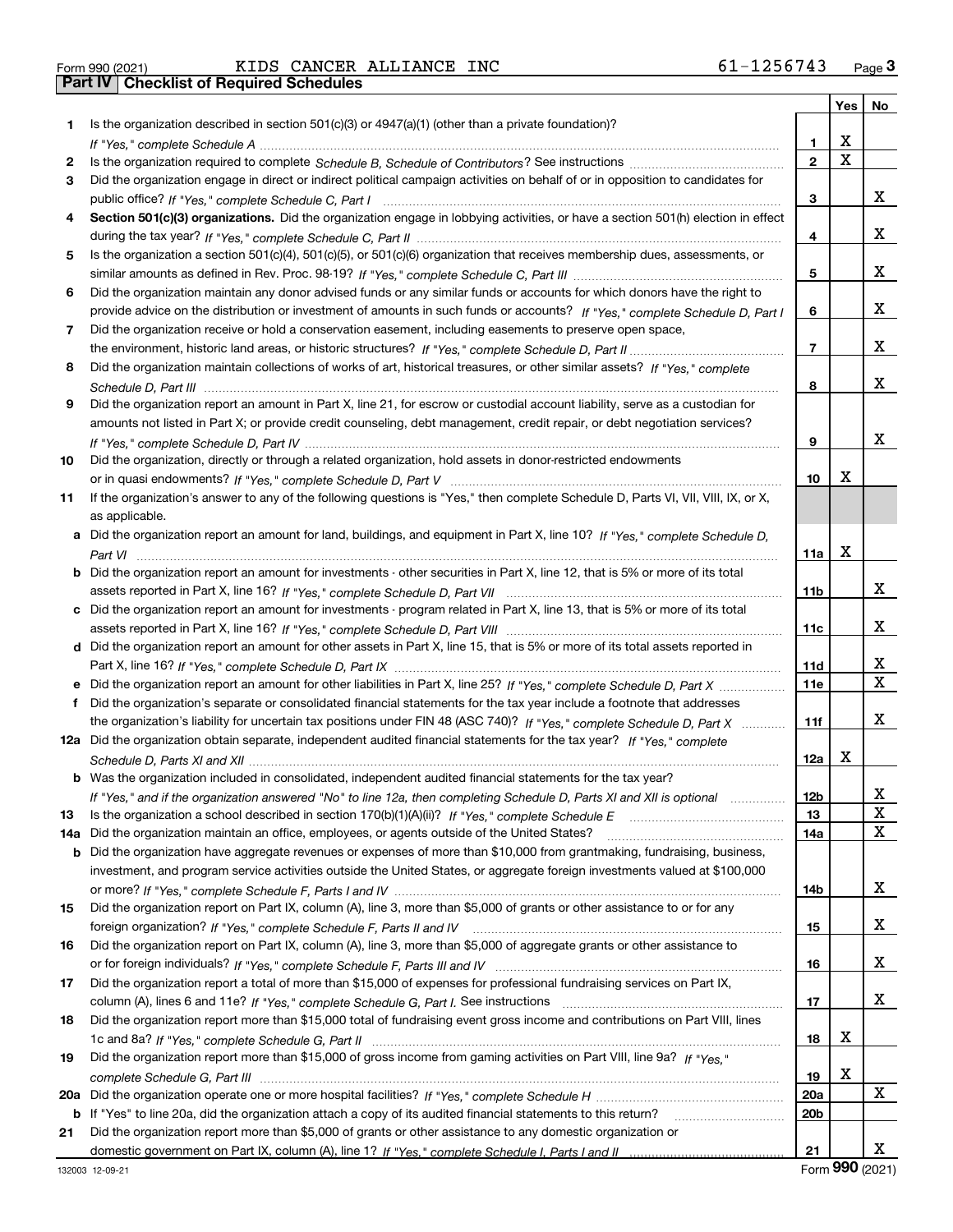*(continued)*

|               |                                                                                                                              |                 | Yes | No                           |
|---------------|------------------------------------------------------------------------------------------------------------------------------|-----------------|-----|------------------------------|
| 22            | Did the organization report more than \$5,000 of grants or other assistance to or for domestic individuals on                |                 |     |                              |
|               |                                                                                                                              | 22              | x   |                              |
| 23            | Did the organization answer "Yes" to Part VII, Section A, line 3, 4, or 5, about compensation of the organization's current  |                 |     |                              |
|               | and former officers, directors, trustees, key employees, and highest compensated employees? If "Yes," complete               |                 |     |                              |
|               |                                                                                                                              | 23              |     | x                            |
|               | 24a Did the organization have a tax-exempt bond issue with an outstanding principal amount of more than \$100,000 as of the  |                 |     |                              |
|               | last day of the year, that was issued after December 31, 2002? If "Yes," answer lines 24b through 24d and complete           |                 |     |                              |
|               |                                                                                                                              | 24a             |     | x                            |
|               | <b>b</b> Did the organization invest any proceeds of tax-exempt bonds beyond a temporary period exception?                   | 24 <sub>b</sub> |     |                              |
|               | c Did the organization maintain an escrow account other than a refunding escrow at any time during the year to defease       |                 |     |                              |
|               |                                                                                                                              | 24c             |     |                              |
|               |                                                                                                                              | 24d             |     |                              |
|               | 25a Section 501(c)(3), 501(c)(4), and 501(c)(29) organizations. Did the organization engage in an excess benefit             |                 |     |                              |
|               |                                                                                                                              | 25a             |     | x                            |
|               | b Is the organization aware that it engaged in an excess benefit transaction with a disqualified person in a prior year, and |                 |     |                              |
|               | that the transaction has not been reported on any of the organization's prior Forms 990 or 990-EZ? If "Yes," complete        |                 |     |                              |
|               | Schedule L, Part I                                                                                                           | 25b             |     | x                            |
| 26            | Did the organization report any amount on Part X, line 5 or 22, for receivables from or payables to any current              |                 |     |                              |
|               | or former officer, director, trustee, key employee, creator or founder, substantial contributor, or 35%                      |                 |     |                              |
|               | controlled entity or family member of any of these persons? If "Yes," complete Schedule L, Part II                           | 26              |     | x                            |
| 27            | Did the organization provide a grant or other assistance to any current or former officer, director, trustee, key employee,  |                 |     |                              |
|               | creator or founder, substantial contributor or employee thereof, a grant selection committee member, or to a 35% controlled  |                 |     |                              |
|               | entity (including an employee thereof) or family member of any of these persons? If "Yes," complete Schedule L, Part III     | 27              |     | x                            |
| 28            | Was the organization a party to a business transaction with one of the following parties (see the Schedule L, Part IV,       |                 |     |                              |
|               | instructions for applicable filing thresholds, conditions, and exceptions):                                                  |                 |     |                              |
|               | a A current or former officer, director, trustee, key employee, creator or founder, or substantial contributor? If           |                 |     |                              |
|               |                                                                                                                              | 28a             |     | x<br>$\overline{\mathtt{x}}$ |
|               |                                                                                                                              | 28 <sub>b</sub> |     |                              |
|               | c A 35% controlled entity of one or more individuals and/or organizations described in line 28a or 28b? If                   |                 |     | x                            |
|               |                                                                                                                              | 28c<br>29       |     | $\mathbf X$                  |
| 29            | Did the organization receive contributions of art, historical treasures, or other similar assets, or qualified conservation  |                 |     |                              |
| 30            |                                                                                                                              | 30              |     | x                            |
| 31            | Did the organization liquidate, terminate, or dissolve and cease operations? If "Yes," complete Schedule N, Part I           | 31              |     | $\overline{\mathbf{x}}$      |
| 32            | Did the organization sell, exchange, dispose of, or transfer more than 25% of its net assets? If "Yes," complete             |                 |     |                              |
|               |                                                                                                                              | 32              |     | х                            |
| 33            | Did the organization own 100% of an entity disregarded as separate from the organization under Regulations                   |                 |     |                              |
|               |                                                                                                                              | 33              |     | x                            |
| 34            | Was the organization related to any tax-exempt or taxable entity? If "Yes," complete Schedule R, Part II, III, or IV, and    |                 |     |                              |
|               |                                                                                                                              | 34              |     | X                            |
|               | 35a Did the organization have a controlled entity within the meaning of section 512(b)(13)?                                  | <b>35a</b>      |     | x                            |
|               | b If "Yes" to line 35a, did the organization receive any payment from or engage in any transaction with a controlled entity  |                 |     |                              |
|               |                                                                                                                              | 35 <sub>b</sub> |     |                              |
| 36            | Section 501(c)(3) organizations. Did the organization make any transfers to an exempt non-charitable related organization?   |                 |     |                              |
|               |                                                                                                                              | 36              |     | x                            |
| 37            | Did the organization conduct more than 5% of its activities through an entity that is not a related organization             |                 |     |                              |
|               | and that is treated as a partnership for federal income tax purposes? If "Yes," complete Schedule R, Part VI                 | 37              |     | x                            |
| 38            | Did the organization complete Schedule O and provide explanations on Schedule O for Part VI, lines 11b and 19?               |                 |     |                              |
|               | Note: All Form 990 filers are required to complete Schedule O                                                                | 38              | х   |                              |
| <b>Part V</b> | <b>Statements Regarding Other IRS Filings and Tax Compliance</b>                                                             |                 |     |                              |
|               | Check if Schedule O contains a response or note to any line in this Part V                                                   |                 |     |                              |
|               |                                                                                                                              |                 | Yes | No                           |
|               | 1a Enter the number reported in box 3 of Form 1096. Enter -0- if not applicable<br>1a                                        |                 |     |                              |
| b             | 0<br>Enter the number of Forms W-2G included on line 1a. Enter -0- if not applicable<br>1b                                   |                 |     |                              |
|               | Did the organization comply with backup withholding rules for reportable payments to vendors and reportable gaming           |                 |     |                              |
|               |                                                                                                                              | 1c              | х   |                              |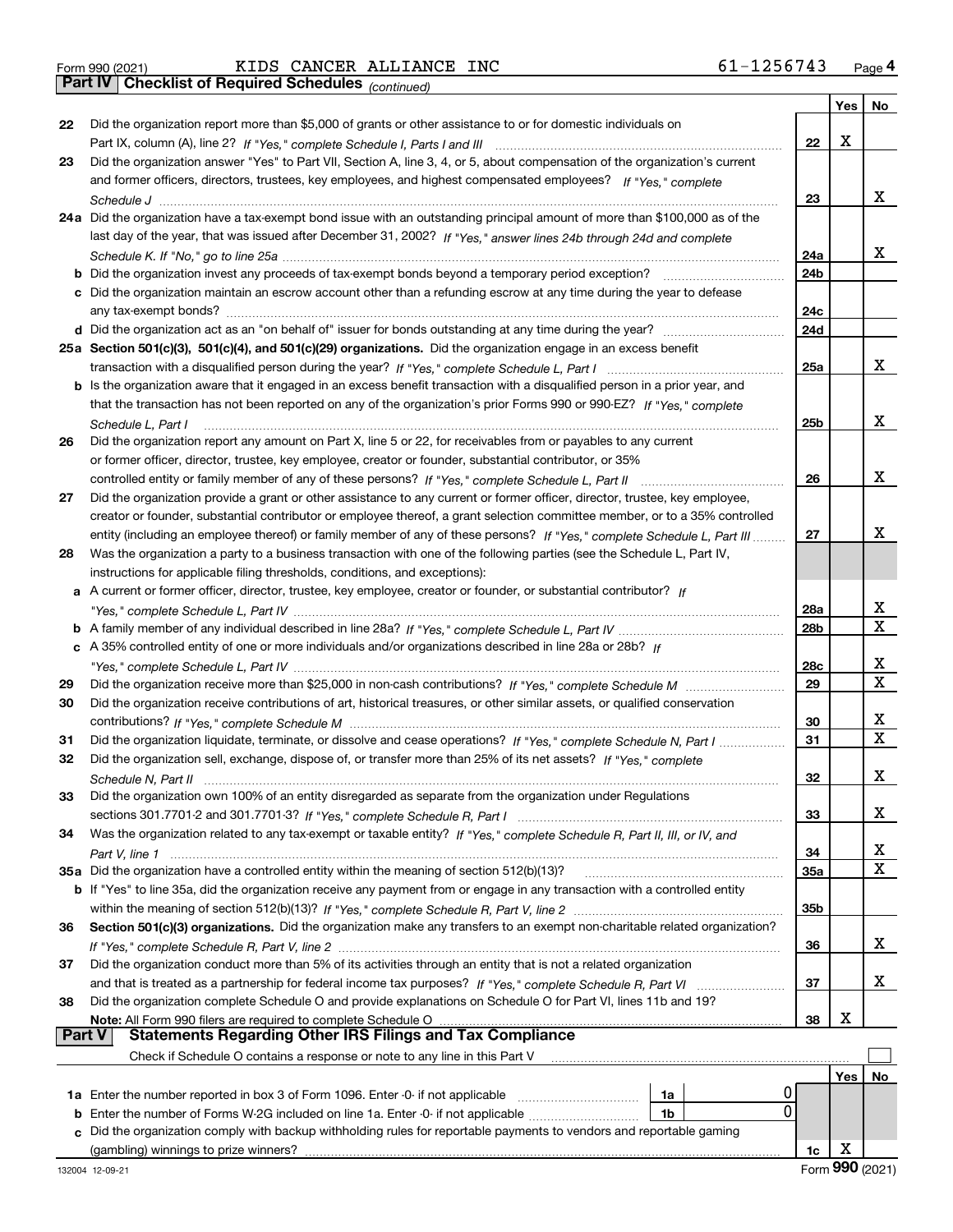|               | KIDS CANCER ALLIANCE INC<br>Form 990 (2021)                                                                                                     |                 | 61-1256743 |            |        | Page $5$    |  |  |  |  |  |
|---------------|-------------------------------------------------------------------------------------------------------------------------------------------------|-----------------|------------|------------|--------|-------------|--|--|--|--|--|
| <b>Part V</b> | Statements Regarding Other IRS Filings and Tax Compliance (continued)                                                                           |                 |            |            |        |             |  |  |  |  |  |
|               |                                                                                                                                                 |                 |            |            | Yes    | No          |  |  |  |  |  |
|               | 2a Enter the number of employees reported on Form W-3, Transmittal of Wage and Tax Statements,                                                  |                 |            |            |        |             |  |  |  |  |  |
|               | 6<br>filed for the calendar year ending with or within the year covered by this return <i>manumumumum</i><br>2a                                 |                 |            |            |        |             |  |  |  |  |  |
|               |                                                                                                                                                 |                 |            |            |        |             |  |  |  |  |  |
|               |                                                                                                                                                 |                 |            |            |        |             |  |  |  |  |  |
| За            | Did the organization have unrelated business gross income of \$1,000 or more during the year?                                                   |                 |            |            |        |             |  |  |  |  |  |
| b             |                                                                                                                                                 |                 |            |            |        |             |  |  |  |  |  |
|               | 4a At any time during the calendar year, did the organization have an interest in, or a signature or other authority over, a                    |                 |            |            |        |             |  |  |  |  |  |
|               | financial account in a foreign country (such as a bank account, securities account, or other financial account)?                                |                 |            | 4a         |        | х           |  |  |  |  |  |
|               | <b>b</b> If "Yes," enter the name of the foreign country $\triangleright$                                                                       |                 |            |            |        |             |  |  |  |  |  |
|               | See instructions for filing requirements for FinCEN Form 114, Report of Foreign Bank and Financial Accounts (FBAR).                             |                 |            |            |        |             |  |  |  |  |  |
| 5a            | Was the organization a party to a prohibited tax shelter transaction at any time during the tax year?                                           |                 |            | 5a         |        | х           |  |  |  |  |  |
| b             |                                                                                                                                                 |                 |            | 5b         |        | х           |  |  |  |  |  |
| с             |                                                                                                                                                 |                 |            | 5c         |        |             |  |  |  |  |  |
| 6a            | Does the organization have annual gross receipts that are normally greater than \$100,000, and did the organization solicit                     |                 |            |            |        |             |  |  |  |  |  |
|               | any contributions that were not tax deductible as charitable contributions?                                                                     |                 |            | 6a         |        | x           |  |  |  |  |  |
|               | b If "Yes," did the organization include with every solicitation an express statement that such contributions or gifts                          |                 |            |            |        |             |  |  |  |  |  |
|               | were not tax deductible?                                                                                                                        |                 |            | 6b         |        |             |  |  |  |  |  |
| 7             | Organizations that may receive deductible contributions under section 170(c).                                                                   |                 |            |            |        |             |  |  |  |  |  |
| а             | Did the organization receive a payment in excess of \$75 made partly as a contribution and partly for goods and services provided to the payor? |                 |            | 7a         | х<br>X |             |  |  |  |  |  |
| b             | If "Yes," did the organization notify the donor of the value of the goods or services provided?                                                 |                 |            | 7b         |        |             |  |  |  |  |  |
| c             | Did the organization sell, exchange, or otherwise dispose of tangible personal property for which it was required                               |                 |            |            |        |             |  |  |  |  |  |
|               | to file Form 8282?                                                                                                                              |                 |            | 7c         |        | х           |  |  |  |  |  |
| d             | If "Yes," indicate the number of Forms 8282 filed during the year                                                                               | 7d              |            | 7е         |        | х           |  |  |  |  |  |
| е             | Did the organization receive any funds, directly or indirectly, to pay premiums on a personal benefit contract?                                 |                 |            |            |        |             |  |  |  |  |  |
| f             | Did the organization, during the year, pay premiums, directly or indirectly, on a personal benefit contract?                                    |                 |            | 7f         |        | $\mathbf X$ |  |  |  |  |  |
| g             | If the organization received a contribution of qualified intellectual property, did the organization file Form 8899 as required?                |                 |            | 7g         |        |             |  |  |  |  |  |
| h             | If the organization received a contribution of cars, boats, airplanes, or other vehicles, did the organization file a Form 1098-C?              |                 |            | 7h         |        |             |  |  |  |  |  |
| 8             | Sponsoring organizations maintaining donor advised funds. Did a donor advised fund maintained by the                                            |                 |            |            |        |             |  |  |  |  |  |
|               | sponsoring organization have excess business holdings at any time during the year?                                                              |                 |            | 8          |        |             |  |  |  |  |  |
| 9             | Sponsoring organizations maintaining donor advised funds.                                                                                       |                 |            |            |        |             |  |  |  |  |  |
| а             | Did the sponsoring organization make any taxable distributions under section 4966?                                                              |                 |            | 9а<br>9b   |        |             |  |  |  |  |  |
| b             | Did the sponsoring organization make a distribution to a donor, donor advisor, or related person?<br>Section 501(c)(7) organizations. Enter:    |                 |            |            |        |             |  |  |  |  |  |
| 10            | Initiation fees and capital contributions included on Part VIII, line 12                                                                        | <b>10a</b>      |            |            |        |             |  |  |  |  |  |
| а<br>b        | Gross receipts, included on Form 990, Part VIII, line 12, for public use of club facilities                                                     | 10 <sub>b</sub> |            |            |        |             |  |  |  |  |  |
| 11            | Section 501(c)(12) organizations. Enter:                                                                                                        |                 |            |            |        |             |  |  |  |  |  |
| а             |                                                                                                                                                 | 11a             |            |            |        |             |  |  |  |  |  |
| b             | Gross income from other sources. (Do not net amounts due or paid to other sources against                                                       |                 |            |            |        |             |  |  |  |  |  |
|               |                                                                                                                                                 | 11 <sub>b</sub> |            |            |        |             |  |  |  |  |  |
|               | 12a Section 4947(a)(1) non-exempt charitable trusts. Is the organization filing Form 990 in lieu of Form 1041?                                  |                 |            | <b>12a</b> |        |             |  |  |  |  |  |
| b             | If "Yes," enter the amount of tax-exempt interest received or accrued during the year <i>manuminim</i>                                          | 12b             |            |            |        |             |  |  |  |  |  |
| 13            | Section 501(c)(29) qualified nonprofit health insurance issuers.                                                                                |                 |            |            |        |             |  |  |  |  |  |
| а             | Is the organization licensed to issue qualified health plans in more than one state?                                                            |                 |            | 13a        |        |             |  |  |  |  |  |
|               | Note: See the instructions for additional information the organization must report on Schedule O.                                               |                 |            |            |        |             |  |  |  |  |  |
| b             | Enter the amount of reserves the organization is required to maintain by the states in which the                                                |                 |            |            |        |             |  |  |  |  |  |
|               |                                                                                                                                                 | 13b             |            |            |        |             |  |  |  |  |  |
| с             |                                                                                                                                                 | 13с             |            |            |        |             |  |  |  |  |  |
| 14a           | Did the organization receive any payments for indoor tanning services during the tax year?                                                      |                 |            | 14a        |        | X           |  |  |  |  |  |
| b             |                                                                                                                                                 |                 |            | 14b        |        |             |  |  |  |  |  |
| 15            | Is the organization subject to the section 4960 tax on payment(s) of more than \$1,000,000 in remuneration or                                   |                 |            |            |        |             |  |  |  |  |  |
|               |                                                                                                                                                 |                 |            | 15         |        | х           |  |  |  |  |  |
|               | If "Yes," see the instructions and file Form 4720, Schedule N.                                                                                  |                 |            |            |        |             |  |  |  |  |  |
| 16            | Is the organization an educational institution subject to the section 4968 excise tax on net investment income?                                 |                 |            | 16         |        | х           |  |  |  |  |  |
|               | If "Yes," complete Form 4720, Schedule O.                                                                                                       |                 |            |            |        |             |  |  |  |  |  |
| 17            | Section 501(c)(21) organizations. Did the trust, any disqualified person, or mine operator engage in any                                        |                 |            |            |        |             |  |  |  |  |  |
|               | activities that would result in the imposition of an excise tax under section 4951, 4952 or 4953?                                               |                 |            | 17         |        |             |  |  |  |  |  |
|               | If "Yes," complete Form 6069.                                                                                                                   |                 |            |            |        |             |  |  |  |  |  |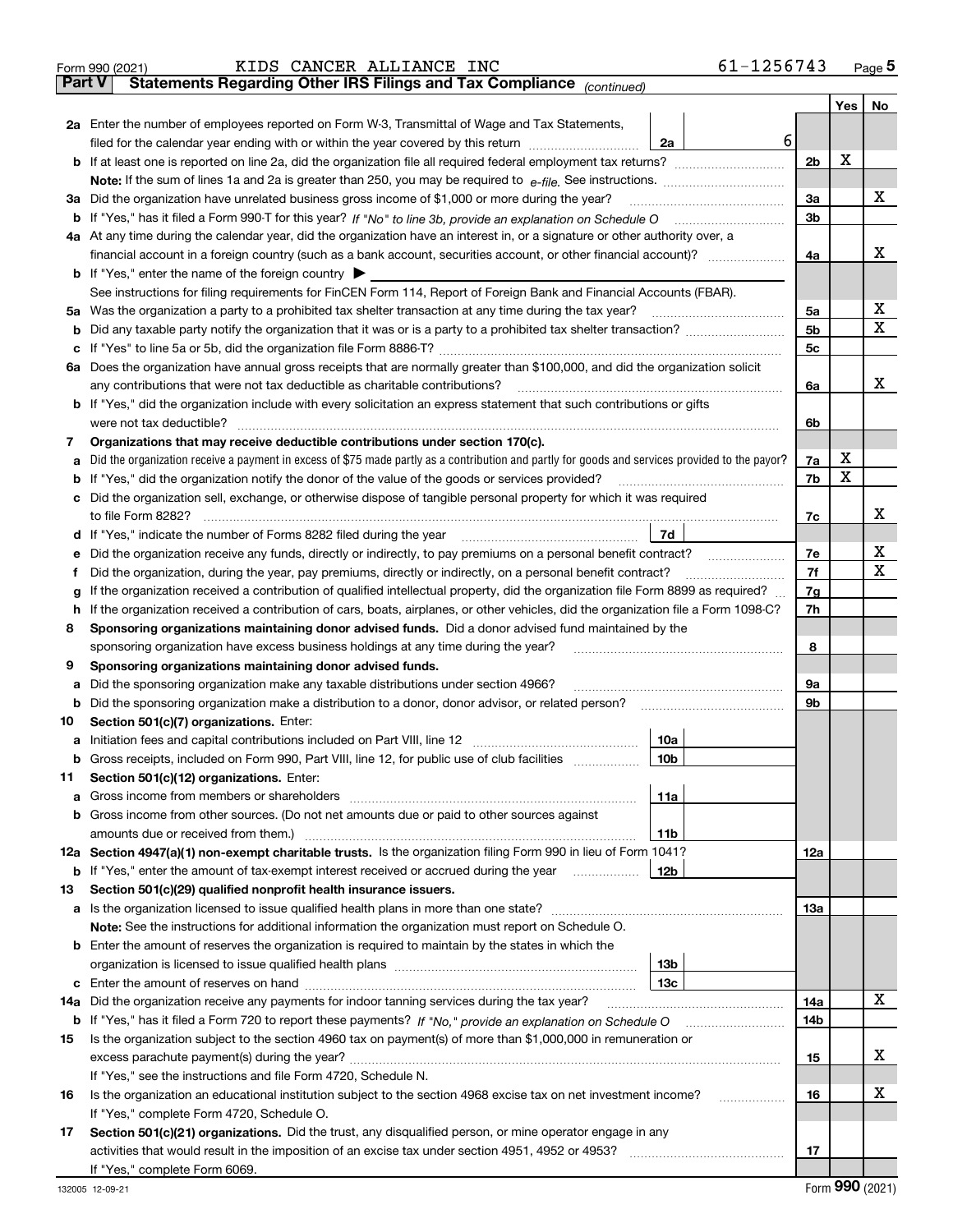|  | Form 990 (2021) |
|--|-----------------|
|  |                 |

#### KIDS CANCER ALLIANCE INC 6

| 25° ∂ | . т |
|-------|-----|
|-------|-----|

*For each "Yes" response to lines 2 through 7b below, and for a "No" response to line 8a, 8b, or 10b below, describe the circumstances, processes, or changes on Schedule O. See instructions.* Form 990 (2021) **1990 CONCER ALLIANCE INC**<br>**Part VI Governance, Management, and Disclosure.** For each "Yes" response to lines 2 through 7b below, and for a "No" response

|     | Check if Schedule O contains a response or note to any line in this Part VI                                                                                                                                                                                                |    |                 |        | x           |  |  |  |  |  |  |
|-----|----------------------------------------------------------------------------------------------------------------------------------------------------------------------------------------------------------------------------------------------------------------------------|----|-----------------|--------|-------------|--|--|--|--|--|--|
|     | <b>Section A. Governing Body and Management</b>                                                                                                                                                                                                                            |    |                 |        |             |  |  |  |  |  |  |
|     |                                                                                                                                                                                                                                                                            |    |                 | Yes    | No          |  |  |  |  |  |  |
|     | 1a Enter the number of voting members of the governing body at the end of the tax year<br>1a                                                                                                                                                                               | 12 |                 |        |             |  |  |  |  |  |  |
|     | If there are material differences in voting rights among members of the governing body, or if the governing                                                                                                                                                                |    |                 |        |             |  |  |  |  |  |  |
|     | body delegated broad authority to an executive committee or similar committee, explain on Schedule O.                                                                                                                                                                      |    |                 |        |             |  |  |  |  |  |  |
| b   | 12<br>Enter the number of voting members included on line 1a, above, who are independent<br>1b                                                                                                                                                                             |    |                 |        |             |  |  |  |  |  |  |
| 2   | Did any officer, director, trustee, or key employee have a family relationship or a business relationship with any other                                                                                                                                                   |    |                 |        |             |  |  |  |  |  |  |
|     | officer, director, trustee, or key employee?                                                                                                                                                                                                                               |    | $\mathbf{2}$    |        | X           |  |  |  |  |  |  |
| 3   | Did the organization delegate control over management duties customarily performed by or under the direct supervision                                                                                                                                                      |    |                 |        |             |  |  |  |  |  |  |
|     | of officers, directors, trustees, or key employees to a management company or other person?                                                                                                                                                                                |    | 3               |        | x           |  |  |  |  |  |  |
| 4   | Did the organization make any significant changes to its governing documents since the prior Form 990 was filed?                                                                                                                                                           |    | $\overline{4}$  |        | $\mathbf X$ |  |  |  |  |  |  |
| 5   |                                                                                                                                                                                                                                                                            |    | 5               |        | $\mathbf X$ |  |  |  |  |  |  |
| 6   | Did the organization have members or stockholders?                                                                                                                                                                                                                         |    | 6               |        | $\mathbf X$ |  |  |  |  |  |  |
| 7a  | Did the organization have members, stockholders, or other persons who had the power to elect or appoint one or                                                                                                                                                             |    |                 |        |             |  |  |  |  |  |  |
|     | more members of the governing body?                                                                                                                                                                                                                                        |    | 7a              |        | х           |  |  |  |  |  |  |
|     | <b>b</b> Are any governance decisions of the organization reserved to (or subject to approval by) members, stockholders, or                                                                                                                                                |    |                 |        |             |  |  |  |  |  |  |
|     | persons other than the governing body?                                                                                                                                                                                                                                     |    | 7b              |        | x           |  |  |  |  |  |  |
| 8   | Did the organization contemporaneously document the meetings held or written actions undertaken during the year by the following:                                                                                                                                          |    |                 |        |             |  |  |  |  |  |  |
| a   | The governing body?                                                                                                                                                                                                                                                        |    | 8a              | х      |             |  |  |  |  |  |  |
| b   |                                                                                                                                                                                                                                                                            |    | 8b              | X      |             |  |  |  |  |  |  |
| 9   | Is there any officer, director, trustee, or key employee listed in Part VII, Section A, who cannot be reached at the                                                                                                                                                       |    |                 |        |             |  |  |  |  |  |  |
|     |                                                                                                                                                                                                                                                                            |    | 9               |        | x           |  |  |  |  |  |  |
|     | <b>Section B. Policies</b> (This Section B requests information about policies not required by the Internal Revenue Code.)                                                                                                                                                 |    |                 |        |             |  |  |  |  |  |  |
|     |                                                                                                                                                                                                                                                                            |    |                 | Yes    | No          |  |  |  |  |  |  |
|     |                                                                                                                                                                                                                                                                            |    | 10a             |        | х           |  |  |  |  |  |  |
|     | <b>b</b> If "Yes," did the organization have written policies and procedures governing the activities of such chapters, affiliates,                                                                                                                                        |    |                 |        |             |  |  |  |  |  |  |
|     | and branches to ensure their operations are consistent with the organization's exempt purposes?                                                                                                                                                                            |    | 10 <sub>b</sub> |        |             |  |  |  |  |  |  |
|     | 11a Has the organization provided a complete copy of this Form 990 to all members of its governing body before filing the form?                                                                                                                                            |    | 11a             | X      |             |  |  |  |  |  |  |
| b   | Describe on Schedule O the process, if any, used by the organization to review this Form 990.                                                                                                                                                                              |    |                 |        |             |  |  |  |  |  |  |
| 12a |                                                                                                                                                                                                                                                                            |    | 12a             | X      |             |  |  |  |  |  |  |
| b   |                                                                                                                                                                                                                                                                            |    | 12 <sub>b</sub> | X      |             |  |  |  |  |  |  |
| с   | Did the organization regularly and consistently monitor and enforce compliance with the policy? If "Yes." describe                                                                                                                                                         |    |                 |        |             |  |  |  |  |  |  |
|     | on Schedule O how this was done <i>manually contained to contain the contained to be seen the schedule O how this was done</i>                                                                                                                                             |    | 12c             | х<br>X |             |  |  |  |  |  |  |
| 13  | Did the organization have a written whistleblower policy?                                                                                                                                                                                                                  |    | 13              | X      |             |  |  |  |  |  |  |
| 14  | Did the organization have a written document retention and destruction policy?                                                                                                                                                                                             |    | 14              |        |             |  |  |  |  |  |  |
| 15  | Did the process for determining compensation of the following persons include a review and approval by independent                                                                                                                                                         |    |                 |        |             |  |  |  |  |  |  |
|     | persons, comparability data, and contemporaneous substantiation of the deliberation and decision?<br>The organization's CEO, Executive Director, or top management official manufactured content of the organization's CEO, Executive Director, or top management official |    |                 |        | X           |  |  |  |  |  |  |
| a   |                                                                                                                                                                                                                                                                            |    | 15a<br>15b      |        | х           |  |  |  |  |  |  |
|     | If "Yes" to line 15a or 15b, describe the process on Schedule O. See instructions.                                                                                                                                                                                         |    |                 |        |             |  |  |  |  |  |  |
|     | 16a Did the organization invest in, contribute assets to, or participate in a joint venture or similar arrangement with a                                                                                                                                                  |    |                 |        |             |  |  |  |  |  |  |
|     | taxable entity during the year?                                                                                                                                                                                                                                            |    | 16a             |        | х           |  |  |  |  |  |  |
|     | b If "Yes," did the organization follow a written policy or procedure requiring the organization to evaluate its participation                                                                                                                                             |    |                 |        |             |  |  |  |  |  |  |
|     | in joint venture arrangements under applicable federal tax law, and take steps to safeguard the organization's                                                                                                                                                             |    |                 |        |             |  |  |  |  |  |  |
|     | exempt status with respect to such arrangements?                                                                                                                                                                                                                           |    | 16b             |        |             |  |  |  |  |  |  |
|     | <b>Section C. Disclosure</b>                                                                                                                                                                                                                                               |    |                 |        |             |  |  |  |  |  |  |
| 17  | List the states with which a copy of this Form 990 is required to be filed $\blacktriangleright$ KY                                                                                                                                                                        |    |                 |        |             |  |  |  |  |  |  |
| 18  | Section 6104 requires an organization to make its Forms 1023 (1024 or 1024-A, if applicable), 990, and 990-T (section 501(c)(3)s only) available                                                                                                                           |    |                 |        |             |  |  |  |  |  |  |
|     | for public inspection. Indicate how you made these available. Check all that apply.                                                                                                                                                                                        |    |                 |        |             |  |  |  |  |  |  |
|     | $X$ Own website<br>$X$ Another's website<br>$\lfloor X \rfloor$ Upon request<br>Other (explain on Schedule O)                                                                                                                                                              |    |                 |        |             |  |  |  |  |  |  |
| 19  | Describe on Schedule O whether (and if so, how) the organization made its governing documents, conflict of interest policy, and financial                                                                                                                                  |    |                 |        |             |  |  |  |  |  |  |
|     | statements available to the public during the tax year.                                                                                                                                                                                                                    |    |                 |        |             |  |  |  |  |  |  |
| 20  | State the name, address, and telephone number of the person who possesses the organization's books and records                                                                                                                                                             |    |                 |        |             |  |  |  |  |  |  |
|     | THE ORGANIZATION - (502) 365-1538                                                                                                                                                                                                                                          |    |                 |        |             |  |  |  |  |  |  |
|     | 611 W MAIN ST STE 300, LOUISVILLE, KY<br>40202                                                                                                                                                                                                                             |    |                 |        |             |  |  |  |  |  |  |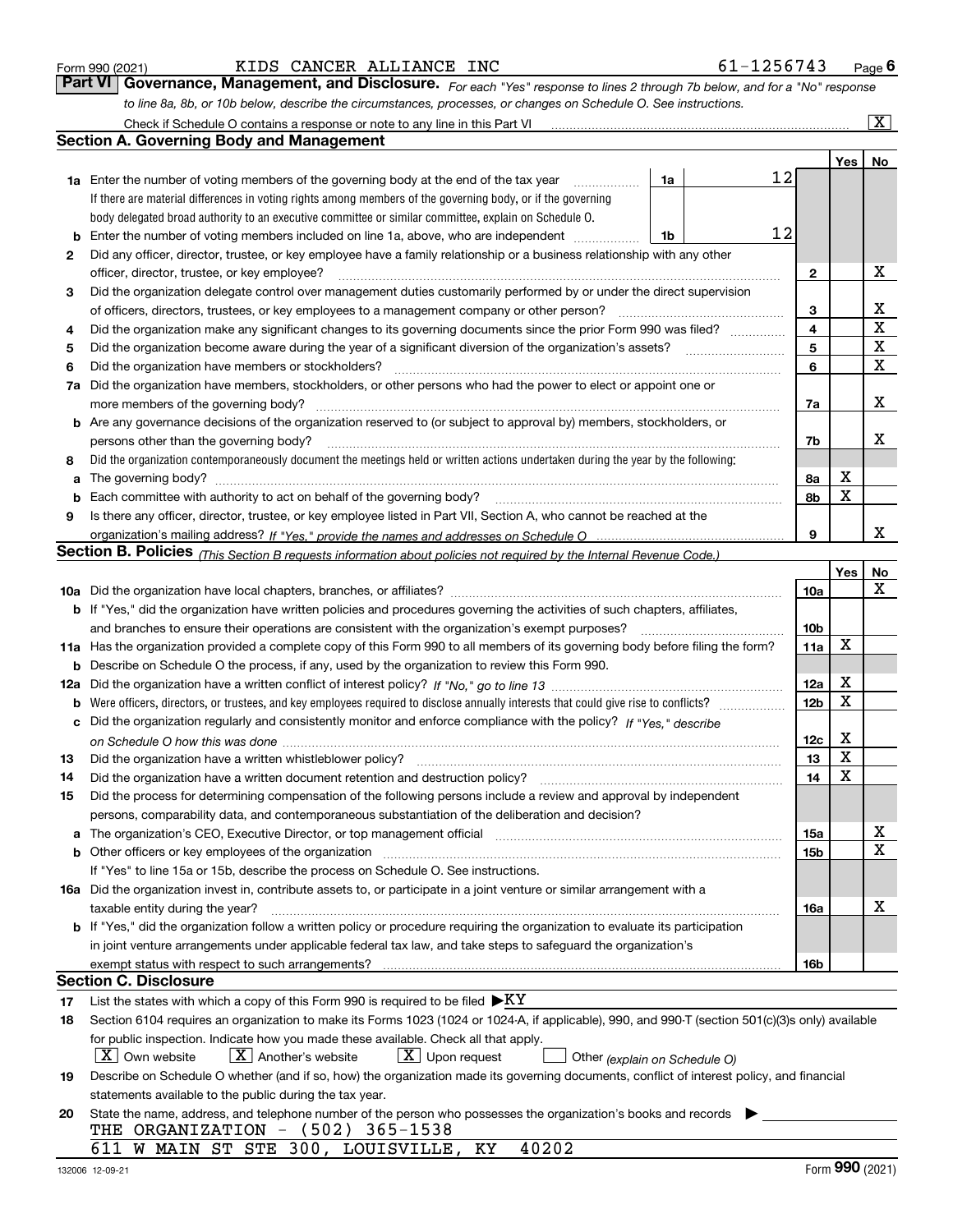$\mathcal{L}^{\text{max}}$ 

## **7Part VII Compensation of Officers, Directors, Trustees, Key Employees, Highest Compensated Employees, and Independent Contractors**

Check if Schedule O contains a response or note to any line in this Part VII

**Section A. Officers, Directors, Trustees, Key Employees, and Highest Compensated Employees**

**1a**  Complete this table for all persons required to be listed. Report compensation for the calendar year ending with or within the organization's tax year. **•** List all of the organization's current officers, directors, trustees (whether individuals or organizations), regardless of amount of compensation.

Enter -0- in columns (D), (E), and (F) if no compensation was paid.

 $\bullet$  List all of the organization's  $\sf current$  key employees, if any. See the instructions for definition of "key employee."

**•** List the organization's five current highest compensated employees (other than an officer, director, trustee, or key employee) who received reportable compensation (box 5 of Form W-2, Form 1099-MISC, and/or box 1 of Form 1099-NEC) of more than \$100,000 from the organization and any related organizations.

**•** List all of the organization's former officers, key employees, and highest compensated employees who received more than \$100,000 of reportable compensation from the organization and any related organizations.

**former directors or trustees**  ¥ List all of the organization's that received, in the capacity as a former director or trustee of the organization, more than \$10,000 of reportable compensation from the organization and any related organizations.

See the instructions for the order in which to list the persons above.

Check this box if neither the organization nor any related organization compensated any current officer, director, or trustee.  $\mathcal{L}^{\text{max}}$ 

| Reportable<br>Name and title<br>Average<br>Reportable<br>Estimated<br>(do not check more than one<br>hours per<br>compensation<br>compensation<br>amount of<br>box, unless person is both an<br>officer and a director/trustee)<br>from related<br>week<br>from<br>other<br>ndividual trustee or director<br>the<br>organizations<br>compensation<br>(list any<br>(W-2/1099-MISC/<br>hours for<br>organization<br>from the<br>Highest compensated<br>employee<br>Institutional trustee<br>(W-2/1099-MISC/<br>related<br>1099-NEC)<br>organization<br>Key employee<br>organizations<br>1099-NEC)<br>and related<br>below<br>organizations<br>Former<br>Officer<br>line)<br>40.00<br>SHELBY RUSSELL<br>(1)<br>114,435.<br>$\mathbf X$<br>0.<br>13,581.<br>EXECUTIVE DIRECTOR<br>1.00<br>SHERRY BAYLIFF<br>(2)<br>$\mathbf x$<br>$\overline{\mathbf{X}}$<br>0.<br>0.<br>$\mathbf 0$ .<br>MEDICAL DIRECTOR<br>1.00<br><b>JESSICA CLARK</b><br>(3)<br>$\mathbf x$<br>$\mathbf X$<br>0.<br>$\mathbf 0$ .<br>$\mathbf 0$ .<br><b>SECRETARY</b><br>1.00<br>AARON COOK<br>(4)<br>0.<br>$\mathbf X$<br>0.<br>$\mathbf 0$ .<br><b>BOARD MEMBER</b><br>1.00<br>JON DUBINS<br>(5)<br>$\mathbf 0$ .<br>$\pmb{0}$ .<br>$\mathbf X$<br>0.<br>BOARD MEMBER<br>1.00<br>(6)<br>CAMRON HAHN<br>$\overline{\textbf{X}}$<br>0.<br>$\mathbf 0$ .<br>$0$ .<br>BOARD MEMBER<br>1.00<br>JAY MACKIN<br>(7)<br>$\mathbf X$<br>$\mathbf X$<br>0.<br>$\mathbf 0$ .<br>$\mathbf 0$ .<br>PRESIDENT<br>1.00<br>AIMEE MCCAA<br>(8)<br>$\mathbf 0$ .<br>0.<br>$\mathbf X$<br>$\mathbf 0$ .<br>1.00<br>RACHEL MILES-MERRICK<br>(9)<br>$\mathbf X$<br>$0$ .<br>$\mathbf 0$ .<br>$\mathbf 0$ .<br>$\mathbf X$<br>1.00<br>(10) THOMAS PERRONE<br>$\mathbf X$<br>0.<br>$\mathbf 0$ .<br>$\mathbf 0$ .<br>$\mathbf X$<br>PAST PRESIDENT<br>(11) DOUG WHYTE<br>1.00<br>$\mathbf x$<br>0.<br>$\mathbf 0$ .<br>$\mathbf 0$ .<br><b>BOARD MEMBER</b><br>1.00<br>(12) ERIC WOOD<br>0.<br>0.<br>$\mathbf X$<br>$\mathbf 0$ .<br>1.00<br>(13) CELESTE YOUNG WHITMER<br>0.<br>0.<br>$0$ .<br>$\mathbf X$<br><b>BOARD MEMBER</b> | (A)                 | (B) | (C) |          |  |  |  |  | (D) | (E) | (F) |
|--------------------------------------------------------------------------------------------------------------------------------------------------------------------------------------------------------------------------------------------------------------------------------------------------------------------------------------------------------------------------------------------------------------------------------------------------------------------------------------------------------------------------------------------------------------------------------------------------------------------------------------------------------------------------------------------------------------------------------------------------------------------------------------------------------------------------------------------------------------------------------------------------------------------------------------------------------------------------------------------------------------------------------------------------------------------------------------------------------------------------------------------------------------------------------------------------------------------------------------------------------------------------------------------------------------------------------------------------------------------------------------------------------------------------------------------------------------------------------------------------------------------------------------------------------------------------------------------------------------------------------------------------------------------------------------------------------------------------------------------------------------------------------------------------------------------------------------------------------------------------------------------------------------------------------------------------------------------------------------------------------------------------------------------------------------------------------|---------------------|-----|-----|----------|--|--|--|--|-----|-----|-----|
|                                                                                                                                                                                                                                                                                                                                                                                                                                                                                                                                                                                                                                                                                                                                                                                                                                                                                                                                                                                                                                                                                                                                                                                                                                                                                                                                                                                                                                                                                                                                                                                                                                                                                                                                                                                                                                                                                                                                                                                                                                                                                |                     |     |     | Position |  |  |  |  |     |     |     |
|                                                                                                                                                                                                                                                                                                                                                                                                                                                                                                                                                                                                                                                                                                                                                                                                                                                                                                                                                                                                                                                                                                                                                                                                                                                                                                                                                                                                                                                                                                                                                                                                                                                                                                                                                                                                                                                                                                                                                                                                                                                                                |                     |     |     |          |  |  |  |  |     |     |     |
|                                                                                                                                                                                                                                                                                                                                                                                                                                                                                                                                                                                                                                                                                                                                                                                                                                                                                                                                                                                                                                                                                                                                                                                                                                                                                                                                                                                                                                                                                                                                                                                                                                                                                                                                                                                                                                                                                                                                                                                                                                                                                |                     |     |     |          |  |  |  |  |     |     |     |
|                                                                                                                                                                                                                                                                                                                                                                                                                                                                                                                                                                                                                                                                                                                                                                                                                                                                                                                                                                                                                                                                                                                                                                                                                                                                                                                                                                                                                                                                                                                                                                                                                                                                                                                                                                                                                                                                                                                                                                                                                                                                                |                     |     |     |          |  |  |  |  |     |     |     |
|                                                                                                                                                                                                                                                                                                                                                                                                                                                                                                                                                                                                                                                                                                                                                                                                                                                                                                                                                                                                                                                                                                                                                                                                                                                                                                                                                                                                                                                                                                                                                                                                                                                                                                                                                                                                                                                                                                                                                                                                                                                                                |                     |     |     |          |  |  |  |  |     |     |     |
|                                                                                                                                                                                                                                                                                                                                                                                                                                                                                                                                                                                                                                                                                                                                                                                                                                                                                                                                                                                                                                                                                                                                                                                                                                                                                                                                                                                                                                                                                                                                                                                                                                                                                                                                                                                                                                                                                                                                                                                                                                                                                |                     |     |     |          |  |  |  |  |     |     |     |
|                                                                                                                                                                                                                                                                                                                                                                                                                                                                                                                                                                                                                                                                                                                                                                                                                                                                                                                                                                                                                                                                                                                                                                                                                                                                                                                                                                                                                                                                                                                                                                                                                                                                                                                                                                                                                                                                                                                                                                                                                                                                                |                     |     |     |          |  |  |  |  |     |     |     |
|                                                                                                                                                                                                                                                                                                                                                                                                                                                                                                                                                                                                                                                                                                                                                                                                                                                                                                                                                                                                                                                                                                                                                                                                                                                                                                                                                                                                                                                                                                                                                                                                                                                                                                                                                                                                                                                                                                                                                                                                                                                                                |                     |     |     |          |  |  |  |  |     |     |     |
|                                                                                                                                                                                                                                                                                                                                                                                                                                                                                                                                                                                                                                                                                                                                                                                                                                                                                                                                                                                                                                                                                                                                                                                                                                                                                                                                                                                                                                                                                                                                                                                                                                                                                                                                                                                                                                                                                                                                                                                                                                                                                |                     |     |     |          |  |  |  |  |     |     |     |
|                                                                                                                                                                                                                                                                                                                                                                                                                                                                                                                                                                                                                                                                                                                                                                                                                                                                                                                                                                                                                                                                                                                                                                                                                                                                                                                                                                                                                                                                                                                                                                                                                                                                                                                                                                                                                                                                                                                                                                                                                                                                                |                     |     |     |          |  |  |  |  |     |     |     |
|                                                                                                                                                                                                                                                                                                                                                                                                                                                                                                                                                                                                                                                                                                                                                                                                                                                                                                                                                                                                                                                                                                                                                                                                                                                                                                                                                                                                                                                                                                                                                                                                                                                                                                                                                                                                                                                                                                                                                                                                                                                                                |                     |     |     |          |  |  |  |  |     |     |     |
|                                                                                                                                                                                                                                                                                                                                                                                                                                                                                                                                                                                                                                                                                                                                                                                                                                                                                                                                                                                                                                                                                                                                                                                                                                                                                                                                                                                                                                                                                                                                                                                                                                                                                                                                                                                                                                                                                                                                                                                                                                                                                |                     |     |     |          |  |  |  |  |     |     |     |
|                                                                                                                                                                                                                                                                                                                                                                                                                                                                                                                                                                                                                                                                                                                                                                                                                                                                                                                                                                                                                                                                                                                                                                                                                                                                                                                                                                                                                                                                                                                                                                                                                                                                                                                                                                                                                                                                                                                                                                                                                                                                                |                     |     |     |          |  |  |  |  |     |     |     |
|                                                                                                                                                                                                                                                                                                                                                                                                                                                                                                                                                                                                                                                                                                                                                                                                                                                                                                                                                                                                                                                                                                                                                                                                                                                                                                                                                                                                                                                                                                                                                                                                                                                                                                                                                                                                                                                                                                                                                                                                                                                                                |                     |     |     |          |  |  |  |  |     |     |     |
|                                                                                                                                                                                                                                                                                                                                                                                                                                                                                                                                                                                                                                                                                                                                                                                                                                                                                                                                                                                                                                                                                                                                                                                                                                                                                                                                                                                                                                                                                                                                                                                                                                                                                                                                                                                                                                                                                                                                                                                                                                                                                |                     |     |     |          |  |  |  |  |     |     |     |
|                                                                                                                                                                                                                                                                                                                                                                                                                                                                                                                                                                                                                                                                                                                                                                                                                                                                                                                                                                                                                                                                                                                                                                                                                                                                                                                                                                                                                                                                                                                                                                                                                                                                                                                                                                                                                                                                                                                                                                                                                                                                                |                     |     |     |          |  |  |  |  |     |     |     |
|                                                                                                                                                                                                                                                                                                                                                                                                                                                                                                                                                                                                                                                                                                                                                                                                                                                                                                                                                                                                                                                                                                                                                                                                                                                                                                                                                                                                                                                                                                                                                                                                                                                                                                                                                                                                                                                                                                                                                                                                                                                                                |                     |     |     |          |  |  |  |  |     |     |     |
|                                                                                                                                                                                                                                                                                                                                                                                                                                                                                                                                                                                                                                                                                                                                                                                                                                                                                                                                                                                                                                                                                                                                                                                                                                                                                                                                                                                                                                                                                                                                                                                                                                                                                                                                                                                                                                                                                                                                                                                                                                                                                |                     |     |     |          |  |  |  |  |     |     |     |
|                                                                                                                                                                                                                                                                                                                                                                                                                                                                                                                                                                                                                                                                                                                                                                                                                                                                                                                                                                                                                                                                                                                                                                                                                                                                                                                                                                                                                                                                                                                                                                                                                                                                                                                                                                                                                                                                                                                                                                                                                                                                                |                     |     |     |          |  |  |  |  |     |     |     |
|                                                                                                                                                                                                                                                                                                                                                                                                                                                                                                                                                                                                                                                                                                                                                                                                                                                                                                                                                                                                                                                                                                                                                                                                                                                                                                                                                                                                                                                                                                                                                                                                                                                                                                                                                                                                                                                                                                                                                                                                                                                                                |                     |     |     |          |  |  |  |  |     |     |     |
|                                                                                                                                                                                                                                                                                                                                                                                                                                                                                                                                                                                                                                                                                                                                                                                                                                                                                                                                                                                                                                                                                                                                                                                                                                                                                                                                                                                                                                                                                                                                                                                                                                                                                                                                                                                                                                                                                                                                                                                                                                                                                |                     |     |     |          |  |  |  |  |     |     |     |
|                                                                                                                                                                                                                                                                                                                                                                                                                                                                                                                                                                                                                                                                                                                                                                                                                                                                                                                                                                                                                                                                                                                                                                                                                                                                                                                                                                                                                                                                                                                                                                                                                                                                                                                                                                                                                                                                                                                                                                                                                                                                                |                     |     |     |          |  |  |  |  |     |     |     |
|                                                                                                                                                                                                                                                                                                                                                                                                                                                                                                                                                                                                                                                                                                                                                                                                                                                                                                                                                                                                                                                                                                                                                                                                                                                                                                                                                                                                                                                                                                                                                                                                                                                                                                                                                                                                                                                                                                                                                                                                                                                                                | <b>BOARD MEMBER</b> |     |     |          |  |  |  |  |     |     |     |
|                                                                                                                                                                                                                                                                                                                                                                                                                                                                                                                                                                                                                                                                                                                                                                                                                                                                                                                                                                                                                                                                                                                                                                                                                                                                                                                                                                                                                                                                                                                                                                                                                                                                                                                                                                                                                                                                                                                                                                                                                                                                                |                     |     |     |          |  |  |  |  |     |     |     |
|                                                                                                                                                                                                                                                                                                                                                                                                                                                                                                                                                                                                                                                                                                                                                                                                                                                                                                                                                                                                                                                                                                                                                                                                                                                                                                                                                                                                                                                                                                                                                                                                                                                                                                                                                                                                                                                                                                                                                                                                                                                                                | <b>TREASURER</b>    |     |     |          |  |  |  |  |     |     |     |
|                                                                                                                                                                                                                                                                                                                                                                                                                                                                                                                                                                                                                                                                                                                                                                                                                                                                                                                                                                                                                                                                                                                                                                                                                                                                                                                                                                                                                                                                                                                                                                                                                                                                                                                                                                                                                                                                                                                                                                                                                                                                                |                     |     |     |          |  |  |  |  |     |     |     |
|                                                                                                                                                                                                                                                                                                                                                                                                                                                                                                                                                                                                                                                                                                                                                                                                                                                                                                                                                                                                                                                                                                                                                                                                                                                                                                                                                                                                                                                                                                                                                                                                                                                                                                                                                                                                                                                                                                                                                                                                                                                                                |                     |     |     |          |  |  |  |  |     |     |     |
|                                                                                                                                                                                                                                                                                                                                                                                                                                                                                                                                                                                                                                                                                                                                                                                                                                                                                                                                                                                                                                                                                                                                                                                                                                                                                                                                                                                                                                                                                                                                                                                                                                                                                                                                                                                                                                                                                                                                                                                                                                                                                |                     |     |     |          |  |  |  |  |     |     |     |
|                                                                                                                                                                                                                                                                                                                                                                                                                                                                                                                                                                                                                                                                                                                                                                                                                                                                                                                                                                                                                                                                                                                                                                                                                                                                                                                                                                                                                                                                                                                                                                                                                                                                                                                                                                                                                                                                                                                                                                                                                                                                                |                     |     |     |          |  |  |  |  |     |     |     |
|                                                                                                                                                                                                                                                                                                                                                                                                                                                                                                                                                                                                                                                                                                                                                                                                                                                                                                                                                                                                                                                                                                                                                                                                                                                                                                                                                                                                                                                                                                                                                                                                                                                                                                                                                                                                                                                                                                                                                                                                                                                                                |                     |     |     |          |  |  |  |  |     |     |     |
|                                                                                                                                                                                                                                                                                                                                                                                                                                                                                                                                                                                                                                                                                                                                                                                                                                                                                                                                                                                                                                                                                                                                                                                                                                                                                                                                                                                                                                                                                                                                                                                                                                                                                                                                                                                                                                                                                                                                                                                                                                                                                | <b>BOARD MEMBER</b> |     |     |          |  |  |  |  |     |     |     |
|                                                                                                                                                                                                                                                                                                                                                                                                                                                                                                                                                                                                                                                                                                                                                                                                                                                                                                                                                                                                                                                                                                                                                                                                                                                                                                                                                                                                                                                                                                                                                                                                                                                                                                                                                                                                                                                                                                                                                                                                                                                                                |                     |     |     |          |  |  |  |  |     |     |     |
|                                                                                                                                                                                                                                                                                                                                                                                                                                                                                                                                                                                                                                                                                                                                                                                                                                                                                                                                                                                                                                                                                                                                                                                                                                                                                                                                                                                                                                                                                                                                                                                                                                                                                                                                                                                                                                                                                                                                                                                                                                                                                |                     |     |     |          |  |  |  |  |     |     |     |
|                                                                                                                                                                                                                                                                                                                                                                                                                                                                                                                                                                                                                                                                                                                                                                                                                                                                                                                                                                                                                                                                                                                                                                                                                                                                                                                                                                                                                                                                                                                                                                                                                                                                                                                                                                                                                                                                                                                                                                                                                                                                                |                     |     |     |          |  |  |  |  |     |     |     |
|                                                                                                                                                                                                                                                                                                                                                                                                                                                                                                                                                                                                                                                                                                                                                                                                                                                                                                                                                                                                                                                                                                                                                                                                                                                                                                                                                                                                                                                                                                                                                                                                                                                                                                                                                                                                                                                                                                                                                                                                                                                                                |                     |     |     |          |  |  |  |  |     |     |     |
|                                                                                                                                                                                                                                                                                                                                                                                                                                                                                                                                                                                                                                                                                                                                                                                                                                                                                                                                                                                                                                                                                                                                                                                                                                                                                                                                                                                                                                                                                                                                                                                                                                                                                                                                                                                                                                                                                                                                                                                                                                                                                |                     |     |     |          |  |  |  |  |     |     |     |
|                                                                                                                                                                                                                                                                                                                                                                                                                                                                                                                                                                                                                                                                                                                                                                                                                                                                                                                                                                                                                                                                                                                                                                                                                                                                                                                                                                                                                                                                                                                                                                                                                                                                                                                                                                                                                                                                                                                                                                                                                                                                                |                     |     |     |          |  |  |  |  |     |     |     |
|                                                                                                                                                                                                                                                                                                                                                                                                                                                                                                                                                                                                                                                                                                                                                                                                                                                                                                                                                                                                                                                                                                                                                                                                                                                                                                                                                                                                                                                                                                                                                                                                                                                                                                                                                                                                                                                                                                                                                                                                                                                                                |                     |     |     |          |  |  |  |  |     |     |     |
|                                                                                                                                                                                                                                                                                                                                                                                                                                                                                                                                                                                                                                                                                                                                                                                                                                                                                                                                                                                                                                                                                                                                                                                                                                                                                                                                                                                                                                                                                                                                                                                                                                                                                                                                                                                                                                                                                                                                                                                                                                                                                |                     |     |     |          |  |  |  |  |     |     |     |
|                                                                                                                                                                                                                                                                                                                                                                                                                                                                                                                                                                                                                                                                                                                                                                                                                                                                                                                                                                                                                                                                                                                                                                                                                                                                                                                                                                                                                                                                                                                                                                                                                                                                                                                                                                                                                                                                                                                                                                                                                                                                                |                     |     |     |          |  |  |  |  |     |     |     |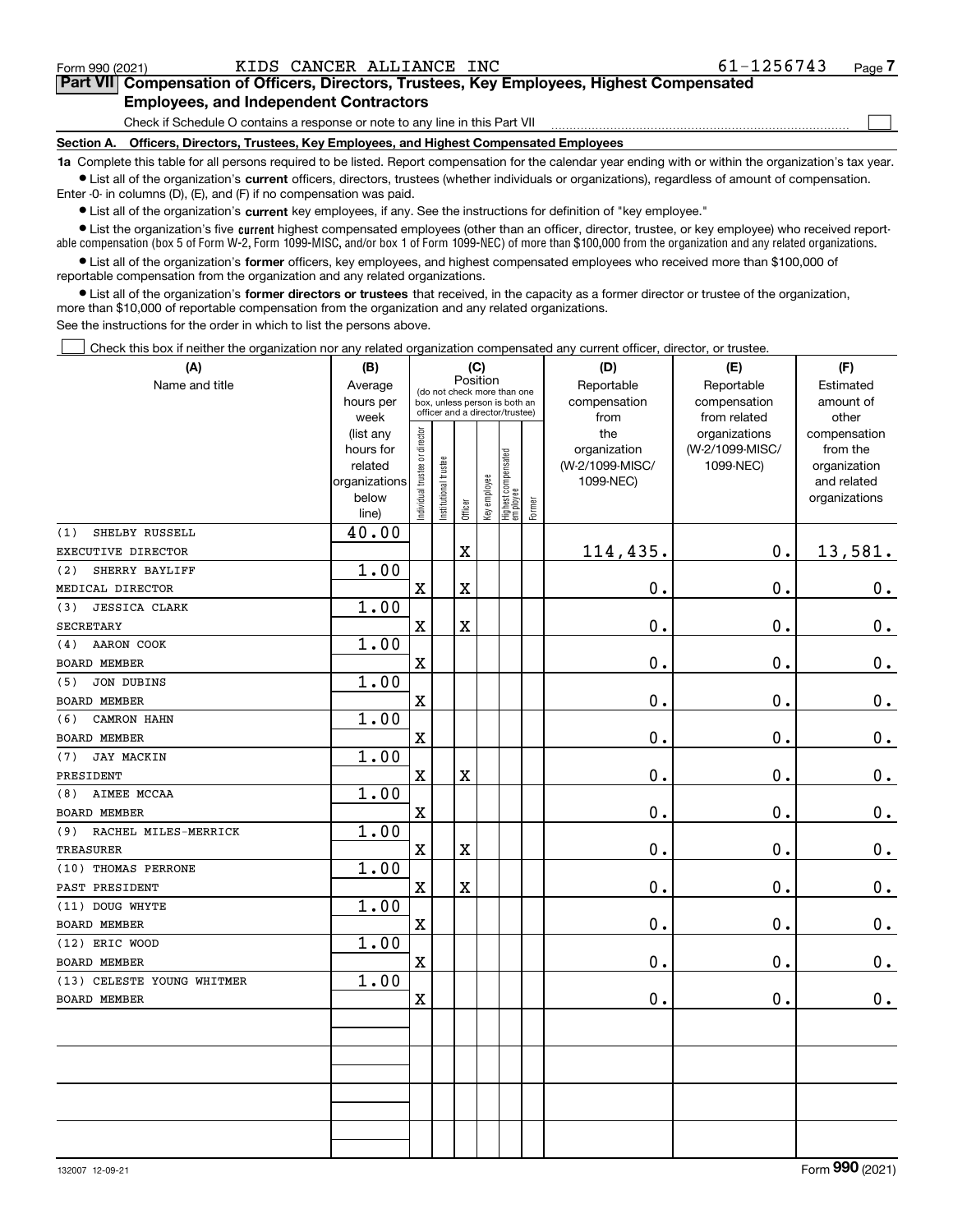|                                                                                                                           | KIDS CANCER ALLIANCE INC<br>Form 990 (2021)                                                                                                                         |                                                             |                                |                        |                                                                                                                                                                                |              |                                 |        |                                                     | 61-1256743                                    |                                            |                                        |                                                                          | Page 8  |
|---------------------------------------------------------------------------------------------------------------------------|---------------------------------------------------------------------------------------------------------------------------------------------------------------------|-------------------------------------------------------------|--------------------------------|------------------------|--------------------------------------------------------------------------------------------------------------------------------------------------------------------------------|--------------|---------------------------------|--------|-----------------------------------------------------|-----------------------------------------------|--------------------------------------------|----------------------------------------|--------------------------------------------------------------------------|---------|
| Part VII<br>Section A. Officers, Directors, Trustees, Key Employees, and Highest Compensated Employees (continued)<br>(E) |                                                                                                                                                                     |                                                             |                                |                        |                                                                                                                                                                                |              |                                 |        |                                                     |                                               |                                            |                                        |                                                                          |         |
|                                                                                                                           | (A)<br>Average<br>Name and title<br>hours per                                                                                                                       |                                                             |                                |                        | (C)<br>(B)<br>(D)<br>Position<br>Reportable<br>(do not check more than one<br>compensation<br>box, unless person is both an<br>officer and a director/trustee)<br>week<br>from |              |                                 |        |                                                     |                                               | Reportable<br>compensation<br>from related | (F)<br>Estimated<br>amount of<br>other |                                                                          |         |
|                                                                                                                           |                                                                                                                                                                     | (list any<br>hours for<br>related<br>organizations<br>below | Individual trustee or director | In stitutional trustee | Officer                                                                                                                                                                        | key employee | Highest compensated<br>employee | Former | the<br>organization<br>(W-2/1099-MISC/<br>1099-NEC) | organizations<br>(W-2/1099-MISC/<br>1099-NEC) |                                            |                                        | compensation<br>from the<br>organization<br>and related<br>organizations |         |
|                                                                                                                           | line)                                                                                                                                                               |                                                             |                                |                        |                                                                                                                                                                                |              |                                 |        |                                                     |                                               |                                            |                                        |                                                                          |         |
|                                                                                                                           |                                                                                                                                                                     |                                                             |                                |                        |                                                                                                                                                                                |              |                                 |        |                                                     |                                               |                                            |                                        |                                                                          |         |
|                                                                                                                           |                                                                                                                                                                     |                                                             |                                |                        |                                                                                                                                                                                |              |                                 |        |                                                     |                                               |                                            |                                        |                                                                          |         |
|                                                                                                                           |                                                                                                                                                                     |                                                             |                                |                        |                                                                                                                                                                                |              |                                 |        |                                                     |                                               |                                            |                                        |                                                                          |         |
|                                                                                                                           |                                                                                                                                                                     |                                                             |                                |                        |                                                                                                                                                                                |              |                                 |        |                                                     |                                               |                                            |                                        |                                                                          |         |
|                                                                                                                           |                                                                                                                                                                     |                                                             |                                |                        |                                                                                                                                                                                |              |                                 |        |                                                     |                                               |                                            |                                        |                                                                          |         |
|                                                                                                                           |                                                                                                                                                                     |                                                             |                                |                        |                                                                                                                                                                                |              |                                 |        |                                                     |                                               |                                            |                                        |                                                                          |         |
|                                                                                                                           | 1b Subtotal                                                                                                                                                         |                                                             |                                |                        |                                                                                                                                                                                |              |                                 |        | 114,435.                                            |                                               | 0.                                         |                                        | 13,581.                                                                  |         |
|                                                                                                                           | c Total from continuation sheets to Part VII, Section A manufactor continuum                                                                                        |                                                             |                                |                        |                                                                                                                                                                                |              |                                 |        | 0.<br>114,435.                                      |                                               | 0.<br>$\overline{0}$ .                     |                                        | 13,581.                                                                  | $0$ .   |
| 2                                                                                                                         | Total number of individuals (including but not limited to those listed above) who received more than \$100,000 of reportable                                        |                                                             |                                |                        |                                                                                                                                                                                |              |                                 |        |                                                     |                                               |                                            |                                        |                                                                          |         |
|                                                                                                                           | compensation from the organization $\blacktriangleright$                                                                                                            |                                                             |                                |                        |                                                                                                                                                                                |              |                                 |        |                                                     |                                               |                                            |                                        | Yes                                                                      | 1<br>No |
| з                                                                                                                         | Did the organization list any former officer, director, trustee, key employee, or highest compensated employee on                                                   |                                                             |                                |                        |                                                                                                                                                                                |              |                                 |        |                                                     |                                               |                                            |                                        |                                                                          |         |
|                                                                                                                           | line 1a? If "Yes," complete Schedule J for such individual manufactured contained and the 1a? If "Yes," complete Schedule J for such individual                     |                                                             |                                |                        |                                                                                                                                                                                |              |                                 |        |                                                     |                                               |                                            | 3                                      |                                                                          | x       |
| 4                                                                                                                         | For any individual listed on line 1a, is the sum of reportable compensation and other compensation from the organization                                            |                                                             |                                |                        |                                                                                                                                                                                |              |                                 |        |                                                     |                                               |                                            | 4                                      |                                                                          | x       |
| 5                                                                                                                         | Did any person listed on line 1a receive or accrue compensation from any unrelated organization or individual for services                                          |                                                             |                                |                        |                                                                                                                                                                                |              |                                 |        |                                                     |                                               |                                            |                                        |                                                                          |         |
|                                                                                                                           | <b>Section B. Independent Contractors</b>                                                                                                                           |                                                             |                                |                        |                                                                                                                                                                                |              |                                 |        |                                                     |                                               |                                            | 5                                      |                                                                          | x       |
| 1                                                                                                                         | Complete this table for your five highest compensated independent contractors that received more than \$100,000 of compensation from                                |                                                             |                                |                        |                                                                                                                                                                                |              |                                 |        |                                                     |                                               |                                            |                                        |                                                                          |         |
|                                                                                                                           | the organization. Report compensation for the calendar year ending with or within the organization's tax year.<br>(A)                                               |                                                             |                                |                        |                                                                                                                                                                                |              |                                 |        | (B)                                                 |                                               |                                            | (C)                                    |                                                                          |         |
|                                                                                                                           | Name and business address                                                                                                                                           |                                                             |                                | <b>NONE</b>            |                                                                                                                                                                                |              |                                 |        | Description of services                             |                                               |                                            |                                        | Compensation                                                             |         |
|                                                                                                                           |                                                                                                                                                                     |                                                             |                                |                        |                                                                                                                                                                                |              |                                 |        |                                                     |                                               |                                            |                                        |                                                                          |         |
|                                                                                                                           |                                                                                                                                                                     |                                                             |                                |                        |                                                                                                                                                                                |              |                                 |        |                                                     |                                               |                                            |                                        |                                                                          |         |
|                                                                                                                           |                                                                                                                                                                     |                                                             |                                |                        |                                                                                                                                                                                |              |                                 |        |                                                     |                                               |                                            |                                        |                                                                          |         |
|                                                                                                                           |                                                                                                                                                                     |                                                             |                                |                        |                                                                                                                                                                                |              |                                 |        |                                                     |                                               |                                            |                                        |                                                                          |         |
| 2                                                                                                                         | Total number of independent contractors (including but not limited to those listed above) who received more than<br>\$100,000 of compensation from the organization |                                                             |                                |                        |                                                                                                                                                                                | 0            |                                 |        |                                                     |                                               |                                            |                                        |                                                                          |         |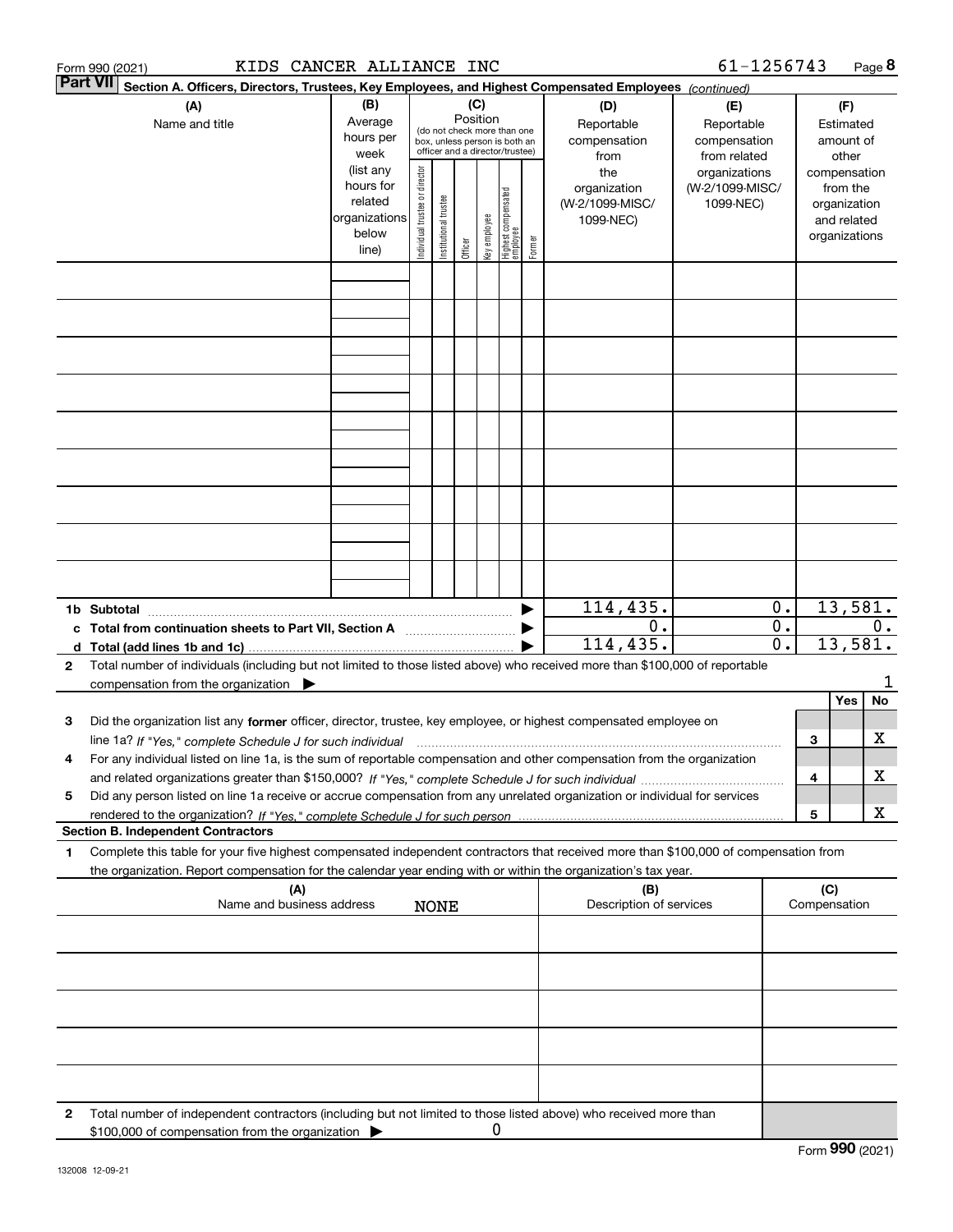|                                                           |                  |                                                       | Form 990 (2021)                                                                                                          |                |                |                    | KIDS CANCER ALLIANCE INC |                                  |                                              | 61-1256743                                                  | Page 9                                                          |
|-----------------------------------------------------------|------------------|-------------------------------------------------------|--------------------------------------------------------------------------------------------------------------------------|----------------|----------------|--------------------|--------------------------|----------------------------------|----------------------------------------------|-------------------------------------------------------------|-----------------------------------------------------------------|
|                                                           | <b>Part VIII</b> |                                                       | <b>Statement of Revenue</b>                                                                                              |                |                |                    |                          |                                  |                                              |                                                             |                                                                 |
|                                                           |                  |                                                       | Check if Schedule O contains a response or note to any line in this Part VIII                                            |                |                |                    |                          |                                  |                                              |                                                             |                                                                 |
|                                                           |                  |                                                       |                                                                                                                          |                |                |                    |                          | (A)<br>Total revenue             | (B)<br>Related or exempt<br>function revenue | $\overline{(\mathbf{C})}$<br>Unrelated<br>lbusiness revenue | (D)<br>Revenue excluded<br>from tax under<br>sections 512 - 514 |
|                                                           |                  |                                                       | 1 a Federated campaigns                                                                                                  |                | 1a             |                    |                          |                                  |                                              |                                                             |                                                                 |
| Contributions, Gifts, Grants<br>and Other Similar Amounts |                  |                                                       | <b>b</b> Membership dues                                                                                                 |                | 1 <sub>b</sub> |                    |                          |                                  |                                              |                                                             |                                                                 |
|                                                           |                  |                                                       | c Fundraising events                                                                                                     |                | 1 <sub>c</sub> |                    | 895,017.                 |                                  |                                              |                                                             |                                                                 |
|                                                           |                  |                                                       | d Related organizations                                                                                                  |                | 1 <sub>d</sub> |                    |                          |                                  |                                              |                                                             |                                                                 |
|                                                           |                  |                                                       | e Government grants (contributions)                                                                                      |                | 1e             |                    | 83,516.                  |                                  |                                              |                                                             |                                                                 |
|                                                           |                  |                                                       | f All other contributions, gifts, grants, and                                                                            |                |                |                    |                          |                                  |                                              |                                                             |                                                                 |
|                                                           |                  |                                                       | similar amounts not included above                                                                                       |                | 1f             |                    | 452,828.                 |                                  |                                              |                                                             |                                                                 |
|                                                           |                  | g                                                     | Noncash contributions included in lines 1a-1f                                                                            |                | 1g             |                    |                          |                                  |                                              |                                                             |                                                                 |
|                                                           |                  |                                                       |                                                                                                                          |                |                |                    |                          | $\blacktriangleright$ 1,431,361. |                                              |                                                             |                                                                 |
|                                                           |                  |                                                       |                                                                                                                          |                |                |                    | <b>Business Code</b>     |                                  |                                              |                                                             |                                                                 |
|                                                           | 2a               |                                                       | <u> 1989 - Johann Barbara, martxa eta idazlea (h. 1989).</u>                                                             |                |                |                    |                          |                                  |                                              |                                                             |                                                                 |
|                                                           |                  | b                                                     | <u> 1989 - Johann John Stone, markin f</u>                                                                               |                |                |                    |                          |                                  |                                              |                                                             |                                                                 |
| evenue                                                    |                  | c                                                     | <u> 1989 - Johann Stein, mars an deutscher Stein († 1989)</u>                                                            |                |                |                    |                          |                                  |                                              |                                                             |                                                                 |
| Program Service<br>Revenue                                |                  | d                                                     | <u> 1989 - Johann John Stein, markin film ar yn y brenin y brenin y brenin y brenin y brenin y brenin y brenin y</u>     |                |                |                    |                          |                                  |                                              |                                                             |                                                                 |
|                                                           |                  |                                                       |                                                                                                                          |                |                |                    |                          |                                  |                                              |                                                             |                                                                 |
|                                                           |                  |                                                       | All other program service revenue                                                                                        |                |                |                    |                          |                                  |                                              |                                                             |                                                                 |
|                                                           | 3                | a                                                     |                                                                                                                          |                |                |                    |                          |                                  |                                              |                                                             |                                                                 |
|                                                           |                  | Investment income (including dividends, interest, and |                                                                                                                          |                |                |                    | ▶                        | 15,639.                          |                                              |                                                             | 15,639.                                                         |
|                                                           | 4                | Income from investment of tax-exempt bond proceeds    |                                                                                                                          |                |                |                    |                          |                                  |                                              |                                                             |                                                                 |
|                                                           | 5                |                                                       |                                                                                                                          |                |                |                    |                          |                                  |                                              |                                                             |                                                                 |
|                                                           |                  |                                                       |                                                                                                                          |                | (i) Real       |                    | (ii) Personal            |                                  |                                              |                                                             |                                                                 |
|                                                           |                  |                                                       | <b>6 a</b> Gross rents                                                                                                   | l 6a           |                |                    |                          |                                  |                                              |                                                             |                                                                 |
|                                                           |                  | b                                                     | Less: rental expenses                                                                                                    | 6 <sub>b</sub> |                |                    |                          |                                  |                                              |                                                             |                                                                 |
|                                                           |                  | с                                                     | Rental income or (loss)                                                                                                  | 6c             |                |                    |                          |                                  |                                              |                                                             |                                                                 |
|                                                           |                  |                                                       | d Net rental income or (loss)                                                                                            |                |                |                    |                          |                                  |                                              |                                                             |                                                                 |
|                                                           |                  |                                                       | 7 a Gross amount from sales of                                                                                           |                | (i) Securities |                    | (ii) Other               |                                  |                                              |                                                             |                                                                 |
|                                                           |                  |                                                       | assets other than inventory                                                                                              |                | $7a$ 78,880.   |                    |                          |                                  |                                              |                                                             |                                                                 |
|                                                           |                  |                                                       | <b>b</b> Less: cost or other basis                                                                                       |                |                |                    |                          |                                  |                                              |                                                             |                                                                 |
| venue                                                     |                  |                                                       | and sales expenses                                                                                                       |                | $7b$ 53, 363.  |                    |                          |                                  |                                              |                                                             |                                                                 |
|                                                           |                  |                                                       | <b>c</b> Gain or (loss) $\ldots$                                                                                         | 7c             | 25,517.        |                    |                          |                                  |                                              |                                                             |                                                                 |
|                                                           |                  |                                                       |                                                                                                                          |                |                |                    |                          | 25,517.                          |                                              |                                                             | 25,517.                                                         |
| Other R                                                   |                  |                                                       | 8 a Gross income from fundraising events (not                                                                            |                |                |                    |                          |                                  |                                              |                                                             |                                                                 |
|                                                           |                  |                                                       | including $$895,017$ of                                                                                                  |                |                |                    |                          |                                  |                                              |                                                             |                                                                 |
|                                                           |                  |                                                       | contributions reported on line 1c). See                                                                                  |                |                |                    | 840.                     |                                  |                                              |                                                             |                                                                 |
|                                                           |                  |                                                       |                                                                                                                          |                |                | l 8a               | $8b$ 175,550.            |                                  |                                              |                                                             |                                                                 |
|                                                           |                  |                                                       | c Net income or (loss) from fundraising events                                                                           |                |                |                    | ▶                        | $-174,710.$                      |                                              |                                                             | $-174,710.$                                                     |
|                                                           |                  |                                                       | 9 a Gross income from gaming activities. See                                                                             |                |                |                    |                          |                                  |                                              |                                                             |                                                                 |
|                                                           |                  |                                                       |                                                                                                                          |                |                |                    | $9a$ 33,720.             |                                  |                                              |                                                             |                                                                 |
|                                                           |                  |                                                       | <b>b</b> Less: direct expenses <b>contained b</b> Less: direct expenses                                                  |                |                | $ g_{\mathsf{b}} $ | 0.                       |                                  |                                              |                                                             |                                                                 |
|                                                           |                  |                                                       | c Net income or (loss) from gaming activities                                                                            |                |                |                    |                          | 33,720.                          |                                              |                                                             | 33,720.                                                         |
|                                                           |                  |                                                       | 10 a Gross sales of inventory, less returns                                                                              |                |                |                    |                          |                                  |                                              |                                                             |                                                                 |
|                                                           |                  |                                                       |                                                                                                                          |                |                | 10a                |                          |                                  |                                              |                                                             |                                                                 |
|                                                           |                  |                                                       |                                                                                                                          |                |                | 10 <sub>b</sub>    |                          |                                  |                                              |                                                             |                                                                 |
|                                                           |                  |                                                       | c Net income or (loss) from sales of inventory                                                                           |                |                |                    |                          |                                  |                                              |                                                             |                                                                 |
|                                                           |                  |                                                       |                                                                                                                          |                |                |                    | <b>Business Code</b>     |                                  |                                              |                                                             |                                                                 |
|                                                           | 11a              |                                                       |                                                                                                                          |                |                |                    |                          |                                  |                                              |                                                             |                                                                 |
|                                                           |                  | b                                                     |                                                                                                                          |                |                |                    |                          |                                  |                                              |                                                             |                                                                 |
| Miscellaneous<br>Revenue                                  |                  | c                                                     |                                                                                                                          |                |                |                    |                          |                                  |                                              |                                                             |                                                                 |
|                                                           |                  |                                                       | d All other revenue <i>manually contained</i> and the contained and the set of All other revenue of the set of All other |                |                |                    |                          |                                  |                                              |                                                             |                                                                 |
|                                                           |                  |                                                       |                                                                                                                          |                |                |                    | ▶                        |                                  |                                              |                                                             |                                                                 |
|                                                           | 12               |                                                       |                                                                                                                          |                |                |                    |                          | $\blacktriangleright$ 1,331,527. | 0.                                           | $0$ .                                                       | $-99,834.$                                                      |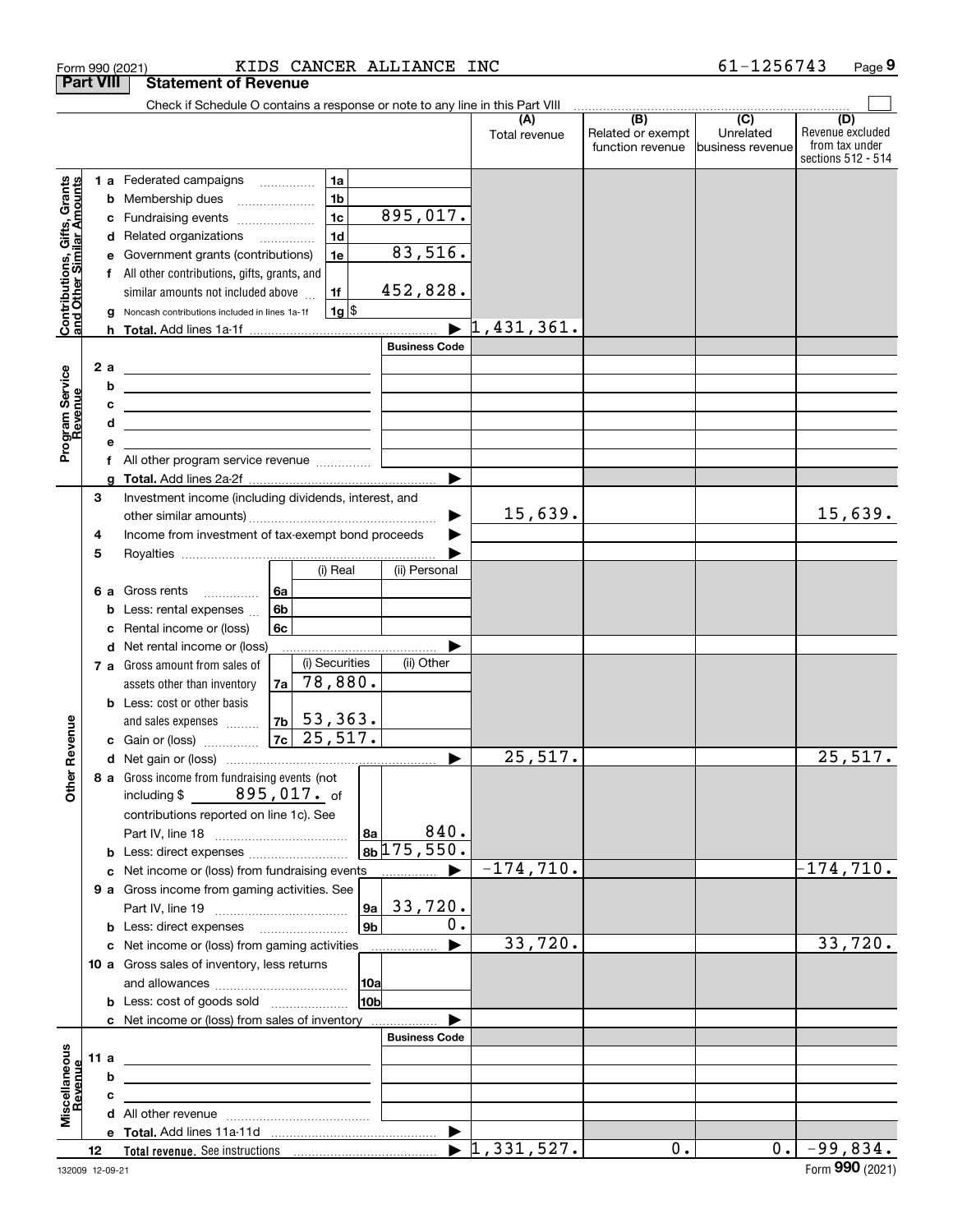#### Form 990 (2021) Page **Part IX Statement of Functional Expenses** KIDS CANCER ALLIANCE INC 61-1256743

*Section 501(c)(3) and 501(c)(4) organizations must complete all columns. All other organizations must complete column (A).*  $\overline{\phantom{a}}$  of a to any line in this Part IX

|              | Check if Schedule O contains a response or note to any line in this Part IX                                |                        |                                    |                                    |                                |
|--------------|------------------------------------------------------------------------------------------------------------|------------------------|------------------------------------|------------------------------------|--------------------------------|
|              | Do not include amounts reported on lines 6b,<br>7b, 8b, 9b, and 10b of Part VIII.                          | (A)<br>Total expenses  | (B)<br>Program service<br>expenses | Management and<br>general expenses | (D)<br>Fundraising<br>expenses |
| 1.           | Grants and other assistance to domestic organizations                                                      |                        |                                    |                                    |                                |
|              | and domestic governments. See Part IV, line 21                                                             |                        |                                    |                                    |                                |
| $\mathbf{2}$ | Grants and other assistance to domestic                                                                    |                        |                                    |                                    |                                |
|              | individuals. See Part IV, line 22                                                                          | 233,904.               | 233,904.                           |                                    |                                |
| 3            | Grants and other assistance to foreign                                                                     |                        |                                    |                                    |                                |
|              | organizations, foreign governments, and foreign                                                            |                        |                                    |                                    |                                |
|              | individuals. See Part IV, lines 15 and 16                                                                  |                        |                                    |                                    |                                |
| 4            | Benefits paid to or for members                                                                            |                        |                                    |                                    |                                |
| 5            | Compensation of current officers, directors,                                                               |                        |                                    |                                    |                                |
|              | trustees, and key employees                                                                                | 114,435.               | 28,609.                            | 57,217.                            | 28,609.                        |
| 6            | Compensation not included above to disqualified                                                            |                        |                                    |                                    |                                |
|              | persons (as defined under section 4958(f)(1)) and                                                          |                        |                                    |                                    |                                |
|              | persons described in section $4958(c)(3)(B)$                                                               |                        |                                    |                                    |                                |
| 7            |                                                                                                            | 262,739.               | 138, 252.                          | 33,720.                            | 90, 767.                       |
| 8            | Pension plan accruals and contributions (include                                                           |                        |                                    |                                    |                                |
|              | section 401(k) and 403(b) employer contributions)                                                          |                        |                                    |                                    |                                |
| 9            |                                                                                                            | 43,022.                | 19,033.                            | 10,373.                            | 13,616.                        |
| 10           |                                                                                                            | 28,975.                | 12,819.                            | 6,986.                             | 9,170.                         |
| 11           | Fees for services (nonemployees):                                                                          |                        |                                    |                                    |                                |
| a            |                                                                                                            |                        |                                    |                                    |                                |
| b            |                                                                                                            |                        |                                    |                                    |                                |
| c            |                                                                                                            | 14,848.                |                                    | 14,848.                            |                                |
| d            |                                                                                                            |                        |                                    |                                    |                                |
|              | Professional fundraising services. See Part IV, line 17                                                    |                        |                                    |                                    |                                |
| f            | Investment management fees                                                                                 |                        |                                    |                                    |                                |
| $\mathbf{q}$ | Other. (If line 11g amount exceeds 10% of line 25,                                                         |                        |                                    |                                    |                                |
|              | column (A), amount, list line 11g expenses on Sch 0.)                                                      | 18,596.                | 8,227.                             | 4,483.                             | 5,886.                         |
| 12           |                                                                                                            | 4,599.                 | 2,035.                             | 1,109.                             | 1,455.                         |
| 13           |                                                                                                            | 9,293.                 | 4,111.                             | 2, 241.                            | 2,941.                         |
| 14<br>15     |                                                                                                            |                        |                                    |                                    |                                |
| 16           |                                                                                                            | 54,056.                | 23,914.                            | 13,033.                            | 17,109.                        |
| 17           | Travel                                                                                                     | 2, 294.                | 1,359.                             | 404.                               | 531.                           |
| 18           | Payments of travel or entertainment expenses                                                               |                        |                                    |                                    |                                |
|              | for any federal, state, or local public officials                                                          |                        |                                    |                                    |                                |
| 19           | Conferences, conventions, and meetings                                                                     |                        |                                    |                                    |                                |
| 20           | Interest                                                                                                   |                        |                                    |                                    |                                |
| 21           |                                                                                                            |                        |                                    |                                    |                                |
| 22           | Depreciation, depletion, and amortization                                                                  |                        | 2,091.                             | 1,140.                             |                                |
| 23           | Insurance                                                                                                  | $\frac{4,728}{13,763}$ | 9,698.                             | $\overline{1,758}$ .               | $\frac{1,497}{2,307}$          |
| 24           | Other expenses. Itemize expenses not covered                                                               |                        |                                    |                                    |                                |
|              | above. (List miscellaneous expenses on line 24e. If<br>line 24e amount exceeds 10% of line 25, column (A), |                        |                                    |                                    |                                |
|              | amount, list line 24e expenses on Schedule O.)                                                             |                        |                                    |                                    |                                |
| a            | SUPPLIES/GIVEAWAYS                                                                                         | 69,109.                | 69,109.                            |                                    |                                |
|              | <b>MISCELLANEOUS</b>                                                                                       | 39,439.                | 35,951.                            |                                    | 3,488.                         |
| C            | <b>MEALS</b>                                                                                               | 25, 165.               | 22,640.                            | 1,092.                             | 1,433.                         |
| d            | POSTAGE                                                                                                    | 12,358.                | 9,939.                             | 1,047.                             | 1,372.                         |
| е            | All other expenses                                                                                         | 15,762.                | 8,587.                             | 4,610.                             | 2,565.                         |
| 25           | Total functional expenses. Add lines 1 through 24e                                                         | 967,085.               | 630,278.                           | 154,061.                           | 182,746.                       |
| 26           | Joint costs. Complete this line only if the organization                                                   |                        |                                    |                                    |                                |
|              | reported in column (B) joint costs from a combined                                                         |                        |                                    |                                    |                                |
|              | educational campaign and fundraising solicitation.                                                         |                        |                                    |                                    |                                |
|              | Check here $\blacktriangleright$<br>if following SOP 98-2 (ASC 958-720)                                    |                        |                                    |                                    |                                |

 $\overline{\phantom{1}}$ 

Form (2021) **990**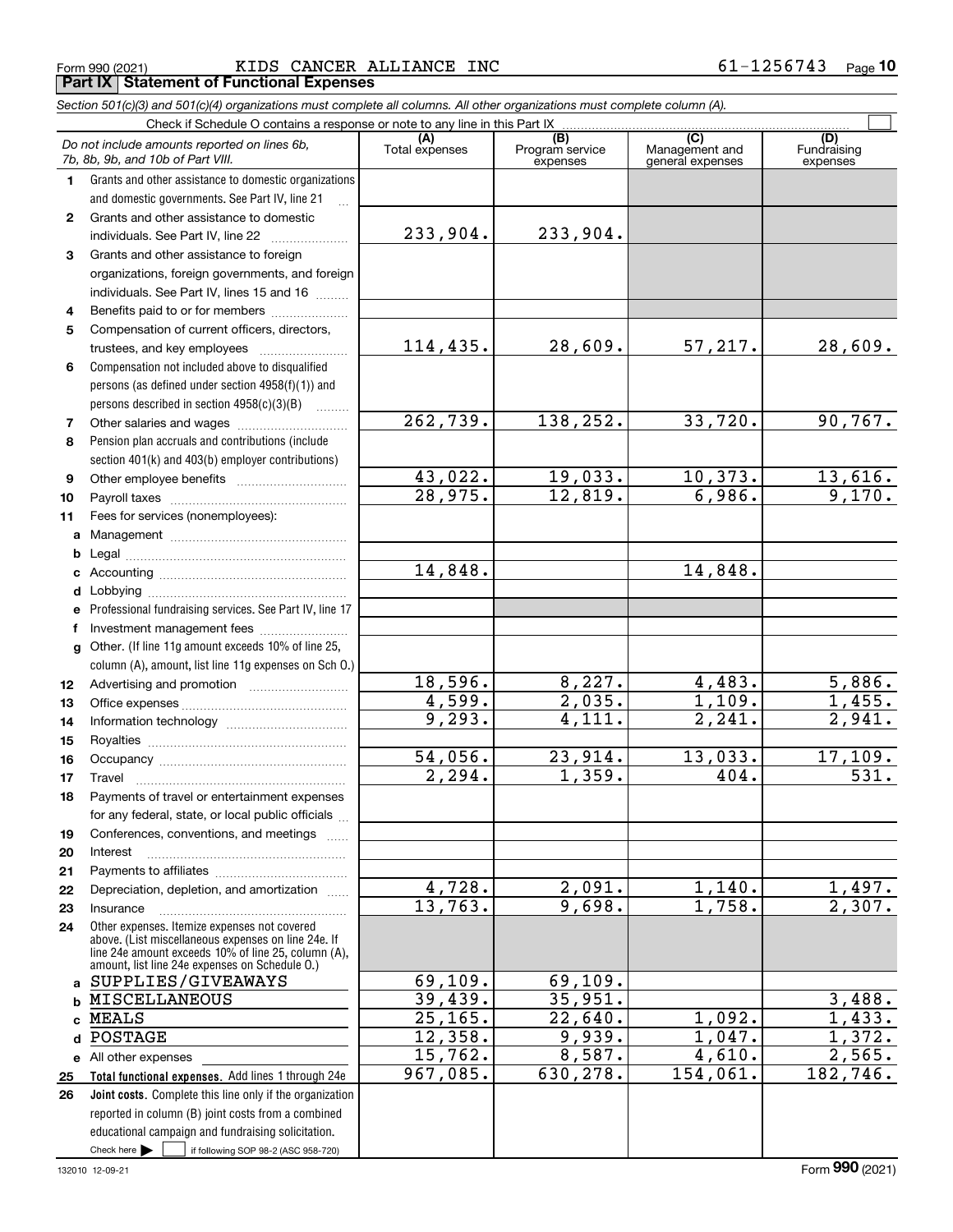|  | KIDS CANCER ALLIANCE INC |  |
|--|--------------------------|--|
|  |                          |  |

|                             |    | Check if Schedule O contains a response or note to any line in this Part X                                                                                                                                                     |            |                           |                          |                         |                          |
|-----------------------------|----|--------------------------------------------------------------------------------------------------------------------------------------------------------------------------------------------------------------------------------|------------|---------------------------|--------------------------|-------------------------|--------------------------|
|                             |    |                                                                                                                                                                                                                                |            |                           | (A)<br>Beginning of year |                         | (B)<br>End of year       |
|                             | 1  |                                                                                                                                                                                                                                |            |                           | 423,102.                 | $\mathbf{1}$            | $\overline{701,699}$ .   |
|                             | 2  |                                                                                                                                                                                                                                |            | $\mathbf{2}$              |                          |                         |                          |
|                             | з  |                                                                                                                                                                                                                                | 16,834.    | $\mathbf{3}$              |                          |                         |                          |
|                             | 4  |                                                                                                                                                                                                                                |            |                           |                          | $\overline{\mathbf{4}}$ | 2,818.                   |
|                             | 5  | Loans and other receivables from any current or former officer, director,                                                                                                                                                      |            |                           |                          |                         |                          |
|                             |    | trustee, key employee, creator or founder, substantial contributor, or 35%                                                                                                                                                     |            |                           |                          |                         |                          |
|                             |    | controlled entity or family member of any of these persons                                                                                                                                                                     |            |                           | 5                        |                         |                          |
|                             | 6  | Loans and other receivables from other disqualified persons (as defined                                                                                                                                                        |            |                           |                          |                         |                          |
|                             |    | under section 4958(f)(1)), and persons described in section 4958(c)(3)(B)                                                                                                                                                      |            | $\sim$                    |                          | 6                       |                          |
|                             | 7  |                                                                                                                                                                                                                                |            |                           |                          | $\overline{7}$          |                          |
| Assets                      | 8  |                                                                                                                                                                                                                                |            |                           |                          | 8                       |                          |
|                             | 9  | Prepaid expenses and deferred charges                                                                                                                                                                                          |            |                           | 4,888.                   | $\boldsymbol{9}$        | 8,452.                   |
|                             |    | 10a Land, buildings, and equipment: cost or other                                                                                                                                                                              |            |                           |                          |                         |                          |
|                             |    | basis. Complete Part VI of Schedule D  10a                                                                                                                                                                                     |            | $\frac{42,743}{21,174}$ . |                          |                         |                          |
|                             |    | $\boxed{10b}$<br><b>b</b> Less: accumulated depreciation                                                                                                                                                                       |            |                           | 25,451.                  | 10 <sub>c</sub>         | $\frac{21,569}{861,022}$ |
|                             | 11 |                                                                                                                                                                                                                                |            |                           | 772,727.                 | 11                      |                          |
|                             | 12 |                                                                                                                                                                                                                                |            |                           |                          | 12                      |                          |
|                             | 13 |                                                                                                                                                                                                                                |            |                           |                          | 13                      |                          |
|                             | 14 |                                                                                                                                                                                                                                |            |                           |                          | 14                      |                          |
|                             | 15 |                                                                                                                                                                                                                                |            | 15                        |                          |                         |                          |
|                             | 16 |                                                                                                                                                                                                                                | 1,243,002. | 16                        | 1,595,560.               |                         |                          |
|                             | 17 |                                                                                                                                                                                                                                | 62,636.    | 17                        | 28,551.                  |                         |                          |
|                             | 18 |                                                                                                                                                                                                                                |            |                           | 18                       |                         |                          |
|                             | 19 | Deferred revenue manual contracts and contracts are all the contracts and contracts are contracted and contracts are contracted and contract are contracted and contract are contracted and contract are contracted and contra |            |                           |                          | 19                      |                          |
|                             | 20 |                                                                                                                                                                                                                                |            |                           |                          | 20                      |                          |
|                             | 21 | Escrow or custodial account liability. Complete Part IV of Schedule D                                                                                                                                                          |            |                           |                          | 21                      |                          |
|                             | 22 | Loans and other payables to any current or former officer, director,                                                                                                                                                           |            |                           |                          |                         |                          |
| Liabilities                 |    | trustee, key employee, creator or founder, substantial contributor, or 35%                                                                                                                                                     |            |                           |                          |                         |                          |
|                             |    | controlled entity or family member of any of these persons                                                                                                                                                                     |            |                           |                          | 22                      |                          |
|                             | 23 | Secured mortgages and notes payable to unrelated third parties                                                                                                                                                                 |            |                           |                          | 23                      |                          |
|                             | 24 |                                                                                                                                                                                                                                |            |                           |                          | 24                      |                          |
|                             | 25 | Other liabilities (including federal income tax, payables to related third                                                                                                                                                     |            |                           |                          |                         |                          |
|                             |    | parties, and other liabilities not included on lines 17-24). Complete Part X                                                                                                                                                   |            |                           |                          |                         |                          |
|                             |    | of Schedule D                                                                                                                                                                                                                  |            |                           | 25,000.                  | 25                      | $0$ .                    |
|                             | 26 |                                                                                                                                                                                                                                |            |                           | 87,636.                  | 26                      | 28,551.                  |
|                             |    | Organizations that follow FASB ASC 958, check here $\triangleright \lfloor X \rfloor$                                                                                                                                          |            |                           |                          |                         |                          |
|                             |    | and complete lines 27, 28, 32, and 33.                                                                                                                                                                                         |            |                           | 1, 133, 517.             |                         |                          |
|                             | 27 |                                                                                                                                                                                                                                |            |                           | 21,849.                  | 27                      | 1,548,494.<br>18,515.    |
|                             | 28 |                                                                                                                                                                                                                                |            |                           |                          | 28                      |                          |
|                             |    | Organizations that do not follow FASB ASC 958, check here $\blacktriangleright$                                                                                                                                                |            |                           |                          |                         |                          |
|                             |    | and complete lines 29 through 33.                                                                                                                                                                                              |            |                           |                          |                         |                          |
|                             | 29 |                                                                                                                                                                                                                                |            |                           |                          | 29                      |                          |
|                             | 30 | Paid-in or capital surplus, or land, building, or equipment fund                                                                                                                                                               |            |                           |                          | 30                      |                          |
| Net Assets or Fund Balances | 31 | Retained earnings, endowment, accumulated income, or other funds                                                                                                                                                               |            |                           | 1, 155, 366.             | 31                      | $\overline{1,567,009}$ . |
|                             | 32 |                                                                                                                                                                                                                                |            |                           | $\overline{1,243,002}$ . | 32                      |                          |
|                             | 33 |                                                                                                                                                                                                                                |            |                           |                          | 33                      | 1,595,560.               |

Form (2021) **990**

#### Form 990 (2021) KIDS CANCER ALLIANCE INC 61-1256743 <sub>Page</sub> 11

| Form 990 (2021)               |  |
|-------------------------------|--|
| <b>Part X   Balance Sheet</b> |  |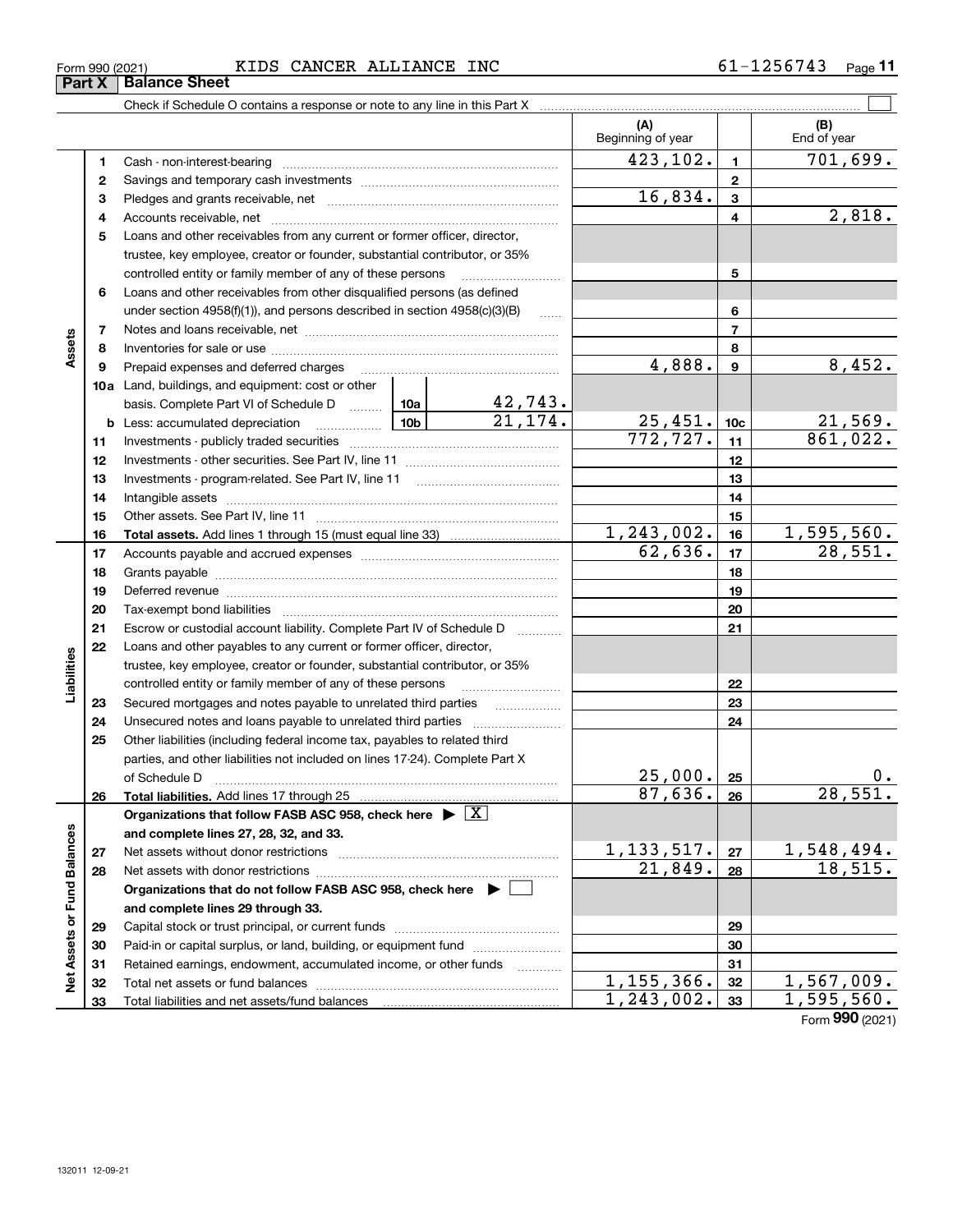|    | KIDS CANCER ALLIANCE INC<br>Form 990 (2021)                                                                                                                                                                                    |                         | 61-1256743     |            | Page $12$    |  |  |
|----|--------------------------------------------------------------------------------------------------------------------------------------------------------------------------------------------------------------------------------|-------------------------|----------------|------------|--------------|--|--|
|    | Part XI<br><b>Reconciliation of Net Assets</b>                                                                                                                                                                                 |                         |                |            |              |  |  |
|    |                                                                                                                                                                                                                                |                         |                |            |              |  |  |
|    |                                                                                                                                                                                                                                |                         |                |            |              |  |  |
| 1  | Total revenue (must equal Part VIII, column (A), line 12)                                                                                                                                                                      | 1.                      | 1,331,527.     |            |              |  |  |
| 2  |                                                                                                                                                                                                                                | $\mathbf{2}$            | 967,085.       |            |              |  |  |
| З  | 3<br>Revenue less expenses. Subtract line 2 from line 1                                                                                                                                                                        |                         |                |            |              |  |  |
| 4  |                                                                                                                                                                                                                                | $\overline{\mathbf{4}}$ | 1, 155, 366.   |            |              |  |  |
| 5  | Net unrealized gains (losses) on investments                                                                                                                                                                                   | 5                       |                |            | 47,201.      |  |  |
| 6  | Donated services and use of facilities [111] matter contracts and the service of facilities [11] matter contracts and use of facilities [11] matter contracts and the service of facilities [11] matter contracts and the serv | 6                       |                |            |              |  |  |
| 7  |                                                                                                                                                                                                                                | $\overline{7}$          |                |            |              |  |  |
| 8  | Prior period adjustments                                                                                                                                                                                                       | 8                       |                |            |              |  |  |
| 9  | Other changes in net assets or fund balances (explain on Schedule O)                                                                                                                                                           | 9                       |                |            | 0.           |  |  |
| 10 | Net assets or fund balances at end of year. Combine lines 3 through 9 (must equal Part X, line 32,                                                                                                                             |                         |                |            |              |  |  |
|    | column (B))                                                                                                                                                                                                                    | 10                      | 1,567,009.     |            |              |  |  |
|    | Part XII Financial Statements and Reporting                                                                                                                                                                                    |                         |                |            |              |  |  |
|    |                                                                                                                                                                                                                                |                         |                |            | $\mathbf{x}$ |  |  |
|    |                                                                                                                                                                                                                                |                         |                | <b>Yes</b> | <b>No</b>    |  |  |
| 1. | $ X $ Accrual<br>Accounting method used to prepare the Form 990: <u>June</u> Cash<br>Other                                                                                                                                     |                         |                |            |              |  |  |
|    | If the organization changed its method of accounting from a prior year or checked "Other," explain on Schedule O.                                                                                                              |                         |                |            |              |  |  |
|    | 2a Were the organization's financial statements compiled or reviewed by an independent accountant?                                                                                                                             |                         | 2a             |            | x            |  |  |
|    | If "Yes," check a box below to indicate whether the financial statements for the year were compiled or reviewed on a                                                                                                           |                         |                |            |              |  |  |
|    | separate basis, consolidated basis, or both:                                                                                                                                                                                   |                         |                |            |              |  |  |
|    | Separate basis<br>Consolidated basis<br>Both consolidated and separate basis                                                                                                                                                   |                         |                |            |              |  |  |
|    | <b>b</b> Were the organization's financial statements audited by an independent accountant?                                                                                                                                    |                         | 2 <sub>b</sub> | х          |              |  |  |
|    | If "Yes," check a box below to indicate whether the financial statements for the year were audited on a separate basis,                                                                                                        |                         |                |            |              |  |  |
|    | consolidated basis, or both:                                                                                                                                                                                                   |                         |                |            |              |  |  |
|    | $X$ Separate basis<br><b>Consolidated basis</b><br>Both consolidated and separate basis                                                                                                                                        |                         |                |            |              |  |  |
| c  | If "Yes" to line 2a or 2b, does the organization have a committee that assumes responsibility for oversight of the audit,                                                                                                      |                         |                |            |              |  |  |
|    | review, or compilation of its financial statements and selection of an independent accountant?                                                                                                                                 |                         | 2c             | х          |              |  |  |
|    | If the organization changed either its oversight process or selection process during the tax year, explain on Schedule O.                                                                                                      |                         |                |            |              |  |  |
|    | 3a As a result of a federal award, was the organization required to undergo an audit or audits as set forth in the Single Audit                                                                                                |                         |                |            |              |  |  |
|    |                                                                                                                                                                                                                                |                         | За             |            | x            |  |  |
|    | b If "Yes," did the organization undergo the required audit or audits? If the organization did not undergo the required audit                                                                                                  |                         |                |            |              |  |  |
|    |                                                                                                                                                                                                                                |                         | 3 <sub>b</sub> |            |              |  |  |

Form (2021) **990**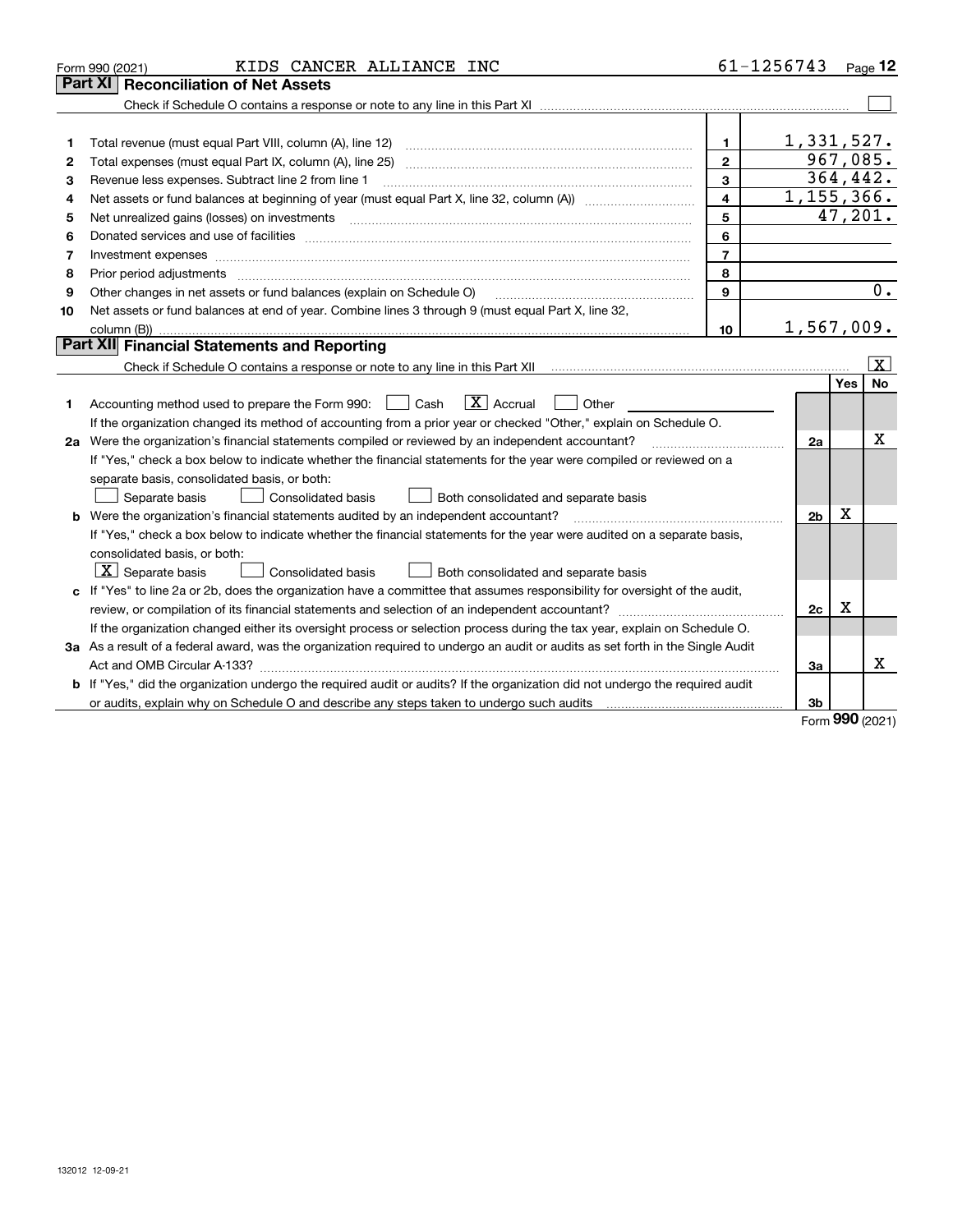| <b>SCHEDULE A</b> |  |
|-------------------|--|
|-------------------|--|

Department of the Treasury Internal Revenue Service

**(Form 990)**

**Total**

## **Public Charity Status and Public Support**

**Complete if the organization is a section 501(c)(3) organization or a section 4947(a)(1) nonexempt charitable trust.**

**| Attach to Form 990 or Form 990-EZ.** 

**| Go to www.irs.gov/Form990 for instructions and the latest information.**

| OMB No. 1545-0047                   |
|-------------------------------------|
|                                     |
| <b>Open to Public</b><br>Inspection |

|  | Name of the organization |
|--|--------------------------|
|--|--------------------------|

|    |                     | Name of the organization                                                                                                                                                                                                                      |                      |                                                        |                             |                                 |                            |  | <b>Employer identification number</b>              |
|----|---------------------|-----------------------------------------------------------------------------------------------------------------------------------------------------------------------------------------------------------------------------------------------|----------------------|--------------------------------------------------------|-----------------------------|---------------------------------|----------------------------|--|----------------------------------------------------|
|    |                     |                                                                                                                                                                                                                                               | KIDS CANCER ALLIANCE | INC                                                    |                             |                                 |                            |  | 61-1256743                                         |
|    | Part I              | Reason for Public Charity Status. (All organizations must complete this part.) See instructions.                                                                                                                                              |                      |                                                        |                             |                                 |                            |  |                                                    |
|    |                     | The organization is not a private foundation because it is: (For lines 1 through 12, check only one box.)                                                                                                                                     |                      |                                                        |                             |                                 |                            |  |                                                    |
| 1  |                     | A church, convention of churches, or association of churches described in section 170(b)(1)(A)(i).                                                                                                                                            |                      |                                                        |                             |                                 |                            |  |                                                    |
| 2  |                     | A school described in section 170(b)(1)(A)(ii). (Attach Schedule E (Form 990).)                                                                                                                                                               |                      |                                                        |                             |                                 |                            |  |                                                    |
| з  |                     | A hospital or a cooperative hospital service organization described in section 170(b)(1)(A)(iii).                                                                                                                                             |                      |                                                        |                             |                                 |                            |  |                                                    |
|    |                     | A medical research organization operated in conjunction with a hospital described in section 170(b)(1)(A)(iii). Enter the hospital's name,                                                                                                    |                      |                                                        |                             |                                 |                            |  |                                                    |
|    |                     | city, and state:                                                                                                                                                                                                                              |                      |                                                        |                             |                                 |                            |  |                                                    |
| 5  |                     | An organization operated for the benefit of a college or university owned or operated by a governmental unit described in                                                                                                                     |                      |                                                        |                             |                                 |                            |  |                                                    |
|    |                     | section 170(b)(1)(A)(iv). (Complete Part II.)                                                                                                                                                                                                 |                      |                                                        |                             |                                 |                            |  |                                                    |
| 6  |                     | A federal, state, or local government or governmental unit described in section 170(b)(1)(A)(v).                                                                                                                                              |                      |                                                        |                             |                                 |                            |  |                                                    |
| 7  | $\lfloor x \rfloor$ | An organization that normally receives a substantial part of its support from a governmental unit or from the general public described in                                                                                                     |                      |                                                        |                             |                                 |                            |  |                                                    |
|    |                     | section 170(b)(1)(A)(vi). (Complete Part II.)                                                                                                                                                                                                 |                      |                                                        |                             |                                 |                            |  |                                                    |
| 8  |                     | A community trust described in section 170(b)(1)(A)(vi). (Complete Part II.)                                                                                                                                                                  |                      |                                                        |                             |                                 |                            |  |                                                    |
| 9  |                     | An agricultural research organization described in section 170(b)(1)(A)(ix) operated in conjunction with a land-grant college                                                                                                                 |                      |                                                        |                             |                                 |                            |  |                                                    |
|    |                     | or university or a non-land-grant college of agriculture (see instructions). Enter the name, city, and state of the college or                                                                                                                |                      |                                                        |                             |                                 |                            |  |                                                    |
|    |                     | university:                                                                                                                                                                                                                                   |                      |                                                        |                             |                                 |                            |  |                                                    |
| 10 |                     | An organization that normally receives (1) more than 33 1/3% of its support from contributions, membership fees, and gross receipts from                                                                                                      |                      |                                                        |                             |                                 |                            |  |                                                    |
|    |                     | activities related to its exempt functions, subject to certain exceptions; and (2) no more than 33 1/3% of its support from gross investment                                                                                                  |                      |                                                        |                             |                                 |                            |  |                                                    |
|    |                     | income and unrelated business taxable income (less section 511 tax) from businesses acquired by the organization after June 30, 1975.                                                                                                         |                      |                                                        |                             |                                 |                            |  |                                                    |
|    |                     | See section 509(a)(2). (Complete Part III.)                                                                                                                                                                                                   |                      |                                                        |                             |                                 |                            |  |                                                    |
| 11 |                     | An organization organized and operated exclusively to test for public safety. See section 509(a)(4).                                                                                                                                          |                      |                                                        |                             |                                 |                            |  |                                                    |
| 12 |                     | An organization organized and operated exclusively for the benefit of, to perform the functions of, or to carry out the purposes of one or                                                                                                    |                      |                                                        |                             |                                 |                            |  |                                                    |
|    |                     | more publicly supported organizations described in section 509(a)(1) or section 509(a)(2). See section 509(a)(3). Check the box on                                                                                                            |                      |                                                        |                             |                                 |                            |  |                                                    |
| а  |                     | lines 12a through 12d that describes the type of supporting organization and complete lines 12e, 12f, and 12g.<br>Type I. A supporting organization operated, supervised, or controlled by its supported organization(s), typically by giving |                      |                                                        |                             |                                 |                            |  |                                                    |
|    |                     | the supported organization(s) the power to regularly appoint or elect a majority of the directors or trustees of the supporting                                                                                                               |                      |                                                        |                             |                                 |                            |  |                                                    |
|    |                     | organization. You must complete Part IV, Sections A and B.                                                                                                                                                                                    |                      |                                                        |                             |                                 |                            |  |                                                    |
| b  |                     | Type II. A supporting organization supervised or controlled in connection with its supported organization(s), by having                                                                                                                       |                      |                                                        |                             |                                 |                            |  |                                                    |
|    |                     | control or management of the supporting organization vested in the same persons that control or manage the supported                                                                                                                          |                      |                                                        |                             |                                 |                            |  |                                                    |
|    |                     | organization(s). You must complete Part IV, Sections A and C.                                                                                                                                                                                 |                      |                                                        |                             |                                 |                            |  |                                                    |
| с  |                     | Type III functionally integrated. A supporting organization operated in connection with, and functionally integrated with,                                                                                                                    |                      |                                                        |                             |                                 |                            |  |                                                    |
|    |                     | its supported organization(s) (see instructions). You must complete Part IV, Sections A, D, and E.                                                                                                                                            |                      |                                                        |                             |                                 |                            |  |                                                    |
| d  |                     | Type III non-functionally integrated. A supporting organization operated in connection with its supported organization(s)                                                                                                                     |                      |                                                        |                             |                                 |                            |  |                                                    |
|    |                     | that is not functionally integrated. The organization generally must satisfy a distribution requirement and an attentiveness                                                                                                                  |                      |                                                        |                             |                                 |                            |  |                                                    |
|    |                     | requirement (see instructions). You must complete Part IV, Sections A and D, and Part V.                                                                                                                                                      |                      |                                                        |                             |                                 |                            |  |                                                    |
| е  |                     | Check this box if the organization received a written determination from the IRS that it is a Type I, Type II, Type III                                                                                                                       |                      |                                                        |                             |                                 |                            |  |                                                    |
|    |                     | functionally integrated, or Type III non-functionally integrated supporting organization.                                                                                                                                                     |                      |                                                        |                             |                                 |                            |  |                                                    |
|    |                     | Enter the number of supported organizations                                                                                                                                                                                                   |                      |                                                        |                             |                                 |                            |  |                                                    |
|    |                     | Provide the following information about the supported organization(s).                                                                                                                                                                        |                      |                                                        |                             |                                 |                            |  |                                                    |
|    |                     | (i) Name of supported                                                                                                                                                                                                                         | (ii) EIN             | (iii) Type of organization<br>(described on lines 1-10 | in your governing document? | (iv) Is the organization listed | (v) Amount of monetary     |  | (vi) Amount of other<br>support (see instructions) |
|    |                     | organization                                                                                                                                                                                                                                  |                      | above (see instructions))                              | Yes                         | No                              | support (see instructions) |  |                                                    |
|    |                     |                                                                                                                                                                                                                                               |                      |                                                        |                             |                                 |                            |  |                                                    |
|    |                     |                                                                                                                                                                                                                                               |                      |                                                        |                             |                                 |                            |  |                                                    |
|    |                     |                                                                                                                                                                                                                                               |                      |                                                        |                             |                                 |                            |  |                                                    |
|    |                     |                                                                                                                                                                                                                                               |                      |                                                        |                             |                                 |                            |  |                                                    |
|    |                     |                                                                                                                                                                                                                                               |                      |                                                        |                             |                                 |                            |  |                                                    |
|    |                     |                                                                                                                                                                                                                                               |                      |                                                        |                             |                                 |                            |  |                                                    |
|    |                     |                                                                                                                                                                                                                                               |                      |                                                        |                             |                                 |                            |  |                                                    |
|    |                     |                                                                                                                                                                                                                                               |                      |                                                        |                             |                                 |                            |  |                                                    |
|    |                     |                                                                                                                                                                                                                                               |                      |                                                        |                             |                                 |                            |  |                                                    |
|    |                     |                                                                                                                                                                                                                                               |                      |                                                        |                             |                                 |                            |  |                                                    |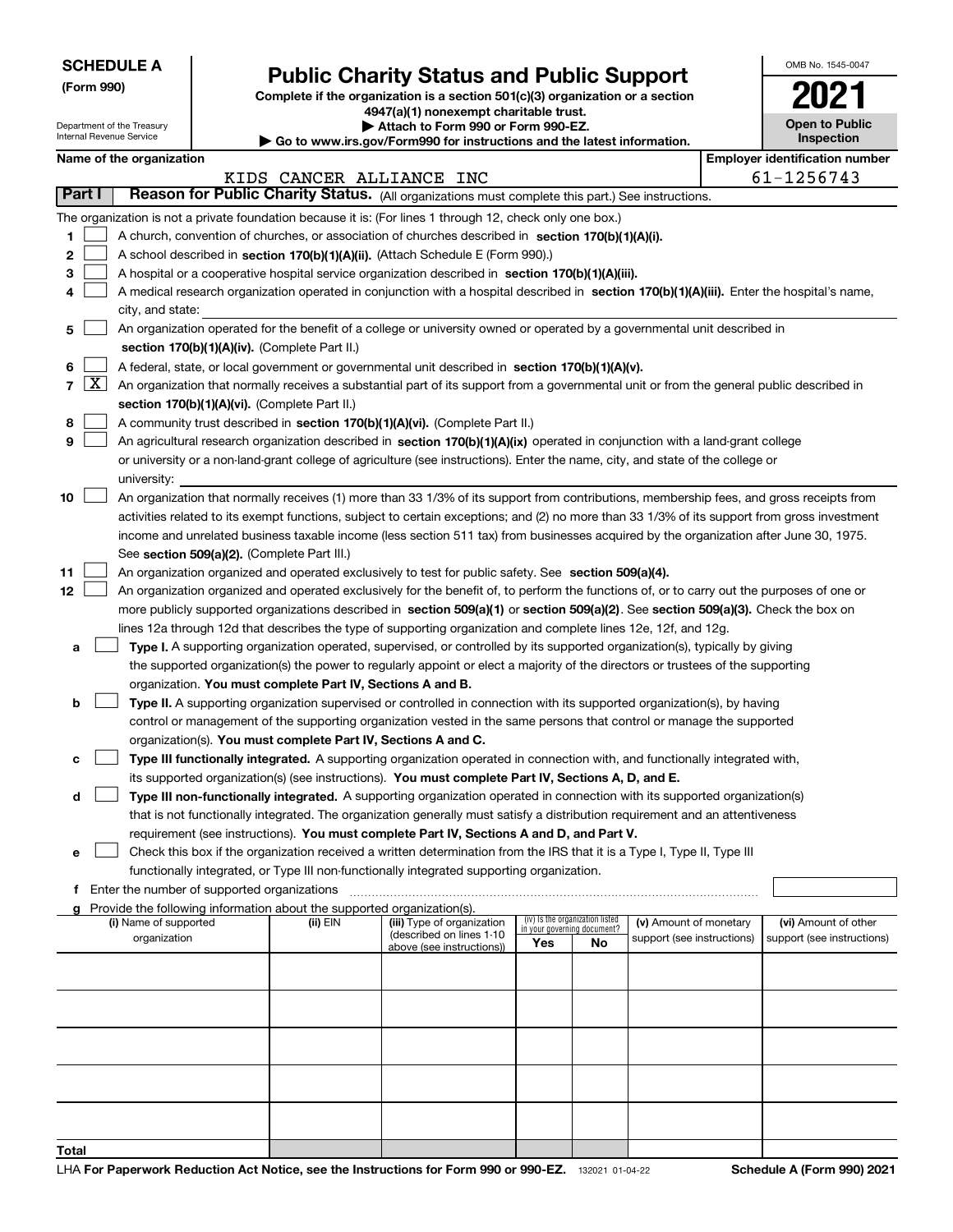| Schedule A (Form 990) 2021                                                                                                                                                                                                   | KIDS CANCER ALLIANCE INC |            |                        |            | 61-1256743 | Page 2    |
|------------------------------------------------------------------------------------------------------------------------------------------------------------------------------------------------------------------------------|--------------------------|------------|------------------------|------------|------------|-----------|
| Support Schedule for Organizations Described in Sections 170(b)(1)(A)(iv) and 170(b)(1)(A)(vi)<br>Part II                                                                                                                    |                          |            |                        |            |            |           |
| (Complete only if you checked the box on line 5, 7, or 8 of Part I or if the organization failed to qualify under Part III. If the organization<br>fails to qualify under the tests listed below, please complete Part III.) |                          |            |                        |            |            |           |
| <b>Section A. Public Support</b>                                                                                                                                                                                             |                          |            |                        |            |            |           |
| Calendar year (or fiscal year beginning in)                                                                                                                                                                                  | (a) 2017                 | (b) 2018   | $(c)$ 2019             | $(d)$ 2020 | (e) 2021   | (f) Total |
| 1 Gifts, grants, contributions, and                                                                                                                                                                                          |                          |            |                        |            |            |           |
| membership fees received. (Do not                                                                                                                                                                                            |                          |            |                        |            |            |           |
| include any "unusual grants.")                                                                                                                                                                                               | 638,134.                 | 937,699.   | 590,045.               | 896,672.   | 1432201.   | 4494751.  |
| 2 Tax revenues levied for the organ-                                                                                                                                                                                         |                          |            |                        |            |            |           |
| ization's benefit and either paid to<br>or expended on its behalf                                                                                                                                                            |                          |            |                        |            |            |           |
| 3 The value of services or facilities                                                                                                                                                                                        |                          |            |                        |            |            |           |
| furnished by a governmental unit to                                                                                                                                                                                          |                          |            |                        |            |            |           |
| the organization without charge                                                                                                                                                                                              |                          |            |                        |            |            |           |
| Total. Add lines 1 through 3<br>4                                                                                                                                                                                            | 638,134.                 | 937,699.   | 590,045.               | 896,672.   | 1432201.   | 4494751.  |
| The portion of total contributions<br>5                                                                                                                                                                                      |                          |            |                        |            |            |           |
| by each person (other than a                                                                                                                                                                                                 |                          |            |                        |            |            |           |
| governmental unit or publicly                                                                                                                                                                                                |                          |            |                        |            |            |           |
| supported organization) included                                                                                                                                                                                             |                          |            |                        |            |            |           |
| on line 1 that exceeds 2% of the                                                                                                                                                                                             |                          |            |                        |            |            |           |
| amount shown on line 11,                                                                                                                                                                                                     |                          |            |                        |            |            |           |
| column (f)                                                                                                                                                                                                                   |                          |            |                        |            |            | 4494751   |
| Public support. Subtract line 5 from line 4.<br><b>Section B. Total Support</b>                                                                                                                                              |                          |            |                        |            |            |           |
| Calendar year (or fiscal year beginning in) $\blacktriangleright$                                                                                                                                                            | (a) 2017                 | $(b)$ 2018 | $(c)$ 2019             | $(d)$ 2020 | (e) 2021   | (f) Total |
| 7 Amounts from line 4                                                                                                                                                                                                        | 638,134.                 | 937,699.   | $\overline{590,045}$ . | 896,672.   | 1432201.   | 4494751.  |
| Gross income from interest,<br>8                                                                                                                                                                                             |                          |            |                        |            |            |           |
| dividends, payments received on                                                                                                                                                                                              |                          |            |                        |            |            |           |
| securities loans, rents, royalties,                                                                                                                                                                                          |                          |            |                        |            |            |           |
| and income from similar sources                                                                                                                                                                                              | 15,122.                  | 15,001.    | 12,962.                | 11, 223.   | 15,639.    | 69,947.   |
| Net income from unrelated business<br>9                                                                                                                                                                                      |                          |            |                        |            |            |           |
| activities, whether or not the                                                                                                                                                                                               |                          |            |                        |            |            |           |
| business is regularly carried on                                                                                                                                                                                             | 258,931.                 | 72,841.    | 415,474.               | 412,898.   | 754,027.   | 1914171.  |
| 10 Other income. Do not include gain                                                                                                                                                                                         |                          |            |                        |            |            |           |
| or loss from the sale of capital                                                                                                                                                                                             |                          |            |                        |            |            |           |
| assets (Explain in Part VI.)<br>11 Total support. Add lines 7 through 10                                                                                                                                                     |                          |            |                        |            |            | 6478869.  |
| Gross receipts from related activities, etc. (see instructions)<br>12                                                                                                                                                        |                          |            |                        |            | 12         |           |
| 13 First 5 years. If the Form 990 is for the organization's first, second, third, fourth, or fifth tax year as a section 501(c)(3)                                                                                           |                          |            |                        |            |            |           |
| organization, check this box and stop here                                                                                                                                                                                   |                          |            |                        |            |            |           |

| 13 First 5 years. If the Form 990 is for the organization's first, second, third, fourth, or fifth tax year as a section 501(c)(3)                                                                                             |    |       |                                       |
|--------------------------------------------------------------------------------------------------------------------------------------------------------------------------------------------------------------------------------|----|-------|---------------------------------------|
| organization, check this box and stop here                                                                                                                                                                                     |    |       |                                       |
| <b>Section C. Computation of Public Support Percentage</b>                                                                                                                                                                     |    |       |                                       |
|                                                                                                                                                                                                                                | 14 | 69.38 | %                                     |
|                                                                                                                                                                                                                                | 15 | 71.61 | %                                     |
| 16a 33 1/3% support test - 2021. If the organization did not check the box on line 13, and line 14 is 33 1/3% or more, check this box and                                                                                      |    |       |                                       |
| stop here. The organization qualifies as a publicly supported organization                                                                                                                                                     |    |       | $\blacktriangleright$ $\mid$ X $\mid$ |
| <b>b</b> 33 1/3% support test - 2020. If the organization did not check a box on line 13 or 16a, and line 15 is 33 1/3% or more, check this box                                                                                |    |       |                                       |
| and stop here. The organization qualifies as a publicly supported organization [11] content to the content of the content of the content of the content of the content of the content of the content of the content of the con |    |       |                                       |
| 17a 10% -facts-and-circumstances test - 2021. If the organization did not check a box on line 13, 16a, or 16b, and line 14 is 10% or more,                                                                                     |    |       |                                       |
| and if the organization meets the facts-and-circumstances test, check this box and stop here. Explain in Part VI how the organization                                                                                          |    |       |                                       |
| meets the facts-and-circumstances test. The organization qualifies as a publicly supported organization                                                                                                                        |    |       |                                       |
| <b>b 10%-facts-and-circumstances test - 2020.</b> If the organization did not check a box on line 13, 16a, 16b, or 17a, and line 15 is 10% or                                                                                  |    |       |                                       |
| more, and if the organization meets the facts-and-circumstances test, check this box and stop here. Explain in Part VI how the                                                                                                 |    |       |                                       |
| organization meets the facts-and-circumstances test. The organization qualifies as a publicly supported organization                                                                                                           |    |       |                                       |
| 18 Private foundation. If the organization did not check a box on line 13, 16a, 16b, 17a, or 17b, check this box and see instructions                                                                                          |    |       |                                       |

**Schedule A (Form 990) 2021**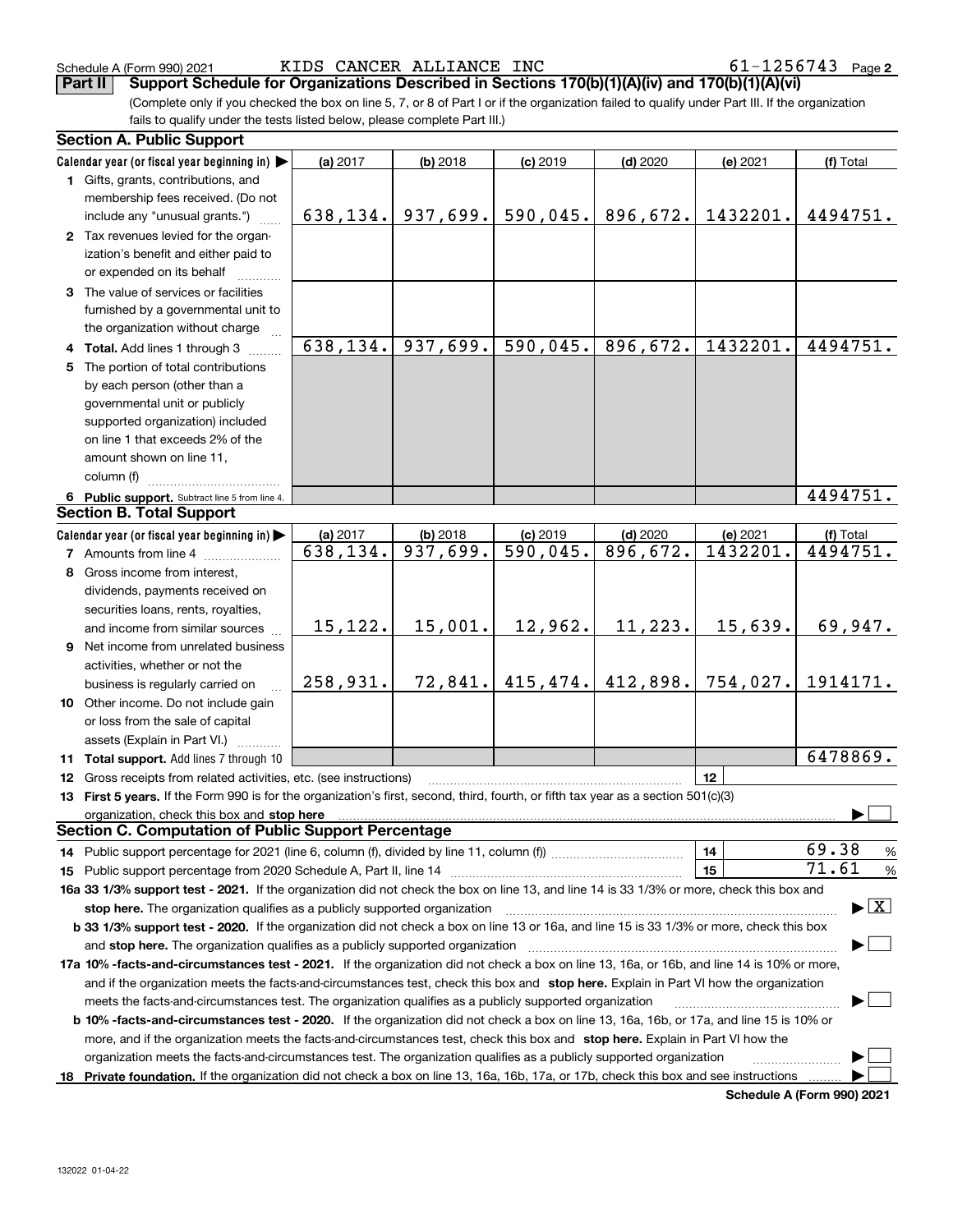### Schedule A (Form 990) 2021  $\qquad \qquad \text{KIDS}\quad \text{CANCE}\quad \text{ALIANCE}\quad \text{INC} \qquad \qquad \qquad \text{61--1256743} \quad \text{Page}$

(Complete only if you checked the box on line 10 of Part I or if the organization failed to qualify under Part II. If the organization fails to qualify under the tests listed below, please complete Part II.) **Part III Support Schedule for Organizations Described in Section 509(a)(2)** 

|    | <b>Section A. Public Support</b>                                                                                                                 |            |          |            |            |    |          |           |        |
|----|--------------------------------------------------------------------------------------------------------------------------------------------------|------------|----------|------------|------------|----|----------|-----------|--------|
|    | Calendar year (or fiscal year beginning in) $\blacktriangleright$                                                                                | (a) 2017   | (b) 2018 | $(c)$ 2019 | $(d)$ 2020 |    | (e) 2021 | (f) Total |        |
|    | 1 Gifts, grants, contributions, and                                                                                                              |            |          |            |            |    |          |           |        |
|    | membership fees received. (Do not                                                                                                                |            |          |            |            |    |          |           |        |
|    | include any "unusual grants.")                                                                                                                   |            |          |            |            |    |          |           |        |
|    | <b>2</b> Gross receipts from admissions,                                                                                                         |            |          |            |            |    |          |           |        |
|    | merchandise sold or services per-                                                                                                                |            |          |            |            |    |          |           |        |
|    | formed, or facilities furnished in                                                                                                               |            |          |            |            |    |          |           |        |
|    | any activity that is related to the<br>organization's tax-exempt purpose                                                                         |            |          |            |            |    |          |           |        |
|    | 3 Gross receipts from activities that                                                                                                            |            |          |            |            |    |          |           |        |
|    | are not an unrelated trade or bus-                                                                                                               |            |          |            |            |    |          |           |        |
|    | iness under section 513                                                                                                                          |            |          |            |            |    |          |           |        |
|    | 4 Tax revenues levied for the organ-                                                                                                             |            |          |            |            |    |          |           |        |
|    | ization's benefit and either paid to                                                                                                             |            |          |            |            |    |          |           |        |
|    | or expended on its behalf                                                                                                                        |            |          |            |            |    |          |           |        |
|    | .<br>5 The value of services or facilities                                                                                                       |            |          |            |            |    |          |           |        |
|    | furnished by a governmental unit to                                                                                                              |            |          |            |            |    |          |           |        |
|    | the organization without charge                                                                                                                  |            |          |            |            |    |          |           |        |
|    |                                                                                                                                                  |            |          |            |            |    |          |           |        |
|    | <b>6 Total.</b> Add lines 1 through 5                                                                                                            |            |          |            |            |    |          |           |        |
|    | 7a Amounts included on lines 1, 2, and                                                                                                           |            |          |            |            |    |          |           |        |
|    | 3 received from disqualified persons                                                                                                             |            |          |            |            |    |          |           |        |
|    | <b>b</b> Amounts included on lines 2 and 3 received<br>from other than disqualified persons that                                                 |            |          |            |            |    |          |           |        |
|    | exceed the greater of \$5,000 or 1% of the                                                                                                       |            |          |            |            |    |          |           |        |
|    | amount on line 13 for the year                                                                                                                   |            |          |            |            |    |          |           |        |
|    | c Add lines 7a and 7b                                                                                                                            |            |          |            |            |    |          |           |        |
|    | 8 Public support. (Subtract line 7c from line 6.)                                                                                                |            |          |            |            |    |          |           |        |
|    | <b>Section B. Total Support</b>                                                                                                                  |            |          |            |            |    |          |           |        |
|    | Calendar year (or fiscal year beginning in)                                                                                                      | (a) $2017$ | (b) 2018 | $(c)$ 2019 | $(d)$ 2020 |    | (e) 2021 | (f) Total |        |
|    | 9 Amounts from line 6                                                                                                                            |            |          |            |            |    |          |           |        |
|    | <b>10a</b> Gross income from interest,<br>dividends, payments received on                                                                        |            |          |            |            |    |          |           |        |
|    | securities loans, rents, royalties,                                                                                                              |            |          |            |            |    |          |           |        |
|    | and income from similar sources                                                                                                                  |            |          |            |            |    |          |           |        |
|    | <b>b</b> Unrelated business taxable income                                                                                                       |            |          |            |            |    |          |           |        |
|    | (less section 511 taxes) from businesses                                                                                                         |            |          |            |            |    |          |           |        |
|    | acquired after June 30, 1975 [10001]                                                                                                             |            |          |            |            |    |          |           |        |
|    | c Add lines 10a and 10b                                                                                                                          |            |          |            |            |    |          |           |        |
|    | 11 Net income from unrelated business                                                                                                            |            |          |            |            |    |          |           |        |
|    | activities not included on line 10b,<br>whether or not the business is                                                                           |            |          |            |            |    |          |           |        |
|    | regularly carried on                                                                                                                             |            |          |            |            |    |          |           |        |
|    | <b>12</b> Other income. Do not include gain                                                                                                      |            |          |            |            |    |          |           |        |
|    | or loss from the sale of capital<br>assets (Explain in Part VI.)                                                                                 |            |          |            |            |    |          |           |        |
|    | <b>13</b> Total support. (Add lines 9, 10c, 11, and 12.)                                                                                         |            |          |            |            |    |          |           |        |
|    | 14 First 5 years. If the Form 990 is for the organization's first, second, third, fourth, or fifth tax year as a section 501(c)(3) organization, |            |          |            |            |    |          |           |        |
|    | check this box and stop here measurements are constructed as the state of the state of the state of the state o                                  |            |          |            |            |    |          |           |        |
|    | <b>Section C. Computation of Public Support Percentage</b>                                                                                       |            |          |            |            |    |          |           |        |
|    | 15 Public support percentage for 2021 (line 8, column (f), divided by line 13, column (f))                                                       |            |          |            |            | 15 |          |           | %      |
|    | 16 Public support percentage from 2020 Schedule A, Part III, line 15                                                                             |            |          |            |            | 16 |          |           | %      |
|    | <b>Section D. Computation of Investment Income Percentage</b>                                                                                    |            |          |            |            |    |          |           |        |
|    | 17 Investment income percentage for 2021 (line 10c, column (f), divided by line 13, column (f))                                                  |            |          |            |            | 17 |          |           | %      |
|    | <b>18</b> Investment income percentage from <b>2020</b> Schedule A, Part III, line 17                                                            |            |          |            |            | 18 |          |           | %      |
|    | 19a 33 1/3% support tests - 2021. If the organization did not check the box on line 14, and line 15 is more than 33 1/3%, and line 17 is not     |            |          |            |            |    |          |           |        |
|    | more than 33 1/3%, check this box and stop here. The organization qualifies as a publicly supported organization                                 |            |          |            |            |    |          | ▶         | $\sim$ |
|    | b 33 1/3% support tests - 2020. If the organization did not check a box on line 14 or line 19a, and line 16 is more than 33 1/3%, and            |            |          |            |            |    |          |           |        |
|    | line 18 is not more than 33 1/3%, check this box and stop here. The organization qualifies as a publicly supported organization                  |            |          |            |            |    |          |           |        |
| 20 |                                                                                                                                                  |            |          |            |            |    |          |           |        |
|    |                                                                                                                                                  |            |          |            |            |    |          |           |        |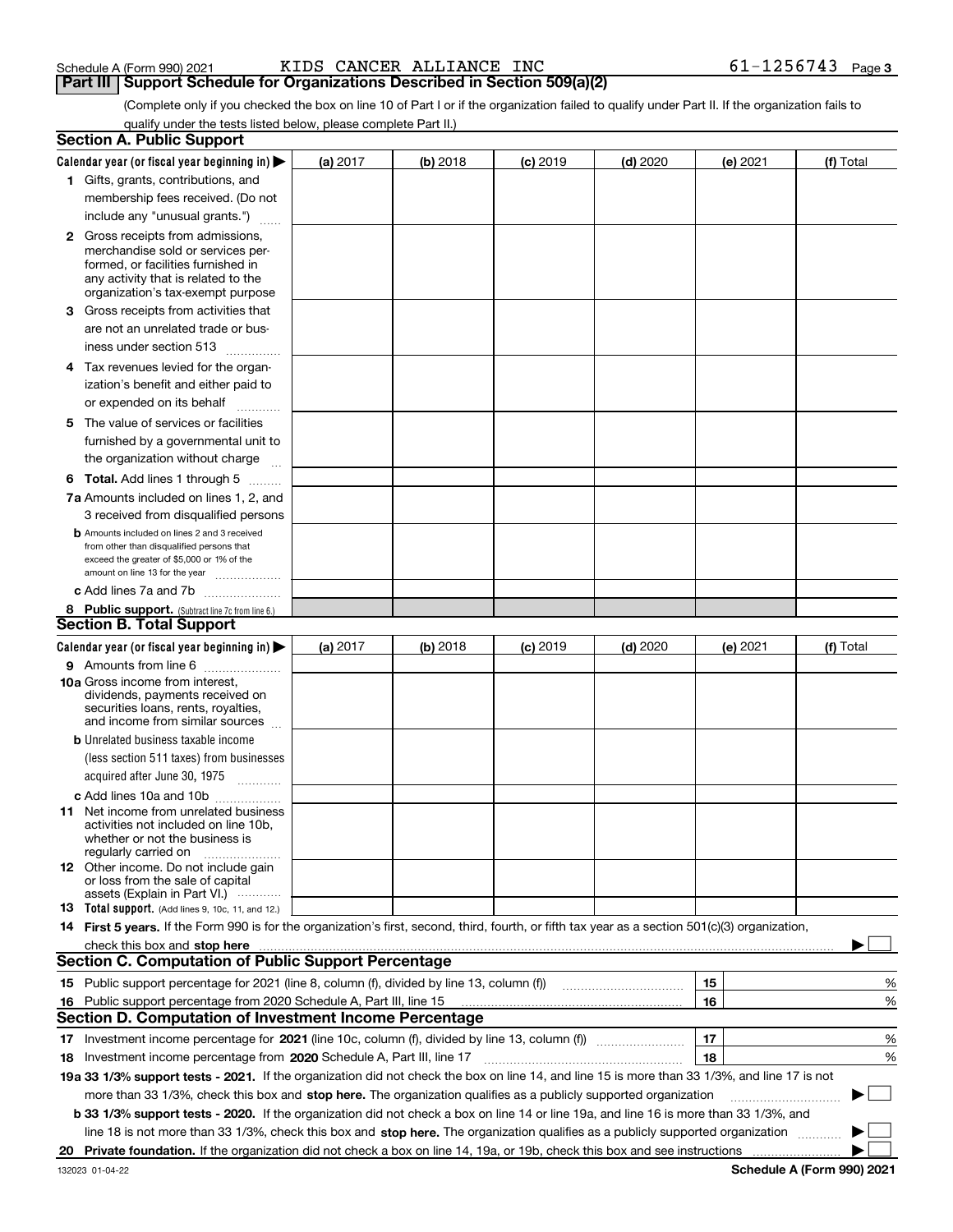#### Schedule A (Form 990) 2021  $\qquad \qquad \text{KIDS}\quad \text{CANCE}\quad \text{ALIANCE}\quad \text{INC} \qquad \qquad \qquad \text{61--1256743} \quad \text{Page}$

**YesNo**

#### **Part IV Supporting Organizations**

(Complete only if you checked a box in line 12 on Part I. If you checked box 12a, Part I, complete Sections A and B. If you checked box 12b, Part I, complete Sections A and C. If you checked box 12c, Part I, complete Sections A, D, and E. If you checked box 12d, Part I, complete Sections A and D, and complete Part V.)

### **Section A. All Supporting Organizations**

- **1** Are all of the organization's supported organizations listed by name in the organization's governing documents? If "No," describe in **Part VI** how the supported organizations are designated. If designated by *class or purpose, describe the designation. If historic and continuing relationship, explain.*
- **2** Did the organization have any supported organization that does not have an IRS determination of status under section 509(a)(1) or (2)? If "Yes," explain in Part VI how the organization determined that the supported *organization was described in section 509(a)(1) or (2).*
- **3a** Did the organization have a supported organization described in section 501(c)(4), (5), or (6)? If "Yes," answer *lines 3b and 3c below.*
- **b** Did the organization confirm that each supported organization qualified under section 501(c)(4), (5), or (6) and satisfied the public support tests under section 509(a)(2)? If "Yes," describe in **Part VI** when and how the *organization made the determination.*
- **c**Did the organization ensure that all support to such organizations was used exclusively for section 170(c)(2)(B) purposes? If "Yes," explain in **Part VI** what controls the organization put in place to ensure such use.
- **4a***If* Was any supported organization not organized in the United States ("foreign supported organization")? *"Yes," and if you checked box 12a or 12b in Part I, answer lines 4b and 4c below.*
- **b** Did the organization have ultimate control and discretion in deciding whether to make grants to the foreign supported organization? If "Yes," describe in **Part VI** how the organization had such control and discretion *despite being controlled or supervised by or in connection with its supported organizations.*
- **c** Did the organization support any foreign supported organization that does not have an IRS determination under sections 501(c)(3) and 509(a)(1) or (2)? If "Yes," explain in **Part VI** what controls the organization used *to ensure that all support to the foreign supported organization was used exclusively for section 170(c)(2)(B) purposes.*
- **5a***If "Yes,"* Did the organization add, substitute, or remove any supported organizations during the tax year? answer lines 5b and 5c below (if applicable). Also, provide detail in **Part VI,** including (i) the names and EIN *numbers of the supported organizations added, substituted, or removed; (ii) the reasons for each such action; (iii) the authority under the organization's organizing document authorizing such action; and (iv) how the action was accomplished (such as by amendment to the organizing document).*
- **b** Type I or Type II only. Was any added or substituted supported organization part of a class already designated in the organization's organizing document?
- **cSubstitutions only.**  Was the substitution the result of an event beyond the organization's control?
- **6** Did the organization provide support (whether in the form of grants or the provision of services or facilities) to **Part VI.** *If "Yes," provide detail in* support or benefit one or more of the filing organization's supported organizations? anyone other than (i) its supported organizations, (ii) individuals that are part of the charitable class benefited by one or more of its supported organizations, or (iii) other supporting organizations that also
- **7**Did the organization provide a grant, loan, compensation, or other similar payment to a substantial contributor *If "Yes," complete Part I of Schedule L (Form 990).* regard to a substantial contributor? (as defined in section 4958(c)(3)(C)), a family member of a substantial contributor, or a 35% controlled entity with
- **8** Did the organization make a loan to a disqualified person (as defined in section 4958) not described on line 7? *If "Yes," complete Part I of Schedule L (Form 990).*
- **9a** Was the organization controlled directly or indirectly at any time during the tax year by one or more in section 509(a)(1) or (2))? If "Yes," *provide detail in* <code>Part VI.</code> disqualified persons, as defined in section 4946 (other than foundation managers and organizations described
- **b** Did one or more disqualified persons (as defined on line 9a) hold a controlling interest in any entity in which the supporting organization had an interest? If "Yes," provide detail in P**art VI**.
- **c**Did a disqualified person (as defined on line 9a) have an ownership interest in, or derive any personal benefit from, assets in which the supporting organization also had an interest? If "Yes," provide detail in P**art VI.**
- **10a** Was the organization subject to the excess business holdings rules of section 4943 because of section supporting organizations)? If "Yes," answer line 10b below. 4943(f) (regarding certain Type II supporting organizations, and all Type III non-functionally integrated
- **b** Did the organization have any excess business holdings in the tax year? (Use Schedule C, Form 4720, to *determine whether the organization had excess business holdings.)*

**123a3b3c4a4b4c5a5b5c6789a 9b9c10a**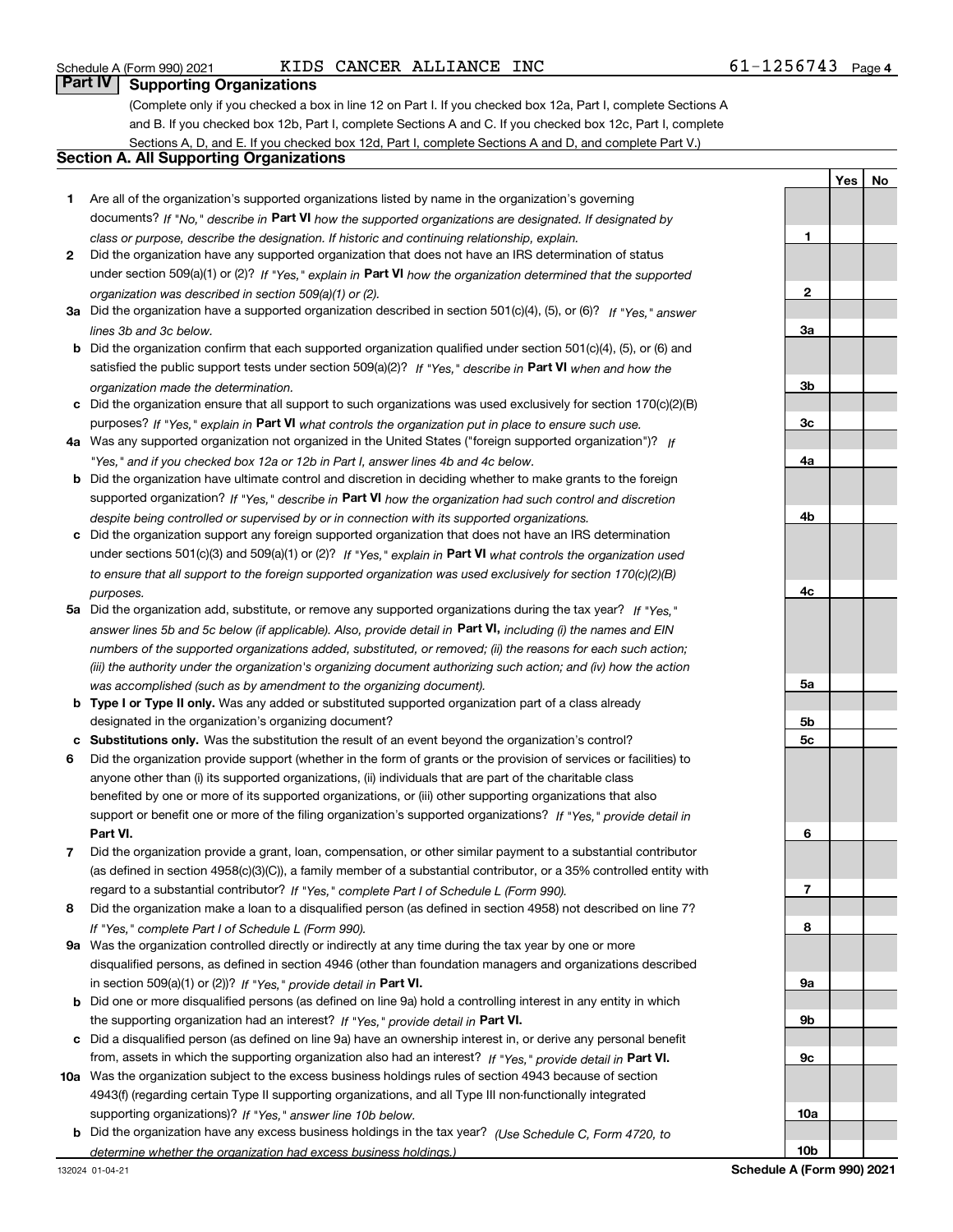|  | Schedule A (Form 990) 2021 |  |  | KIDS CANCER ALLIANCE INC |  | $61 - 1256743$ Page 5 |  |
|--|----------------------------|--|--|--------------------------|--|-----------------------|--|
|--|----------------------------|--|--|--------------------------|--|-----------------------|--|

|              | Part IV | <b>Supporting Organizations (continued)</b>                                                                                                                                                                                                                                                                                                                                                                                                                                                                                                                                                                                                          |                 |     |     |
|--------------|---------|------------------------------------------------------------------------------------------------------------------------------------------------------------------------------------------------------------------------------------------------------------------------------------------------------------------------------------------------------------------------------------------------------------------------------------------------------------------------------------------------------------------------------------------------------------------------------------------------------------------------------------------------------|-----------------|-----|-----|
|              |         |                                                                                                                                                                                                                                                                                                                                                                                                                                                                                                                                                                                                                                                      |                 | Yes | No. |
| 11           |         | Has the organization accepted a gift or contribution from any of the following persons?                                                                                                                                                                                                                                                                                                                                                                                                                                                                                                                                                              |                 |     |     |
|              |         | a A person who directly or indirectly controls, either alone or together with persons described on lines 11b and                                                                                                                                                                                                                                                                                                                                                                                                                                                                                                                                     |                 |     |     |
|              |         | 11c below, the governing body of a supported organization?                                                                                                                                                                                                                                                                                                                                                                                                                                                                                                                                                                                           | 11a             |     |     |
|              |         | <b>b</b> A family member of a person described on line 11a above?                                                                                                                                                                                                                                                                                                                                                                                                                                                                                                                                                                                    | 11 <sub>b</sub> |     |     |
|              |         | c A 35% controlled entity of a person described on line 11a or 11b above? If "Yes" to line 11a, 11b, or 11c, provide                                                                                                                                                                                                                                                                                                                                                                                                                                                                                                                                 |                 |     |     |
|              |         | detail in Part VI.                                                                                                                                                                                                                                                                                                                                                                                                                                                                                                                                                                                                                                   | 11c             |     |     |
|              |         | Section B. Type I Supporting Organizations                                                                                                                                                                                                                                                                                                                                                                                                                                                                                                                                                                                                           |                 |     |     |
|              |         |                                                                                                                                                                                                                                                                                                                                                                                                                                                                                                                                                                                                                                                      |                 | Yes | No. |
| 1            |         | Did the governing body, members of the governing body, officers acting in their official capacity, or membership of one or<br>more supported organizations have the power to regularly appoint or elect at least a majority of the organization's officers,<br>directors, or trustees at all times during the tax year? If "No," describe in Part VI how the supported organization(s)<br>effectively operated, supervised, or controlled the organization's activities. If the organization had more than one supported<br>organization, describe how the powers to appoint and/or remove officers, directors, or trustees were allocated among the |                 |     |     |
|              |         | supported organizations and what conditions or restrictions, if any, applied to such powers during the tax year.                                                                                                                                                                                                                                                                                                                                                                                                                                                                                                                                     | 1               |     |     |
| $\mathbf{2}$ |         | Did the organization operate for the benefit of any supported organization other than the supported                                                                                                                                                                                                                                                                                                                                                                                                                                                                                                                                                  |                 |     |     |
|              |         | organization(s) that operated, supervised, or controlled the supporting organization? If "Yes," explain in                                                                                                                                                                                                                                                                                                                                                                                                                                                                                                                                           |                 |     |     |
|              |         | <b>Part VI</b> how providing such benefit carried out the purposes of the supported organization(s) that operated,                                                                                                                                                                                                                                                                                                                                                                                                                                                                                                                                   |                 |     |     |
|              |         | supervised, or controlled the supporting organization.                                                                                                                                                                                                                                                                                                                                                                                                                                                                                                                                                                                               | $\mathbf{2}$    |     |     |
|              |         | <b>Section C. Type II Supporting Organizations</b>                                                                                                                                                                                                                                                                                                                                                                                                                                                                                                                                                                                                   |                 |     |     |
|              |         |                                                                                                                                                                                                                                                                                                                                                                                                                                                                                                                                                                                                                                                      |                 | Yes | No  |
| 1.           |         | Were a majority of the organization's directors or trustees during the tax year also a majority of the directors                                                                                                                                                                                                                                                                                                                                                                                                                                                                                                                                     |                 |     |     |
|              |         | or trustees of each of the organization's supported organization(s)? If "No," describe in Part VI how control                                                                                                                                                                                                                                                                                                                                                                                                                                                                                                                                        |                 |     |     |
|              |         | or management of the supporting organization was vested in the same persons that controlled or managed                                                                                                                                                                                                                                                                                                                                                                                                                                                                                                                                               |                 |     |     |
|              |         | the supported organization(s).                                                                                                                                                                                                                                                                                                                                                                                                                                                                                                                                                                                                                       | 1               |     |     |
|              |         | Section D. All Type III Supporting Organizations                                                                                                                                                                                                                                                                                                                                                                                                                                                                                                                                                                                                     |                 |     |     |
|              |         |                                                                                                                                                                                                                                                                                                                                                                                                                                                                                                                                                                                                                                                      |                 | Yes | No  |
| 1            |         | Did the organization provide to each of its supported organizations, by the last day of the fifth month of the                                                                                                                                                                                                                                                                                                                                                                                                                                                                                                                                       |                 |     |     |
|              |         | organization's tax year, (i) a written notice describing the type and amount of support provided during the prior tax                                                                                                                                                                                                                                                                                                                                                                                                                                                                                                                                |                 |     |     |
|              |         | year, (ii) a copy of the Form 990 that was most recently filed as of the date of notification, and (iii) copies of the                                                                                                                                                                                                                                                                                                                                                                                                                                                                                                                               |                 |     |     |
|              |         | organization's governing documents in effect on the date of notification, to the extent not previously provided?                                                                                                                                                                                                                                                                                                                                                                                                                                                                                                                                     | 1               |     |     |
| 2            |         | Were any of the organization's officers, directors, or trustees either (i) appointed or elected by the supported                                                                                                                                                                                                                                                                                                                                                                                                                                                                                                                                     |                 |     |     |
|              |         | organization(s) or (ii) serving on the governing body of a supported organization? If "No," explain in Part VI how                                                                                                                                                                                                                                                                                                                                                                                                                                                                                                                                   |                 |     |     |
|              |         | the organization maintained a close and continuous working relationship with the supported organization(s).                                                                                                                                                                                                                                                                                                                                                                                                                                                                                                                                          | $\mathbf{2}$    |     |     |
| 3            |         | By reason of the relationship described on line 2, above, did the organization's supported organizations have a                                                                                                                                                                                                                                                                                                                                                                                                                                                                                                                                      |                 |     |     |
|              |         | significant voice in the organization's investment policies and in directing the use of the organization's                                                                                                                                                                                                                                                                                                                                                                                                                                                                                                                                           |                 |     |     |
|              |         | income or assets at all times during the tax year? If "Yes," describe in Part VI the role the organization's                                                                                                                                                                                                                                                                                                                                                                                                                                                                                                                                         |                 |     |     |
|              |         | supported organizations played in this regard.<br>Section E. Type III Functionally Integrated Supporting Organizations                                                                                                                                                                                                                                                                                                                                                                                                                                                                                                                               | 3               |     |     |

|  | Check the box next to the method that the organization used to satisfy the Integral Part Test during the year (see instructions). |  |  |
|--|-----------------------------------------------------------------------------------------------------------------------------------|--|--|
|--|-----------------------------------------------------------------------------------------------------------------------------------|--|--|

- **alinupy** The organization satisfied the Activities Test. Complete line 2 below.
- **b**The organization is the parent of each of its supported organizations. *Complete* line 3 *below.*  $\mathcal{L}^{\text{max}}$

|  |  |  | The organization supported a governmental entity. Describe in Part VI how you supported a governmental entity (see instructions). |  |
|--|--|--|-----------------------------------------------------------------------------------------------------------------------------------|--|
|--|--|--|-----------------------------------------------------------------------------------------------------------------------------------|--|

- **2Answer lines 2a and 2b below. Yes No** Activities Test.
- **a** Did substantially all of the organization's activities during the tax year directly further the exempt purposes of the supported organization(s) to which the organization was responsive? If "Yes," then in **Part VI identify those supported organizations and explain**  *how these activities directly furthered their exempt purposes, how the organization was responsive to those supported organizations, and how the organization determined that these activities constituted substantially all of its activities.*
- **b** Did the activities described on line 2a, above, constitute activities that, but for the organization's involvement, **Part VI**  *the reasons for the organization's position that its supported organization(s) would have engaged in* one or more of the organization's supported organization(s) would have been engaged in? If "Yes," e*xplain in these activities but for the organization's involvement.*
- **3** Parent of Supported Organizations. Answer lines 3a and 3b below.
- **a** Did the organization have the power to regularly appoint or elect a majority of the officers, directors, or trustees of each of the supported organizations? If "Yes" or "No" provide details in **Part VI.**
- **b** Did the organization exercise a substantial degree of direction over the policies, programs, and activities of each of its supported organizations? If "Yes," describe in Part VI the role played by the organization in this regard.

**2a**

**2b**

**3a**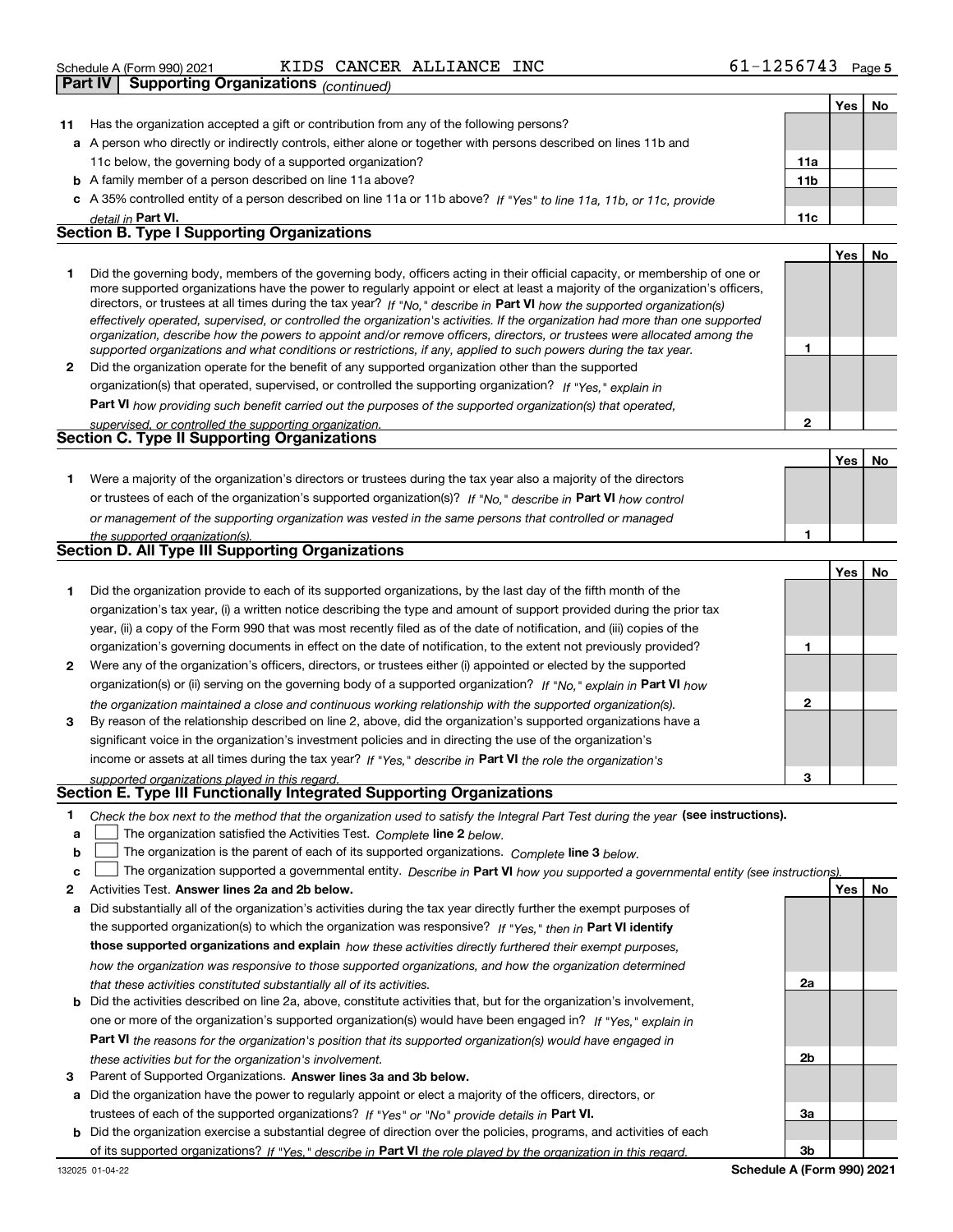|              | KIDS CANCER ALLIANCE INC<br>Schedule A (Form 990) 2021                                                                                         |                |                | $61 - 1256743$ Page 6          |
|--------------|------------------------------------------------------------------------------------------------------------------------------------------------|----------------|----------------|--------------------------------|
|              | Type III Non-Functionally Integrated 509(a)(3) Supporting Organizations<br>Part V                                                              |                |                |                                |
| 1            | Check here if the organization satisfied the Integral Part Test as a qualifying trust on Nov. 20, 1970 (explain in Part VI). See instructions. |                |                |                                |
|              | All other Type III non-functionally integrated supporting organizations must complete Sections A through E.                                    |                |                |                                |
|              | Section A - Adjusted Net Income                                                                                                                |                | (A) Prior Year | (B) Current Year<br>(optional) |
| 1            | Net short-term capital gain                                                                                                                    | 1.             |                |                                |
| 2            | Recoveries of prior-year distributions                                                                                                         | $\mathbf{2}$   |                |                                |
| 3            | Other gross income (see instructions)                                                                                                          | 3              |                |                                |
| 4            | Add lines 1 through 3.                                                                                                                         | 4              |                |                                |
| 5            | Depreciation and depletion                                                                                                                     | 5              |                |                                |
| 6            | Portion of operating expenses paid or incurred for production or                                                                               |                |                |                                |
|              | collection of gross income or for management, conservation, or                                                                                 |                |                |                                |
|              | maintenance of property held for production of income (see instructions)                                                                       | 6              |                |                                |
| $\mathbf{7}$ | Other expenses (see instructions)                                                                                                              | 7              |                |                                |
| 8            | Adjusted Net Income (subtract lines 5, 6, and 7 from line 4)                                                                                   | 8              |                |                                |
|              | <b>Section B - Minimum Asset Amount</b>                                                                                                        |                | (A) Prior Year | (B) Current Year<br>(optional) |
| $\mathbf 1$  | Aggregate fair market value of all non-exempt-use assets (see                                                                                  |                |                |                                |
|              | instructions for short tax year or assets held for part of year):                                                                              |                |                |                                |
|              | a Average monthly value of securities                                                                                                          | 1a             |                |                                |
|              | <b>b</b> Average monthly cash balances                                                                                                         | 1 <sub>b</sub> |                |                                |
|              | c Fair market value of other non-exempt-use assets                                                                                             | 1c             |                |                                |
|              | d Total (add lines 1a, 1b, and 1c)                                                                                                             | 1d             |                |                                |
|              | e Discount claimed for blockage or other factors                                                                                               |                |                |                                |
|              | (explain in detail in Part VI):                                                                                                                |                |                |                                |
| $\mathbf{2}$ | Acquisition indebtedness applicable to non-exempt-use assets                                                                                   | $\mathbf{2}$   |                |                                |
| 3            | Subtract line 2 from line 1d.                                                                                                                  | 3              |                |                                |
| 4            | Cash deemed held for exempt use. Enter 0.015 of line 3 (for greater amount,                                                                    |                |                |                                |
|              | see instructions).                                                                                                                             | 4              |                |                                |
| 5            | Net value of non-exempt-use assets (subtract line 4 from line 3)                                                                               | 5              |                |                                |

|   | <b>Section C - Distributable Amount</b>                                                                                           |    | <b>Current Year</b> |  |  |  |
|---|-----------------------------------------------------------------------------------------------------------------------------------|----|---------------------|--|--|--|
|   | Adjusted net income for prior year (from Section A, line 8, column A)                                                             |    |                     |  |  |  |
|   | Enter $0.85$ of line 1.                                                                                                           |    |                     |  |  |  |
| з | Minimum asset amount for prior year (from Section B, line 8, column A)                                                            | c. |                     |  |  |  |
| 4 | Enter greater of line 2 or line 3.                                                                                                | 4  |                     |  |  |  |
| 5 | Income tax imposed in prior year                                                                                                  | 5  |                     |  |  |  |
| 6 | <b>Distributable Amount.</b> Subtract line 5 from line 4, unless subject to                                                       |    |                     |  |  |  |
|   | emergency temporary reduction (see instructions).                                                                                 | 6  |                     |  |  |  |
|   | Check here if the current year is the organization's first as a non-functionally integrated Type III supporting organization (see |    |                     |  |  |  |

**6 78**

instructions).

**6** Multiply line 5 by 0.035.

**Minimum Asset Amount**  (add line 7 to line 6)

Recoveries of prior-year distributions

**78**

**Schedule A (Form 990) 2021**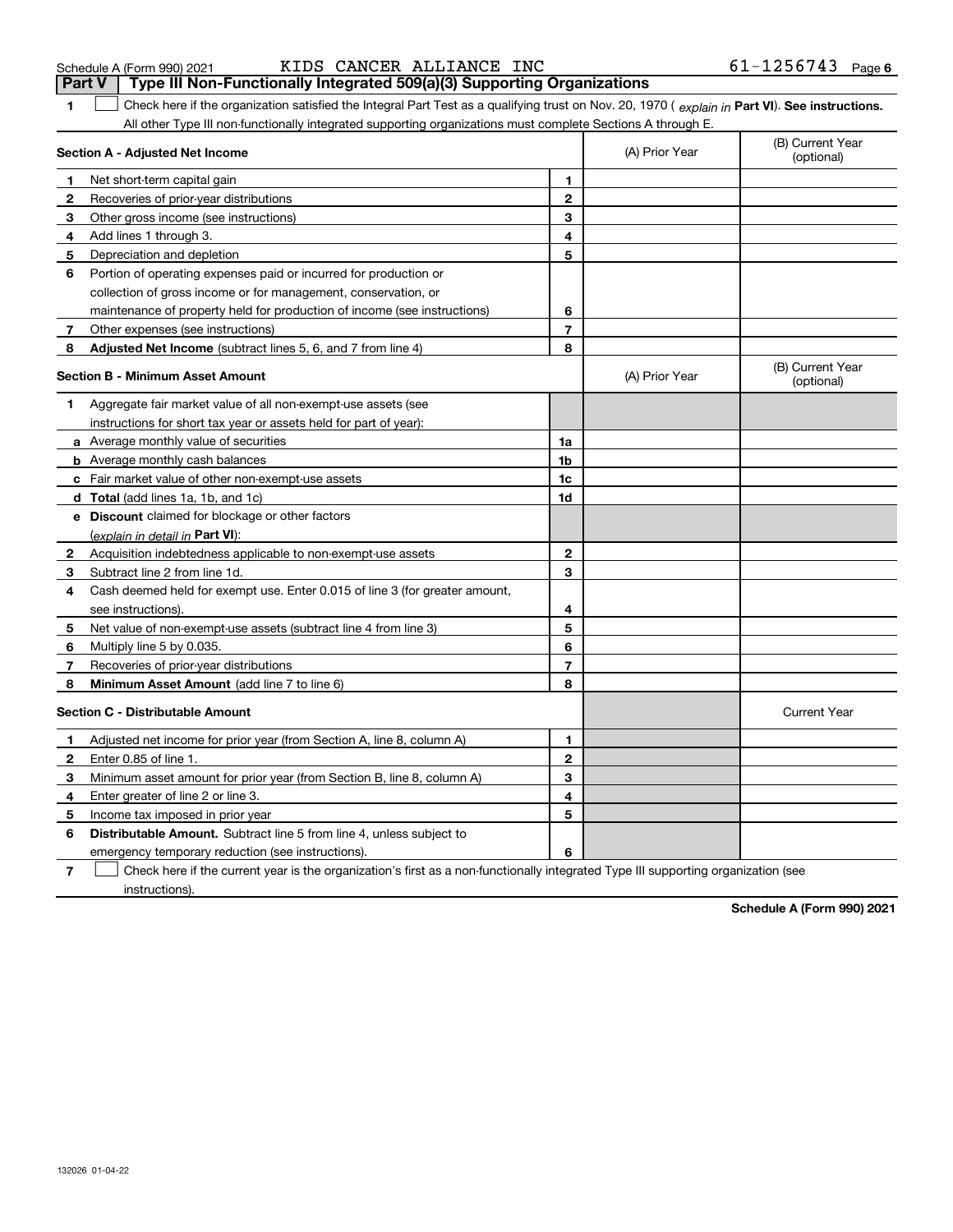|               | Schedule A (Form 990) 2021 |                     |
|---------------|----------------------------|---------------------|
| <b>Part V</b> |                            | Type III Non-Functi |

| Schedule A (Form 990) 2021 |  | KIDS CANCER ALLIANCE INC | 1256743 | Page |
|----------------------------|--|--------------------------|---------|------|
|                            |  |                          |         |      |

| <b>Part V</b> | Type III Non-Functionally Integrated 509(a)(3) Supporting Organizations                    |                             | (continued)                           |    |                                                |
|---------------|--------------------------------------------------------------------------------------------|-----------------------------|---------------------------------------|----|------------------------------------------------|
|               | <b>Section D - Distributions</b>                                                           |                             |                                       |    | <b>Current Year</b>                            |
| 1             | Amounts paid to supported organizations to accomplish exempt purposes                      |                             |                                       | 1  |                                                |
| 2             | Amounts paid to perform activity that directly furthers exempt purposes of supported       |                             |                                       |    |                                                |
|               | organizations, in excess of income from activity                                           |                             | $\mathbf{2}$                          |    |                                                |
| 3             | Administrative expenses paid to accomplish exempt purposes of supported organizations      |                             |                                       | 3  |                                                |
| 4             | Amounts paid to acquire exempt-use assets                                                  |                             |                                       | 4  |                                                |
| 5             | Qualified set-aside amounts (prior IRS approval required - provide details in Part VI)     |                             |                                       | 5  |                                                |
| 6             | Other distributions ( <i>describe in</i> Part VI). See instructions.                       |                             |                                       | 6  |                                                |
| 7             | Total annual distributions. Add lines 1 through 6.                                         |                             |                                       | 7  |                                                |
| 8             | Distributions to attentive supported organizations to which the organization is responsive |                             |                                       |    |                                                |
|               | (provide details in Part VI). See instructions.                                            |                             |                                       | 8  |                                                |
| 9             | Distributable amount for 2021 from Section C, line 6                                       |                             |                                       | 9  |                                                |
| 10            | Line 8 amount divided by line 9 amount                                                     |                             |                                       | 10 |                                                |
|               |                                                                                            | (i)                         | (ii)                                  |    | (iii)                                          |
|               | <b>Section E - Distribution Allocations</b> (see instructions)                             | <b>Excess Distributions</b> | <b>Underdistributions</b><br>Pre-2021 |    | <b>Distributable</b><br><b>Amount for 2021</b> |
| 1             | Distributable amount for 2021 from Section C, line 6                                       |                             |                                       |    |                                                |
| 2             | Underdistributions, if any, for years prior to 2021 (reason-                               |                             |                                       |    |                                                |
|               | able cause required - explain in Part VI). See instructions.                               |                             |                                       |    |                                                |
| 3             | Excess distributions carryover, if any, to 2021                                            |                             |                                       |    |                                                |
|               | a From 2016                                                                                |                             |                                       |    |                                                |
|               | <b>b</b> From 2017                                                                         |                             |                                       |    |                                                |
|               | $c$ From 2018                                                                              |                             |                                       |    |                                                |
|               | d From 2019                                                                                |                             |                                       |    |                                                |
|               | e From 2020                                                                                |                             |                                       |    |                                                |
|               | f Total of lines 3a through 3e                                                             |                             |                                       |    |                                                |
|               | g Applied to underdistributions of prior years                                             |                             |                                       |    |                                                |
|               | <b>h</b> Applied to 2021 distributable amount                                              |                             |                                       |    |                                                |
|               | Carryover from 2016 not applied (see instructions)                                         |                             |                                       |    |                                                |
|               | Remainder. Subtract lines 3g, 3h, and 3i from line 3f.                                     |                             |                                       |    |                                                |
| 4             | Distributions for 2021 from Section D,                                                     |                             |                                       |    |                                                |
|               | line $7:$                                                                                  |                             |                                       |    |                                                |
|               | a Applied to underdistributions of prior years                                             |                             |                                       |    |                                                |
|               | <b>b</b> Applied to 2021 distributable amount                                              |                             |                                       |    |                                                |
|               | c Remainder. Subtract lines 4a and 4b from line 4.                                         |                             |                                       |    |                                                |
| 5.            | Remaining underdistributions for years prior to 2021, if                                   |                             |                                       |    |                                                |
|               | any. Subtract lines 3g and 4a from line 2. For result greater                              |                             |                                       |    |                                                |
|               | than zero, explain in Part VI. See instructions.                                           |                             |                                       |    |                                                |
| 6             | Remaining underdistributions for 2021. Subtract lines 3h                                   |                             |                                       |    |                                                |
|               | and 4b from line 1. For result greater than zero, explain in                               |                             |                                       |    |                                                |
|               | Part VI. See instructions.                                                                 |                             |                                       |    |                                                |
| 7             | Excess distributions carryover to 2022. Add lines 3j                                       |                             |                                       |    |                                                |
|               | and 4c.                                                                                    |                             |                                       |    |                                                |
| 8             | Breakdown of line 7:                                                                       |                             |                                       |    |                                                |
|               | a Excess from 2017                                                                         |                             |                                       |    |                                                |
|               | <b>b</b> Excess from 2018                                                                  |                             |                                       |    |                                                |
|               | c Excess from 2019                                                                         |                             |                                       |    |                                                |
|               | d Excess from 2020                                                                         |                             |                                       |    |                                                |
|               | e Excess from 2021                                                                         |                             |                                       |    |                                                |

**Schedule A (Form 990) 2021**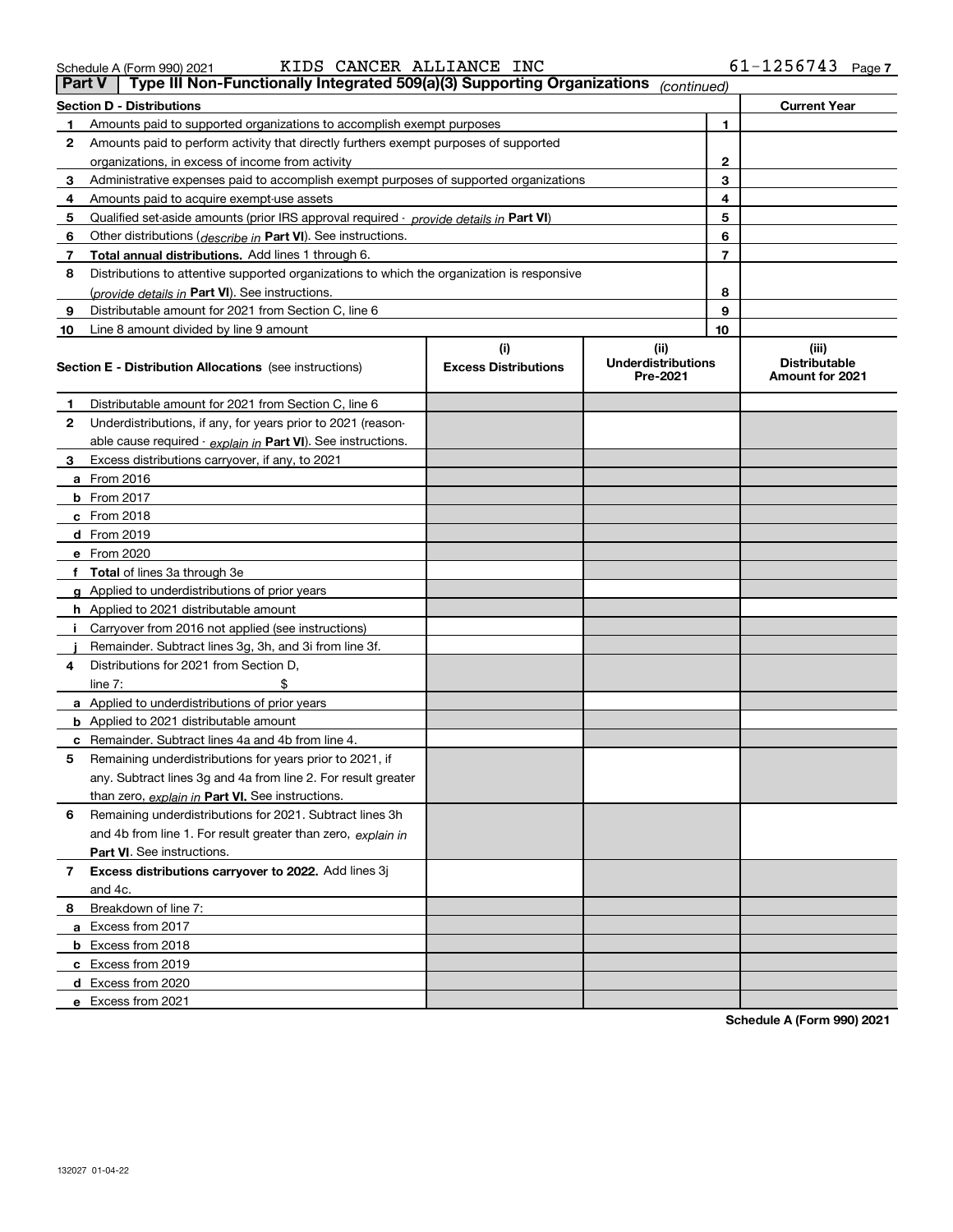| <b>Part VI</b> |                                                                                                                                                  |
|----------------|--------------------------------------------------------------------------------------------------------------------------------------------------|
|                | Supplemental Information. Provide the explanations required by Part II, line 10; Part II, line 17a or 17b; Part III, line 12;                    |
|                | Part IV, Section A, lines 1, 2, 3b, 3c, 4b, 4c, 5a, 6, 9a, 9b, 9c, 11a, 11b, and 11c; Part IV, Section B, lines 1 and 2; Part IV, Section C,     |
|                | line 1; Part IV, Section D, lines 2 and 3; Part IV, Section E, lines 1c, 2a, 2b, 3a, and 3b; Part V, line 1; Part V, Section B, line 1e; Part V, |
|                | Section D, lines 5, 6, and 8; and Part V, Section E, lines 2, 5, and 6. Also complete this part for any additional information.                  |
|                | (See instructions.)                                                                                                                              |
|                |                                                                                                                                                  |
|                |                                                                                                                                                  |
|                |                                                                                                                                                  |
|                |                                                                                                                                                  |
|                |                                                                                                                                                  |
|                |                                                                                                                                                  |
|                |                                                                                                                                                  |
|                |                                                                                                                                                  |
|                |                                                                                                                                                  |
|                |                                                                                                                                                  |
|                |                                                                                                                                                  |
|                |                                                                                                                                                  |
|                |                                                                                                                                                  |
|                |                                                                                                                                                  |
|                |                                                                                                                                                  |
|                |                                                                                                                                                  |
|                |                                                                                                                                                  |
|                |                                                                                                                                                  |
|                |                                                                                                                                                  |
|                |                                                                                                                                                  |
|                |                                                                                                                                                  |
|                |                                                                                                                                                  |
|                |                                                                                                                                                  |
|                |                                                                                                                                                  |
|                |                                                                                                                                                  |
|                |                                                                                                                                                  |
|                |                                                                                                                                                  |
|                |                                                                                                                                                  |
|                |                                                                                                                                                  |
|                |                                                                                                                                                  |
|                |                                                                                                                                                  |
|                |                                                                                                                                                  |
|                |                                                                                                                                                  |
|                |                                                                                                                                                  |
|                |                                                                                                                                                  |
|                |                                                                                                                                                  |
|                |                                                                                                                                                  |
|                |                                                                                                                                                  |
|                |                                                                                                                                                  |
|                |                                                                                                                                                  |
|                |                                                                                                                                                  |
|                |                                                                                                                                                  |
|                |                                                                                                                                                  |
|                |                                                                                                                                                  |
|                |                                                                                                                                                  |
|                |                                                                                                                                                  |
|                |                                                                                                                                                  |
|                |                                                                                                                                                  |
|                |                                                                                                                                                  |
|                |                                                                                                                                                  |
|                |                                                                                                                                                  |
|                |                                                                                                                                                  |
|                |                                                                                                                                                  |
|                |                                                                                                                                                  |
|                |                                                                                                                                                  |
|                |                                                                                                                                                  |
|                |                                                                                                                                                  |
|                |                                                                                                                                                  |
|                |                                                                                                                                                  |
|                |                                                                                                                                                  |
|                |                                                                                                                                                  |
|                |                                                                                                                                                  |
|                |                                                                                                                                                  |
|                |                                                                                                                                                  |
|                |                                                                                                                                                  |
|                |                                                                                                                                                  |
|                |                                                                                                                                                  |
|                |                                                                                                                                                  |
|                |                                                                                                                                                  |
|                |                                                                                                                                                  |
|                |                                                                                                                                                  |
|                |                                                                                                                                                  |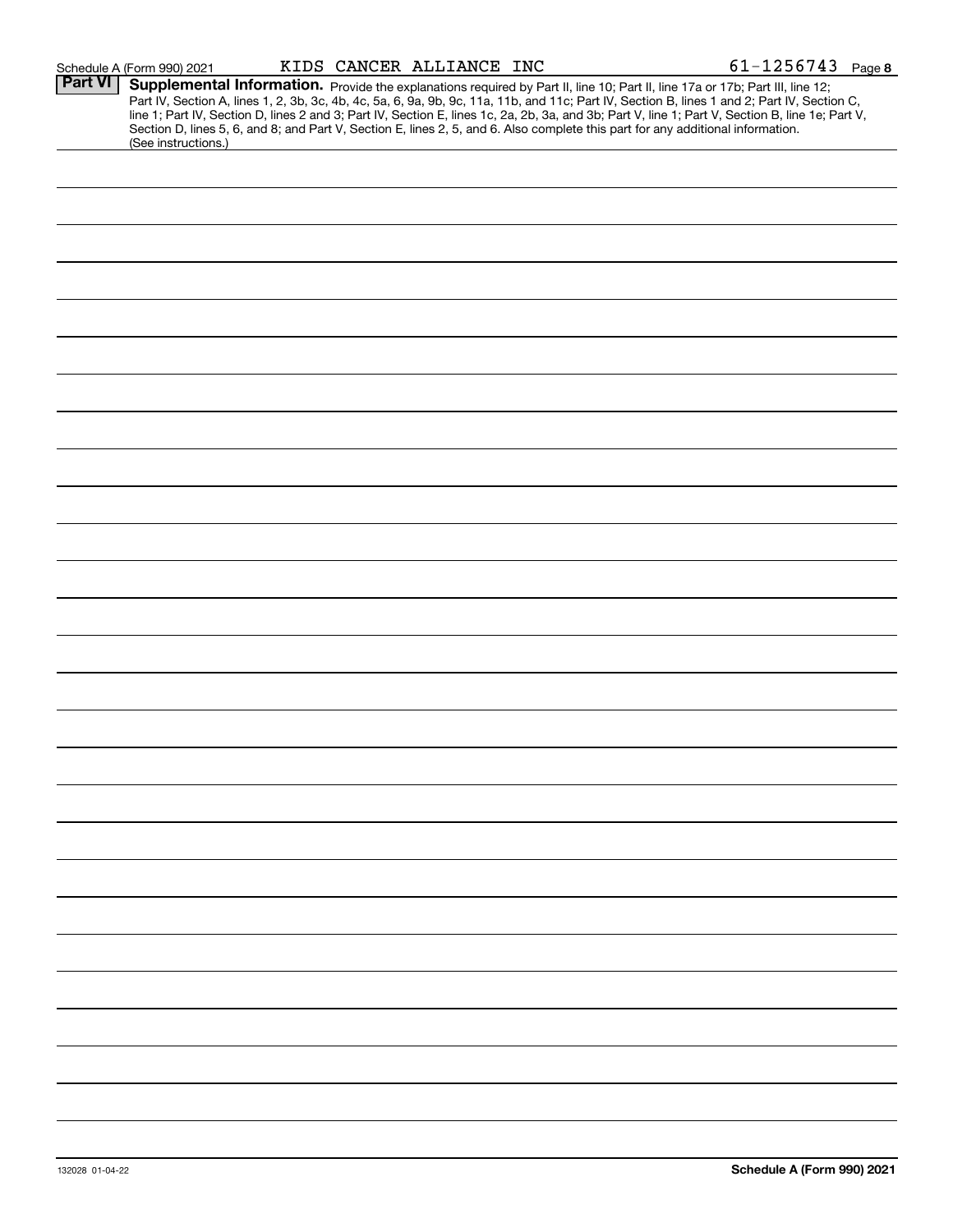Department of the Treasury Internal Revenue Service

Name of the organization

## **Schedule B Schedule of Contributors**

**(Form 990) | Attach to Form 990 or Form 990-PF. | Go to www.irs.gov/Form990 for the latest information.** OMB No. 1545-0047

**2021**

**Employer identification number**

IANCE INC 100 | 61-1256743

|  | KIDS CANCER ALL |  |
|--|-----------------|--|

| <b>Organization type (check one):</b> |                                                                           |
|---------------------------------------|---------------------------------------------------------------------------|
| Filers of:                            | Section:                                                                  |
| Form 990 or 990-EZ                    | $\lfloor \mathbf{X} \rfloor$ 501(c)( 3) (enter number) organization       |
|                                       | 4947(a)(1) nonexempt charitable trust not treated as a private foundation |
|                                       | 527 political organization                                                |
| Form 990-PF                           | 501(c)(3) exempt private foundation                                       |
|                                       | 4947(a)(1) nonexempt charitable trust treated as a private foundation     |
|                                       | 501(c)(3) taxable private foundation                                      |

Check if your organization is covered by the **General Rule** or a **Special Rule. Note:**  Only a section 501(c)(7), (8), or (10) organization can check boxes for both the General Rule and a Special Rule. See instructions.

#### **General Rule**

 $\mathcal{L}^{\text{max}}$ 

For an organization filing Form 990, 990-EZ, or 990-PF that received, during the year, contributions totaling \$5,000 or more (in money or property) from any one contributor. Complete Parts I and II. See instructions for determining a contributor's total contributions.

#### **Special Rules**

contributor, during the year, total contributions of the greater of (1**)** \$5,000; or (2) 2% of the amount on (i) Form 990, Part VIII, line 1h;  $\boxed{\textbf{X}}$  For an organization described in section 501(c)(3) filing Form 990 or 990-EZ that met the 33 1/3% support test of the regulations under sections 509(a)(1) and 170(b)(1)(A)(vi), that checked Schedule A (Form 990), Part II, line 13, 16a, or 16b, and that received from any one or (ii) Form 990-EZ, line 1. Complete Parts I and II.

For an organization described in section 501(c)(7), (8), or (10) filing Form 990 or 990-EZ that received from any one contributor, during the year, total contributions of more than \$1,000 exclusively for religious, charitable, scientific, literary, or educational purposes, or for the prevention of cruelty to children or animals. Complete Parts I (entering "N/A" in column (b) instead of the contributor name and address), II, and III.  $\mathcal{L}^{\text{max}}$ 

purpose. Don't complete any of the parts unless the **General Rule** applies to this organization because it received *nonexclusively* year, contributions <sub>exclusively</sub> for religious, charitable, etc., purposes, but no such contributions totaled more than \$1,000. If this box is checked, enter here the total contributions that were received during the year for an  $\;$ exclusively religious, charitable, etc., For an organization described in section 501(c)(7), (8), or (10) filing Form 990 or 990-EZ that received from any one contributor, during the religious, charitable, etc., contributions totaling \$5,000 or more during the year  $\Box$ — $\Box$   $\Box$  $\mathcal{L}^{\text{max}}$ 

Caution: An organization that isn't covered by the General Rule and/or the Special Rules doesn't file Schedule B (Form 990), but it **must** answer "No" on Part IV, line 2, of its Form 990; or check the box on line H of its Form 990-EZ or on its Form 990-PF, Part I, line 2, to certify that it doesn't meet the filing requirements of Schedule B (Form 990).

LHA For Paperwork Reduction Act Notice, see the instructions for Form 990, 990-EZ, or 990-PF. **In the act and Schedule B** (Form 990) (2021)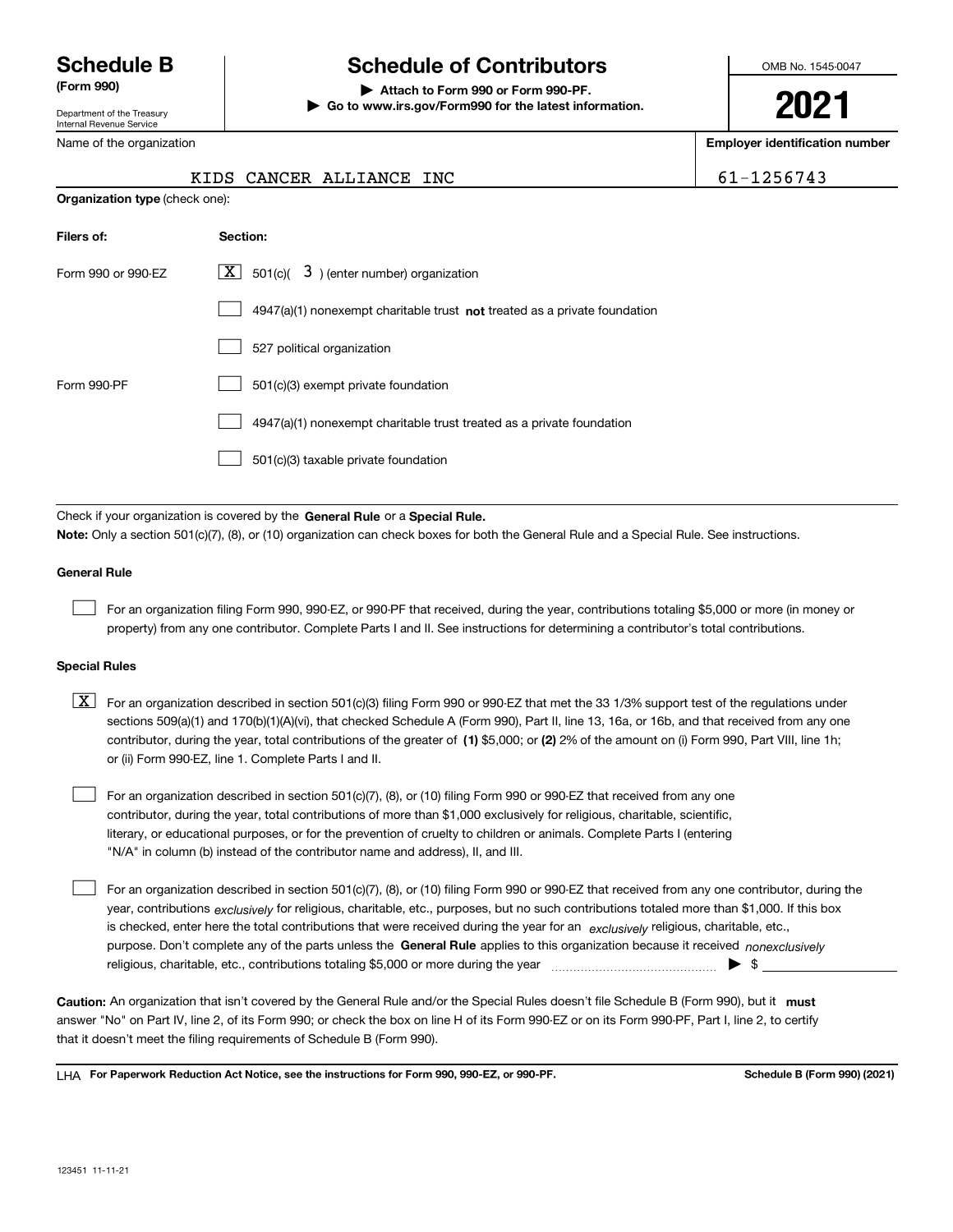|               | Schedule D (Form 990) 2021                                                                                                                                                                                                     | KIDS CANCER ALLIANCE INC                |                |                                    |                                 | 61-1256743 $_{Page}$ 2 |                     |            |           |
|---------------|--------------------------------------------------------------------------------------------------------------------------------------------------------------------------------------------------------------------------------|-----------------------------------------|----------------|------------------------------------|---------------------------------|------------------------|---------------------|------------|-----------|
| Part III      | Organizations Maintaining Collections of Art, Historical Treasures, or Other Similar Assets (continued)                                                                                                                        |                                         |                |                                    |                                 |                        |                     |            |           |
| з             | Using the organization's acquisition, accession, and other records, check any of the following that make significant use of its                                                                                                |                                         |                |                                    |                                 |                        |                     |            |           |
|               | collection items (check all that apply):                                                                                                                                                                                       |                                         |                |                                    |                                 |                        |                     |            |           |
| a             | Public exhibition                                                                                                                                                                                                              | d                                       |                | Loan or exchange program           |                                 |                        |                     |            |           |
| b             | Scholarly research                                                                                                                                                                                                             | е                                       |                |                                    |                                 |                        |                     |            |           |
| c             | Preservation for future generations                                                                                                                                                                                            |                                         |                |                                    |                                 |                        |                     |            |           |
| 4             | Provide a description of the organization's collections and explain how they further the organization's exempt purpose in Part XIII.                                                                                           |                                         |                |                                    |                                 |                        |                     |            |           |
| 5             | During the year, did the organization solicit or receive donations of art, historical treasures, or other similar assets                                                                                                       |                                         |                |                                    |                                 |                        |                     |            |           |
|               | to be sold to raise funds rather than to be maintained as part of the organization's collection?                                                                                                                               |                                         |                |                                    |                                 |                        | Yes                 |            | No        |
|               | Part IV<br>Escrow and Custodial Arrangements. Complete if the organization answered "Yes" on Form 990, Part IV, line 9, or                                                                                                     |                                         |                |                                    |                                 |                        |                     |            |           |
|               | reported an amount on Form 990, Part X, line 21.                                                                                                                                                                               |                                         |                |                                    |                                 |                        |                     |            |           |
|               | 1a Is the organization an agent, trustee, custodian or other intermediary for contributions or other assets not included                                                                                                       |                                         |                |                                    |                                 |                        |                     |            |           |
|               |                                                                                                                                                                                                                                |                                         |                |                                    |                                 |                        | Yes                 |            | <b>No</b> |
|               | b If "Yes," explain the arrangement in Part XIII and complete the following table:                                                                                                                                             |                                         |                |                                    |                                 |                        |                     |            |           |
|               |                                                                                                                                                                                                                                |                                         |                |                                    |                                 |                        | Amount              |            |           |
|               | c Beginning balance measurements and the contract of the contract of the contract of the contract of the contract of the contract of the contract of the contract of the contract of the contract of the contract of the contr |                                         |                |                                    | 1c                              |                        |                     |            |           |
|               |                                                                                                                                                                                                                                |                                         |                |                                    | 1d                              |                        |                     |            |           |
|               | Distributions during the year manufactured and continuum and contained and the year manufactured and contained                                                                                                                 |                                         |                |                                    | 1e                              |                        |                     |            |           |
|               |                                                                                                                                                                                                                                |                                         |                |                                    | 1f                              |                        |                     |            |           |
|               | 2a Did the organization include an amount on Form 990, Part X, line 21, for escrow or custodial account liability?                                                                                                             |                                         |                |                                    |                                 |                        | Yes                 |            | No        |
| <b>Part V</b> | b If "Yes," explain the arrangement in Part XIII. Check here if the explanation has been provided on Part XIII<br>Endowment Funds. Complete if the organization answered "Yes" on Form 990, Part IV, line 10.                  |                                         |                |                                    |                                 |                        |                     |            |           |
|               |                                                                                                                                                                                                                                | (a) Current year                        | (b) Prior year | (c) Two years back                 |                                 | (d) Three years back   | (e) Four years back |            |           |
| 1a            | Beginning of year balance                                                                                                                                                                                                      | 151,868.                                | 127,840.       | 109,733.                           |                                 | 118,823.               |                     | 104,264.   |           |
| b             |                                                                                                                                                                                                                                |                                         |                |                                    |                                 |                        |                     |            |           |
|               | Net investment earnings, gains, and losses                                                                                                                                                                                     | 10,871.                                 | 24,028.        | 18,107.                            |                                 | $-9,090.$              |                     |            | 14,559.   |
|               | <b>d</b> Grants or scholarships                                                                                                                                                                                                |                                         |                |                                    |                                 |                        |                     |            |           |
|               | e Other expenditures for facilities                                                                                                                                                                                            |                                         |                |                                    |                                 |                        |                     |            |           |
|               | and programs                                                                                                                                                                                                                   |                                         |                |                                    |                                 |                        |                     |            |           |
|               | Administrative expenses                                                                                                                                                                                                        |                                         |                |                                    |                                 |                        |                     |            |           |
| g             | End of year balance                                                                                                                                                                                                            | 162,739.                                | 151,868.       | 127,840.                           |                                 | 109,733.               |                     | 118,823.   |           |
| 2             | Provide the estimated percentage of the current year end balance (line 1g, column (a)) held as:                                                                                                                                |                                         |                |                                    |                                 |                        |                     |            |           |
| а             | Board designated or quasi-endowment $\blacktriangleright$ 98.4550                                                                                                                                                              |                                         | %              |                                    |                                 |                        |                     |            |           |
| b             | Permanent endowment $\blacktriangleright$ 1.5450                                                                                                                                                                               | %                                       |                |                                    |                                 |                        |                     |            |           |
|               | <b>c</b> Term endowment $\blacktriangleright$                                                                                                                                                                                  | %                                       |                |                                    |                                 |                        |                     |            |           |
|               | The percentages on lines 2a, 2b, and 2c should equal 100%.                                                                                                                                                                     |                                         |                |                                    |                                 |                        |                     |            |           |
|               | 3a Are there endowment funds not in the possession of the organization that are held and administered for the organization                                                                                                     |                                         |                |                                    |                                 |                        |                     |            |           |
|               | by:                                                                                                                                                                                                                            |                                         |                |                                    |                                 |                        |                     | <b>Yes</b> | No        |
|               | (i)                                                                                                                                                                                                                            |                                         |                |                                    |                                 |                        | 3a(i)               |            | х         |
|               |                                                                                                                                                                                                                                |                                         |                |                                    |                                 |                        | 3a(ii)              |            | x         |
|               | <b>b</b> If "Yes" on line 3a(ii), are the related organizations listed as required on Schedule R?                                                                                                                              |                                         |                |                                    |                                 |                        | 3b                  |            |           |
| 4             | Describe in Part XIII the intended uses of the organization's endowment funds.                                                                                                                                                 |                                         |                |                                    |                                 |                        |                     |            |           |
|               | Land, Buildings, and Equipment.<br><b>Part VI</b>                                                                                                                                                                              |                                         |                |                                    |                                 |                        |                     |            |           |
|               | Complete if the organization answered "Yes" on Form 990, Part IV, line 11a. See Form 990, Part X, line 10.                                                                                                                     |                                         |                |                                    |                                 |                        |                     |            |           |
|               | Description of property                                                                                                                                                                                                        | (a) Cost or other<br>basis (investment) |                | (b) Cost or other<br>basis (other) | (c) Accumulated<br>depreciation |                        | (d) Book value      |            |           |
|               |                                                                                                                                                                                                                                |                                         |                |                                    |                                 |                        |                     |            |           |
|               |                                                                                                                                                                                                                                |                                         |                |                                    |                                 |                        |                     |            |           |
|               |                                                                                                                                                                                                                                |                                         |                |                                    |                                 |                        |                     |            |           |
|               |                                                                                                                                                                                                                                |                                         |                | 42,743.                            | 21,174.                         |                        |                     | 21,569.    |           |
|               | e Other                                                                                                                                                                                                                        |                                         |                |                                    |                                 |                        |                     |            |           |
|               |                                                                                                                                                                                                                                |                                         |                |                                    |                                 |                        |                     | 21,569.    |           |

**Schedule D (Form 990) 2021**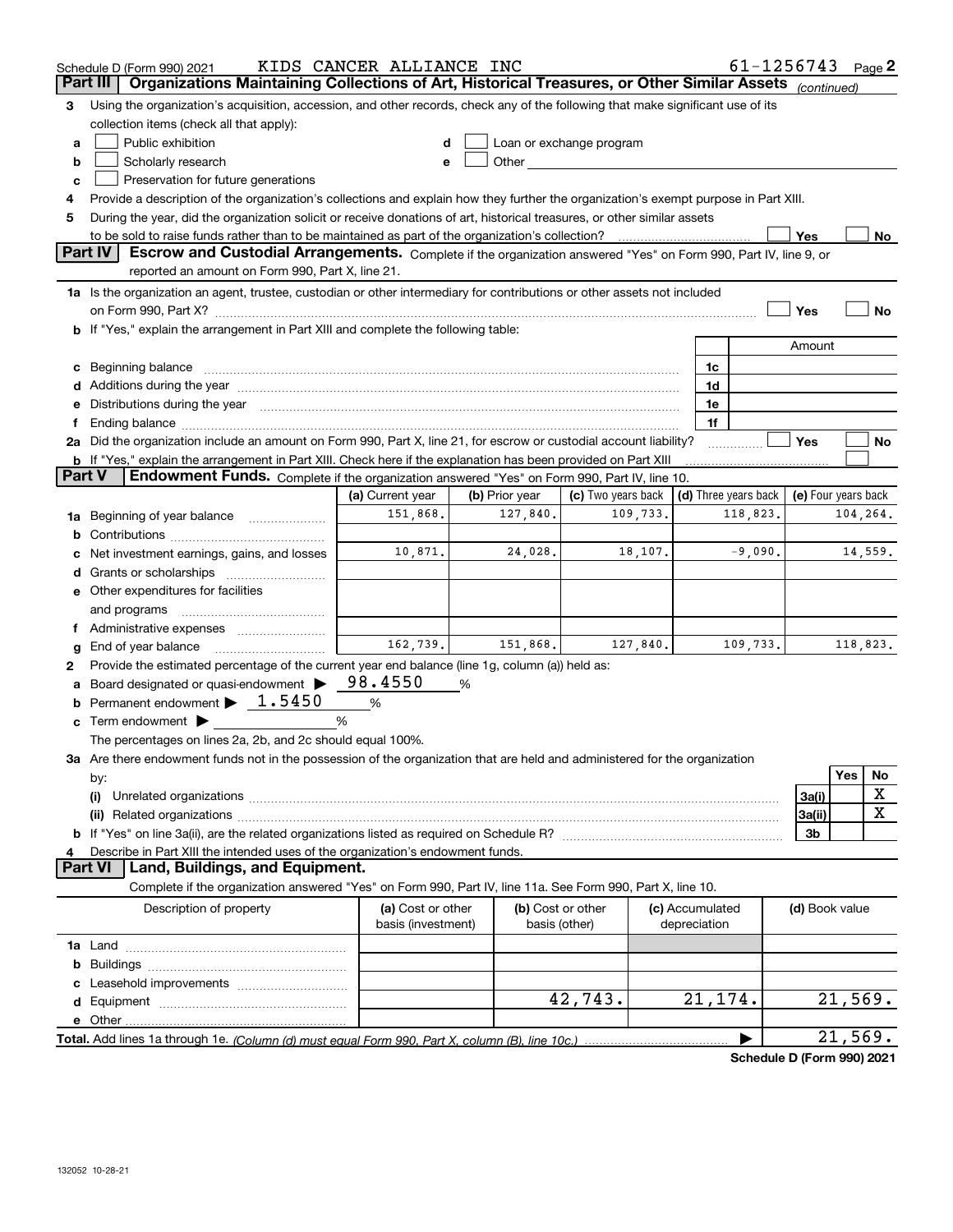| Schedule D (Form 990) 2021<br>Part VII Investments - Other Securities.<br>Complete if the organization answered "Yes" on Form 990, Part IV, line 11b. See Form 990, Part X, line 12. | KIDS CANCER ALLIANCE INC |                                                           | $61 - 1256743$ Page 3 |
|--------------------------------------------------------------------------------------------------------------------------------------------------------------------------------------|--------------------------|-----------------------------------------------------------|-----------------------|
| (a) Description of security or category (including name of security)                                                                                                                 | (b) Book value           | (c) Method of valuation: Cost or end-of-year market value |                       |
| (1) Financial derivatives                                                                                                                                                            |                          |                                                           |                       |
|                                                                                                                                                                                      |                          |                                                           |                       |
| $(3)$ Other                                                                                                                                                                          |                          |                                                           |                       |
| (A)                                                                                                                                                                                  |                          |                                                           |                       |
| (B)                                                                                                                                                                                  |                          |                                                           |                       |
| (C)                                                                                                                                                                                  |                          |                                                           |                       |
| (D)                                                                                                                                                                                  |                          |                                                           |                       |
| (E)                                                                                                                                                                                  |                          |                                                           |                       |
| (F)                                                                                                                                                                                  |                          |                                                           |                       |
| (G)                                                                                                                                                                                  |                          |                                                           |                       |
| (H)                                                                                                                                                                                  |                          |                                                           |                       |
| Total. (Col. (b) must equal Form 990, Part X, col. (B) line 12.)                                                                                                                     |                          |                                                           |                       |
| Part VIII Investments - Program Related.                                                                                                                                             |                          |                                                           |                       |
| Complete if the organization answered "Yes" on Form 990, Part IV, line 11c. See Form 990, Part X, line 13.                                                                           |                          |                                                           |                       |
| (a) Description of investment                                                                                                                                                        | (b) Book value           | (c) Method of valuation: Cost or end-of-year market value |                       |
| (1)                                                                                                                                                                                  |                          |                                                           |                       |
| (2)                                                                                                                                                                                  |                          |                                                           |                       |
| (3)                                                                                                                                                                                  |                          |                                                           |                       |
| (4)                                                                                                                                                                                  |                          |                                                           |                       |
| (5)                                                                                                                                                                                  |                          |                                                           |                       |
| (6)                                                                                                                                                                                  |                          |                                                           |                       |
| (7)                                                                                                                                                                                  |                          |                                                           |                       |
| (8)                                                                                                                                                                                  |                          |                                                           |                       |
| (9)                                                                                                                                                                                  |                          |                                                           |                       |
| Total. (Col. (b) must equal Form 990, Part X, col. (B) line 13.)                                                                                                                     |                          |                                                           |                       |
| Part IX<br><b>Other Assets.</b>                                                                                                                                                      |                          |                                                           |                       |
| Complete if the organization answered "Yes" on Form 990, Part IV, line 11d. See Form 990, Part X, line 15.                                                                           |                          |                                                           |                       |
|                                                                                                                                                                                      | (a) Description          |                                                           | (b) Book value        |
| (1)                                                                                                                                                                                  |                          |                                                           |                       |
| (2)                                                                                                                                                                                  |                          |                                                           |                       |
| (3)                                                                                                                                                                                  |                          |                                                           |                       |
| (4)                                                                                                                                                                                  |                          |                                                           |                       |
| (5)                                                                                                                                                                                  |                          |                                                           |                       |
| (6)                                                                                                                                                                                  |                          |                                                           |                       |
| (7)                                                                                                                                                                                  |                          |                                                           |                       |
| (8)                                                                                                                                                                                  |                          |                                                           |                       |
| (9)                                                                                                                                                                                  |                          |                                                           |                       |
| Total. (Column (b) must equal Form 990, Part X, col. (B) line 15.)                                                                                                                   |                          |                                                           |                       |
| <b>Other Liabilities.</b><br>Part X                                                                                                                                                  |                          |                                                           |                       |
| Complete if the organization answered "Yes" on Form 990, Part IV, line 11e or 11f. See Form 990, Part X, line 25.                                                                    |                          |                                                           |                       |
|                                                                                                                                                                                      |                          |                                                           | (b) Book value        |
| (a) Description of liability<br>1.                                                                                                                                                   |                          |                                                           |                       |
| (1) Federal income taxes                                                                                                                                                             |                          |                                                           |                       |

(3)(4)(5) (6) (7) (8)(9)  $\blacktriangleright$ 

**Total.**  *(Column (b) must equal Form 990, Part X, col. (B) line 25.)*

**2.** Liability for uncertain tax positions. In Part XIII, provide the text of the footnote to the organization's financial statements that reports the organization's liability for uncertain tax positions under FASB ASC 740. Check here if the text of the footnote has been provided in Part XIII

 $\vert$  X  $\vert$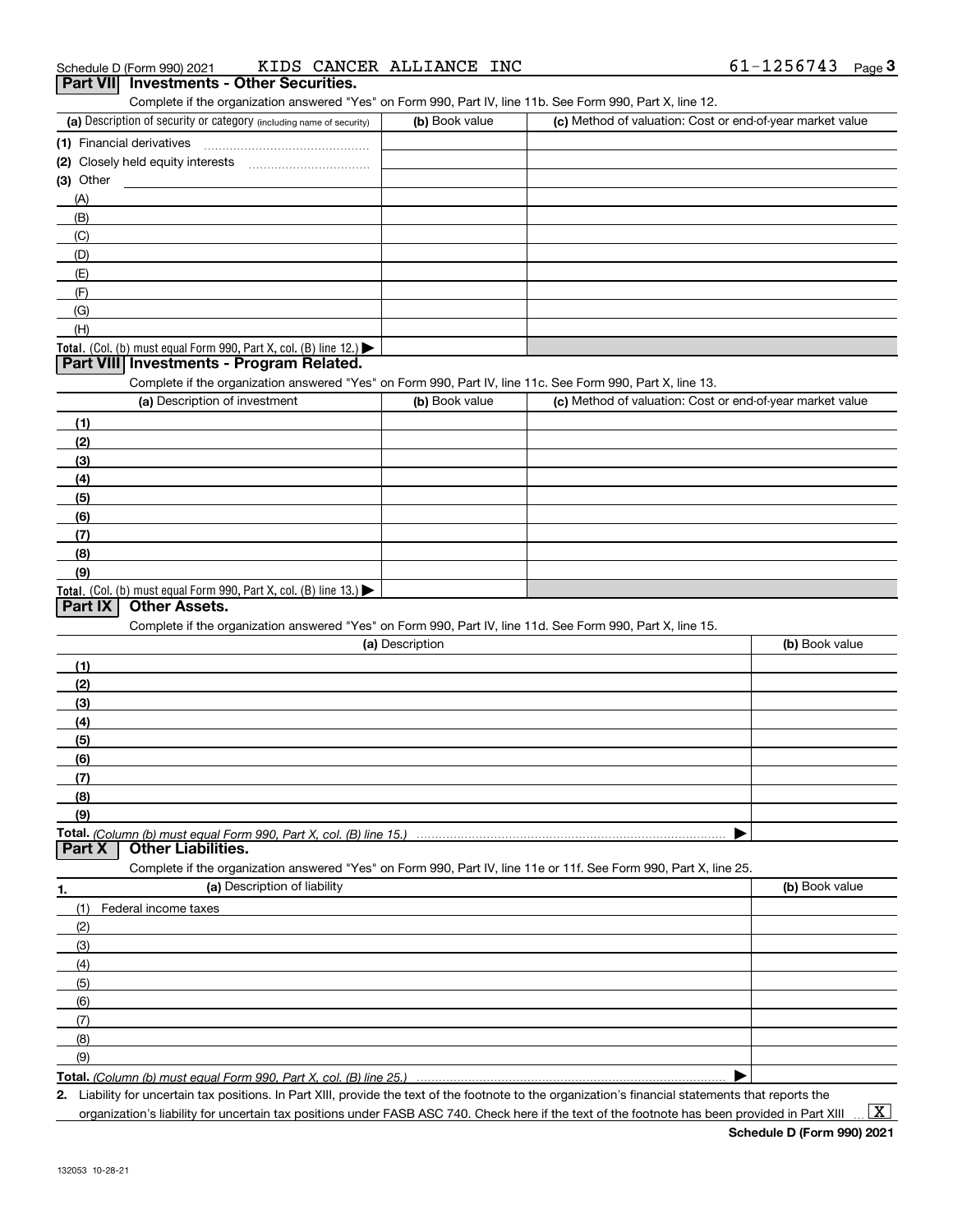|    | KIDS CANCER ALLIANCE INC<br>Schedule D (Form 990) 2021                                                                                                                                                                              |                | $61 - 1256743$ Page 4 |
|----|-------------------------------------------------------------------------------------------------------------------------------------------------------------------------------------------------------------------------------------|----------------|-----------------------|
|    | Reconciliation of Revenue per Audited Financial Statements With Revenue per Return.<br><b>Part XI</b>                                                                                                                               |                |                       |
|    | Complete if the organization answered "Yes" on Form 990, Part IV, line 12a.                                                                                                                                                         |                |                       |
| 1  | Total revenue, gains, and other support per audited financial statements                                                                                                                                                            | 1              | 1,378,728.            |
| 2  | Amounts included on line 1 but not on Form 990, Part VIII, line 12:                                                                                                                                                                 |                |                       |
| a  | 47,201.<br>2a                                                                                                                                                                                                                       |                |                       |
| b  | 2 <sub>b</sub>                                                                                                                                                                                                                      |                |                       |
| c  | 2c                                                                                                                                                                                                                                  |                |                       |
| d  | 2d<br>Other (Describe in Part XIII.)                                                                                                                                                                                                |                |                       |
| е  | Add lines 2a through 2d <b>must be a constructed as the constant of the S</b> and S and S and S and S and S and S and S and S and S and S and S and S and S and S and S and S and S and S and S and S and S and S and S and S and S | <b>2e</b>      | 47,201.               |
| з  |                                                                                                                                                                                                                                     | $\mathbf{3}$   | 1,331,527.            |
|    | Amounts included on Form 990, Part VIII, line 12, but not on line 1:                                                                                                                                                                |                |                       |
| a  | Investment expenses not included on Form 990, Part VIII, line 7b<br>4a                                                                                                                                                              |                |                       |
| b  | 4b<br>Other (Describe in Part XIII.)                                                                                                                                                                                                |                |                       |
|    | Add lines 4a and 4b                                                                                                                                                                                                                 | 4c             | 0.                    |
| 5. |                                                                                                                                                                                                                                     | 5              | 1,331,527.            |
|    | Part XII   Reconciliation of Expenses per Audited Financial Statements With Expenses per Return.                                                                                                                                    |                |                       |
|    | Complete if the organization answered "Yes" on Form 990, Part IV, line 12a.                                                                                                                                                         |                |                       |
| 1  |                                                                                                                                                                                                                                     | $\blacksquare$ | 967,085.              |
| 2  | Amounts included on line 1 but not on Form 990, Part IX, line 25:                                                                                                                                                                   |                |                       |
| a  | 2a                                                                                                                                                                                                                                  |                |                       |
| b  | 2 <sub>b</sub>                                                                                                                                                                                                                      |                |                       |
|    | 2c                                                                                                                                                                                                                                  |                |                       |
|    | 2d<br>Other (Describe in Part XIII.) (Contract and Contract and Chern Contract) (Chern Chern Chern Chern Chern Chern                                                                                                                |                |                       |
| е  | Add lines 2a through 2d <b>manufactures</b> and the contract of the contract of the contract of the contract of the contract of the contract of the contract of the contract of the contract of the contract of the contract of the | 2e             |                       |
| 3  |                                                                                                                                                                                                                                     | 3              | 967,085.              |
| 4  | Amounts included on Form 990, Part IX, line 25, but not on line 1:                                                                                                                                                                  |                |                       |
| a  | Investment expenses not included on Form 990, Part VIII, line 7b [1000000000000000000000000000000000<br>4a                                                                                                                          |                |                       |
|    | 4b                                                                                                                                                                                                                                  |                |                       |
|    | Add lines 4a and 4b                                                                                                                                                                                                                 | 4c             |                       |
| 5  |                                                                                                                                                                                                                                     | 5              | 967,085.              |
|    | Part XIII Supplemental Information.                                                                                                                                                                                                 |                |                       |

Provide the descriptions required for Part II, lines 3, 5, and 9; Part III, lines 1a and 4; Part IV, lines 1b and 2b; Part V, line 4; Part X, line 2; Part XI, lines 2d and 4b; and Part XII, lines 2d and 4b. Also complete this part to provide any additional information.

PART X, LINE 2:

THE ORGANIZATION IS EXEMPT FROM FEDERAL AND STATE INCOME TAXES UNDER

SECTION 501(C)(3) OF THE INTERNAL REVENUE CODE. ACCORDINGLY, THE

FINANCIAL STATEMENTS DO NOT PROVIDE FOR INCOME TAXES.

THE ORGANIZATION HAS IMPLEMENTED THE ACCOUNTING GUIDANCE FOR UNCERTAINTY

IN INCOME TAXES. UNDER THAT GUIDANCE, TAX POSITIONS NEED TO BE RECOGNIZED

IN THE FINANCIAL STATEMENTS WHEN IT IS MORE-LIKELY-THAN-NOT THE POSITION

WILL BE SUSTAINED UPON EXAMINATION BY THE TAX AUTHORITIES. AS OF DECEMBER

31, 2021, THE ORGANIZATION HAS NO UNCERTAIN TAX POSITIONS THAT QUALIFY FOR

EITHER RECOGNITION OR DISCLOSURE IN THE FINANCIAL STATEMENTS. THE

ORGANIZATION FILES FEDERAL FORM 990. THE ORGANIZATION IS NOT CURRENTLY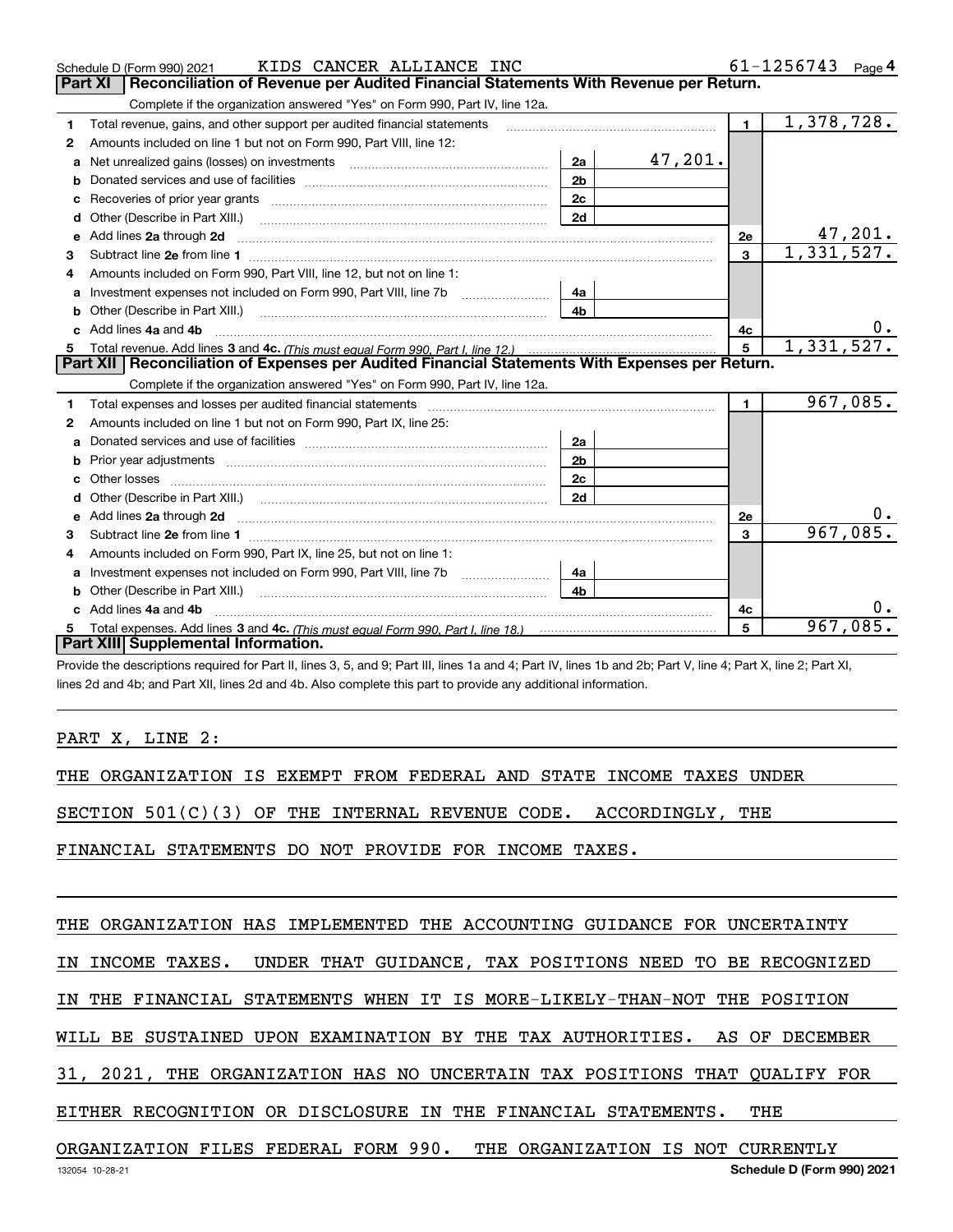BEING EXAMINED AND MANAGEMENT BELIEVES ITS TAX-EXEMPT STATUS WOULD BE

UPHELD UNDER EXAMINATION.

*(continued)* **Part XIII Supplemental Information**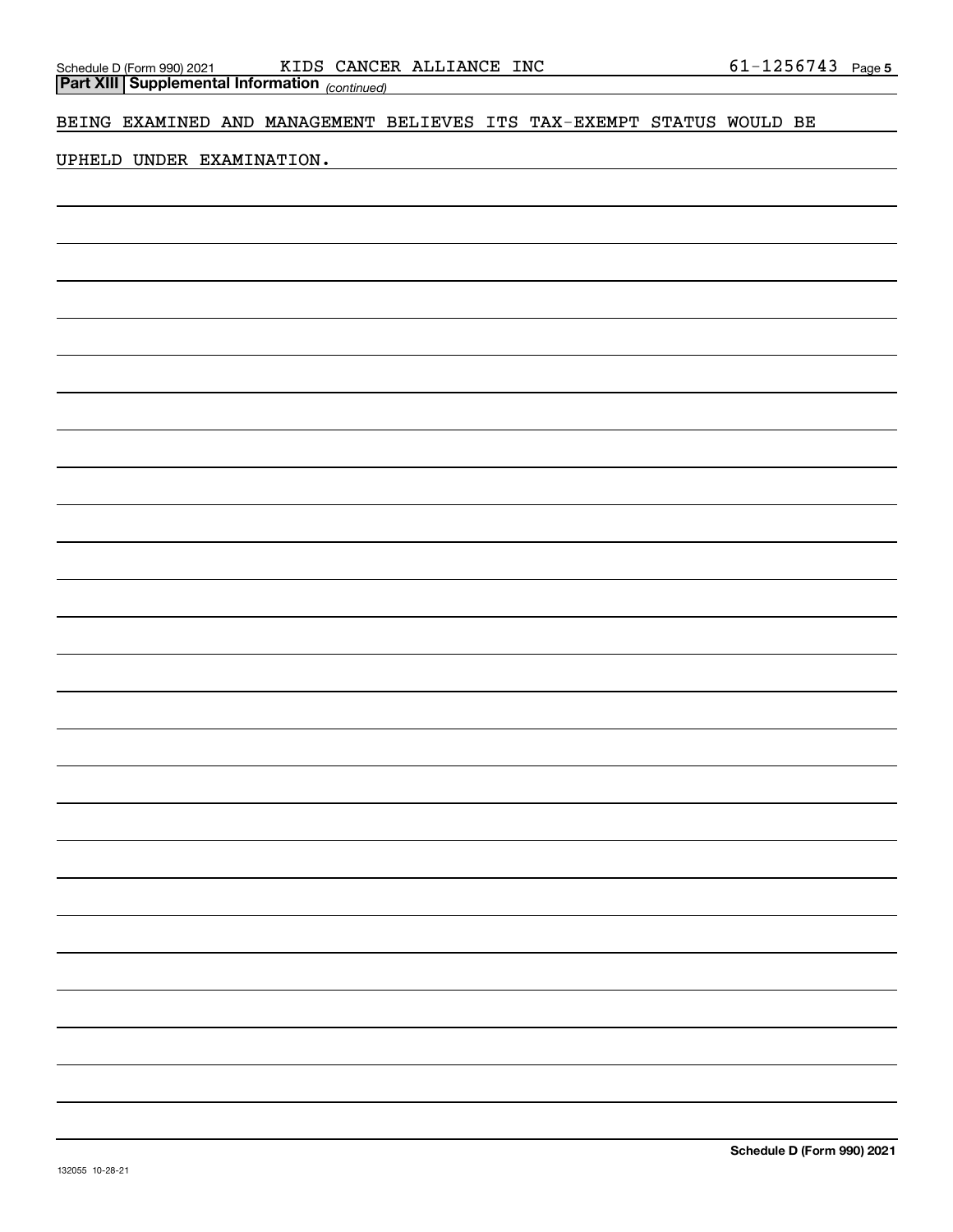| <b>SCHEDULE G</b>                                            |                                  | <b>Supplemental Information Regarding Fundraising or Gaming Activities</b>                                                                                          |                                 |    |                                       |                                   | OMB No. 1545-0047                                   |           |
|--------------------------------------------------------------|----------------------------------|---------------------------------------------------------------------------------------------------------------------------------------------------------------------|---------------------------------|----|---------------------------------------|-----------------------------------|-----------------------------------------------------|-----------|
| (Form 990)                                                   |                                  | Complete if the organization answered "Yes" on Form 990, Part IV, line 17, 18, or 19, or if the<br>organization entered more than \$15,000 on Form 990-EZ, line 6a. |                                 |    |                                       |                                   | 2021                                                |           |
| Department of the Treasury                                   |                                  | Attach to Form 990 or Form 990-EZ.                                                                                                                                  |                                 |    |                                       |                                   | <b>Open to Public</b>                               |           |
| Internal Revenue Service<br>Name of the organization         |                                  | ► Go to www.irs.gov/Form990 for instructions and the latest information.                                                                                            |                                 |    |                                       |                                   | Inspection<br><b>Employer identification number</b> |           |
|                                                              |                                  | KIDS CANCER ALLIANCE INC                                                                                                                                            |                                 |    |                                       | 61-1256743                        |                                                     |           |
| Part I                                                       |                                  | Fundraising Activities. Complete if the organization answered "Yes" on Form 990, Part IV, line 17. Form 990-EZ filers are not                                       |                                 |    |                                       |                                   |                                                     |           |
|                                                              | required to complete this part.  |                                                                                                                                                                     |                                 |    |                                       |                                   |                                                     |           |
|                                                              |                                  | 1 Indicate whether the organization raised funds through any of the following activities. Check all that apply.                                                     |                                 |    |                                       |                                   |                                                     |           |
| Mail solicitations<br>a                                      |                                  | е                                                                                                                                                                   |                                 |    | Solicitation of non-government grants |                                   |                                                     |           |
| b                                                            | Internet and email solicitations | f                                                                                                                                                                   |                                 |    | Solicitation of government grants     |                                   |                                                     |           |
| Phone solicitations<br>c<br>In-person solicitations<br>d     |                                  | g                                                                                                                                                                   | Special fundraising events      |    |                                       |                                   |                                                     |           |
|                                                              |                                  | 2 a Did the organization have a written or oral agreement with any individual (including officers, directors, trustees, or                                          |                                 |    |                                       |                                   |                                                     |           |
|                                                              |                                  | key employees listed in Form 990, Part VII) or entity in connection with professional fundraising services?                                                         |                                 |    |                                       |                                   | Yes                                                 | <b>No</b> |
|                                                              |                                  | b If "Yes," list the 10 highest paid individuals or entities (fundraisers) pursuant to agreements under which the fundraiser is to be                               |                                 |    |                                       |                                   |                                                     |           |
| compensated at least \$5,000 by the organization.            |                                  |                                                                                                                                                                     |                                 |    |                                       |                                   |                                                     |           |
|                                                              |                                  |                                                                                                                                                                     | (iii) Did<br>fundraiser         |    |                                       | (v) Amount paid                   | (vi) Amount paid                                    |           |
| (i) Name and address of individual<br>or entity (fundraiser) |                                  | (ii) Activity                                                                                                                                                       | have custody                    |    | (iv) Gross receipts<br>from activity  | to (or retained by)<br>fundraiser | to (or retained by)                                 |           |
|                                                              |                                  |                                                                                                                                                                     | or control of<br>contributions? |    |                                       | listed in col. (i)                | organization                                        |           |
|                                                              |                                  |                                                                                                                                                                     | Yes                             | No |                                       |                                   |                                                     |           |
|                                                              |                                  |                                                                                                                                                                     |                                 |    |                                       |                                   |                                                     |           |
|                                                              |                                  |                                                                                                                                                                     |                                 |    |                                       |                                   |                                                     |           |
|                                                              |                                  |                                                                                                                                                                     |                                 |    |                                       |                                   |                                                     |           |
|                                                              |                                  |                                                                                                                                                                     |                                 |    |                                       |                                   |                                                     |           |
|                                                              |                                  |                                                                                                                                                                     |                                 |    |                                       |                                   |                                                     |           |
|                                                              |                                  |                                                                                                                                                                     |                                 |    |                                       |                                   |                                                     |           |
|                                                              |                                  |                                                                                                                                                                     |                                 |    |                                       |                                   |                                                     |           |
|                                                              |                                  |                                                                                                                                                                     |                                 |    |                                       |                                   |                                                     |           |
|                                                              |                                  |                                                                                                                                                                     |                                 |    |                                       |                                   |                                                     |           |
|                                                              |                                  |                                                                                                                                                                     |                                 |    |                                       |                                   |                                                     |           |
|                                                              |                                  |                                                                                                                                                                     |                                 |    |                                       |                                   |                                                     |           |
|                                                              |                                  |                                                                                                                                                                     |                                 |    |                                       |                                   |                                                     |           |
|                                                              |                                  |                                                                                                                                                                     |                                 |    |                                       |                                   |                                                     |           |
| Total                                                        |                                  |                                                                                                                                                                     |                                 |    |                                       |                                   |                                                     |           |
| or licensing.                                                |                                  | 3 List all states in which the organization is registered or licensed to solicit contributions or has been notified it is exempt from registration                  |                                 |    |                                       |                                   |                                                     |           |
|                                                              |                                  |                                                                                                                                                                     |                                 |    |                                       |                                   |                                                     |           |
|                                                              |                                  |                                                                                                                                                                     |                                 |    |                                       |                                   |                                                     |           |
|                                                              |                                  |                                                                                                                                                                     |                                 |    |                                       |                                   |                                                     |           |
|                                                              |                                  |                                                                                                                                                                     |                                 |    |                                       |                                   |                                                     |           |
|                                                              |                                  |                                                                                                                                                                     |                                 |    |                                       |                                   |                                                     |           |

LHA For Paperwork Reduction Act Notice, see the Instructions for Form 990 or 990-EZ. Schedule G (Form 990) 2021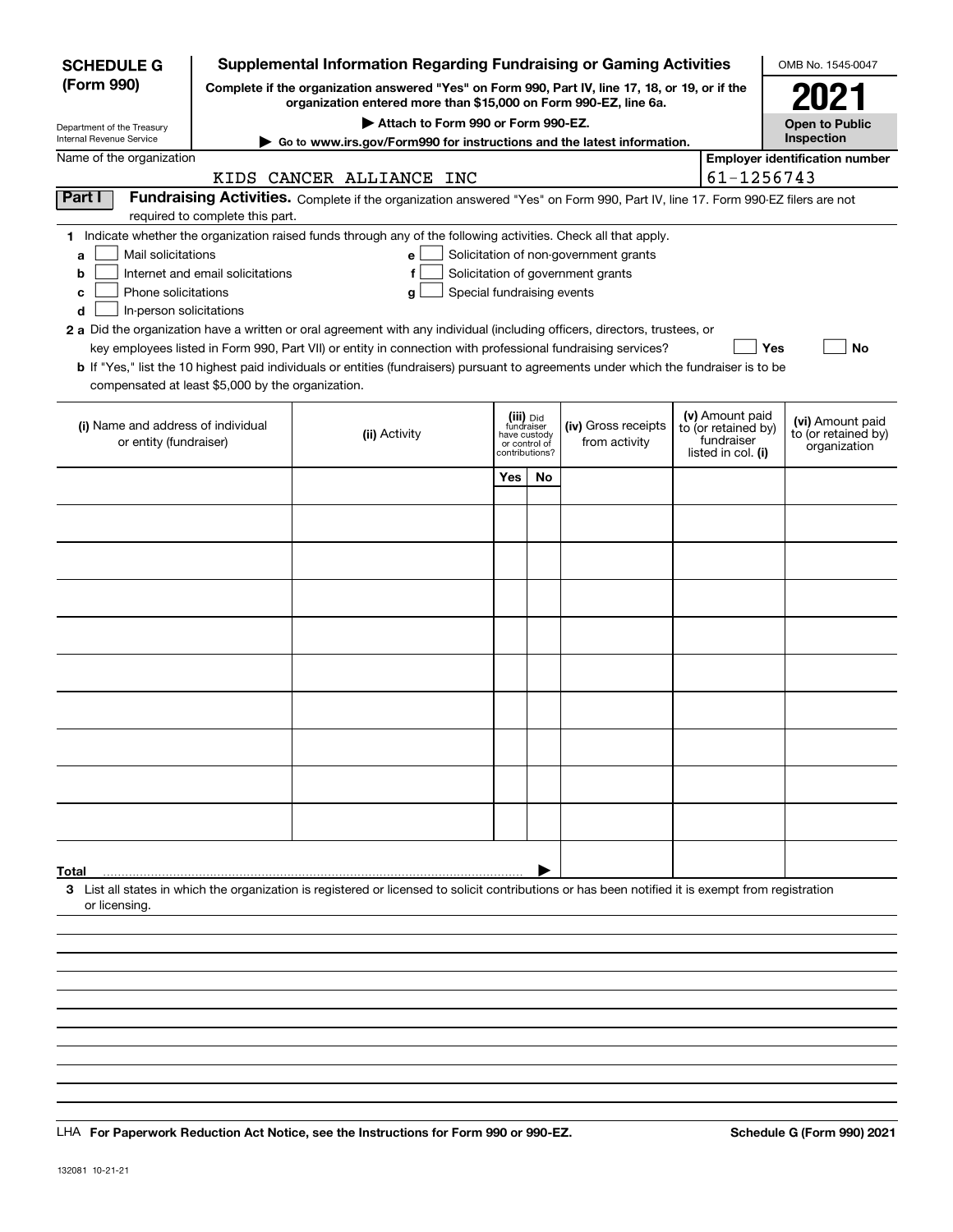Schedule G (Form 990) 2021  $\qquad \qquad$  KIDS CANCER ALLIANCE INC  $\qquad \qquad \qquad 61-1256743$  Page

**Part II** | Fundraising Events. Complete if the organization answered "Yes" on Form 990, Part IV, line 18, or reported more than \$15,000 of fundraising event contributions and gross income on Form 990-EZ, lines 1 and 6b. List events with gross receipts greater than \$5,000.

|                 |              | of fundraising event contributions and gross income on Form 990-EZ, lines T and 6D. List events with gross receipts greater than \$5,000.                                                                                      |                |                                                  |                          |                                                     |
|-----------------|--------------|--------------------------------------------------------------------------------------------------------------------------------------------------------------------------------------------------------------------------------|----------------|--------------------------------------------------|--------------------------|-----------------------------------------------------|
|                 |              |                                                                                                                                                                                                                                | (a) Event $#1$ | (b) Event #2                                     | (c) Other events         | (d) Total events                                    |
|                 |              |                                                                                                                                                                                                                                | CONCERT        | TENNIS                                           | 1                        | (add col. (a) through                               |
|                 |              |                                                                                                                                                                                                                                | (event type)   | (event type)                                     | (total number)           | col. (c)                                            |
|                 |              |                                                                                                                                                                                                                                |                |                                                  |                          |                                                     |
| Revenue         |              | 1 Gross receipts and the control of the control of the control of the control of the control of the control of the control of the control of the control of the control of the control of the control of the control of the co | 789,301.       | 54,090.                                          | 52, 466.                 | 895,857.                                            |
|                 |              |                                                                                                                                                                                                                                |                |                                                  |                          |                                                     |
|                 |              |                                                                                                                                                                                                                                | 789,301.       | 53, 250.                                         | 52,466.                  | 895,017.                                            |
|                 |              |                                                                                                                                                                                                                                |                | 840.                                             |                          | 840.                                                |
|                 | 3            | Gross income (line 1 minus line 2)                                                                                                                                                                                             |                |                                                  |                          |                                                     |
|                 |              | 4 Cash prizes                                                                                                                                                                                                                  |                |                                                  |                          |                                                     |
|                 |              |                                                                                                                                                                                                                                |                |                                                  |                          |                                                     |
|                 | 5            |                                                                                                                                                                                                                                |                |                                                  |                          |                                                     |
|                 |              |                                                                                                                                                                                                                                |                |                                                  |                          |                                                     |
|                 |              |                                                                                                                                                                                                                                |                | 1,567.                                           |                          | 1,567.                                              |
| Direct Expenses |              |                                                                                                                                                                                                                                |                | 980.                                             |                          |                                                     |
|                 |              | 7 Food and beverages                                                                                                                                                                                                           | 66,191.        |                                                  |                          | 67, 171.                                            |
|                 | 8            |                                                                                                                                                                                                                                | 12,669.        |                                                  |                          | 12,669.                                             |
|                 | 9            |                                                                                                                                                                                                                                | 87,826.        | 1,437.                                           | 4,880.                   | 94, 143.                                            |
|                 | 10           | Direct expense summary. Add lines 4 through 9 in column (d)                                                                                                                                                                    |                |                                                  |                          | 175,550.                                            |
|                 |              | 11 Net income summary. Subtract line 10 from line 3, column (d)                                                                                                                                                                |                |                                                  |                          | $-174,710.$                                         |
|                 | Part III     | Gaming. Complete if the organization answered "Yes" on Form 990, Part IV, line 19, or reported more than                                                                                                                       |                |                                                  |                          |                                                     |
|                 |              | \$15,000 on Form 990-EZ, line 6a.                                                                                                                                                                                              |                |                                                  |                          |                                                     |
|                 |              |                                                                                                                                                                                                                                | (a) Bingo      | (b) Pull tabs/instant<br>bingo/progressive bingo | (c) Other gaming         | (d) Total gaming (add<br>col. (a) through col. (c)) |
| Revenue         |              |                                                                                                                                                                                                                                |                |                                                  |                          |                                                     |
|                 | $\mathbf{1}$ |                                                                                                                                                                                                                                |                |                                                  | 33,720.                  | 33,720.                                             |
|                 |              |                                                                                                                                                                                                                                |                |                                                  |                          |                                                     |
|                 |              |                                                                                                                                                                                                                                |                |                                                  |                          |                                                     |
|                 |              |                                                                                                                                                                                                                                |                |                                                  |                          |                                                     |
| Direct Expenses | 3            |                                                                                                                                                                                                                                |                |                                                  |                          |                                                     |
|                 |              |                                                                                                                                                                                                                                |                |                                                  |                          |                                                     |
|                 |              |                                                                                                                                                                                                                                |                |                                                  |                          |                                                     |
|                 |              | 5 Other direct expenses                                                                                                                                                                                                        |                |                                                  |                          |                                                     |
|                 |              |                                                                                                                                                                                                                                | %<br>Yes       | Yes<br>%                                         | Yes<br>%                 |                                                     |
|                 | 6            | Volunteer labor                                                                                                                                                                                                                | No             | No                                               | $\boxed{\text{X}}$<br>No |                                                     |
|                 |              |                                                                                                                                                                                                                                |                |                                                  |                          |                                                     |
|                 | 7            | Direct expense summary. Add lines 2 through 5 in column (d)                                                                                                                                                                    |                |                                                  |                          |                                                     |
|                 |              |                                                                                                                                                                                                                                |                |                                                  |                          |                                                     |
|                 | 8            |                                                                                                                                                                                                                                |                |                                                  |                          | 33,720.                                             |
|                 |              |                                                                                                                                                                                                                                |                |                                                  |                          |                                                     |
|                 |              | <b>9</b> Enter the state(s) in which the organization conducts gaming activities: $\boldsymbol{K}\boldsymbol{Y}$                                                                                                               |                |                                                  |                          | $\boxed{\text{X}}$ Yes<br><b>No</b>                 |
|                 |              | <b>b</b> If "No," explain:                                                                                                                                                                                                     |                |                                                  |                          |                                                     |
|                 |              |                                                                                                                                                                                                                                |                |                                                  |                          |                                                     |
|                 |              |                                                                                                                                                                                                                                |                |                                                  |                          |                                                     |
|                 |              |                                                                                                                                                                                                                                |                |                                                  |                          | $\boxed{\text{X}}$ No<br>Yes                        |
|                 |              | <b>b</b> If "Yes," explain:                                                                                                                                                                                                    |                |                                                  |                          |                                                     |
|                 |              |                                                                                                                                                                                                                                |                |                                                  |                          |                                                     |
|                 |              |                                                                                                                                                                                                                                |                |                                                  |                          |                                                     |

132082 10-21-21

**Schedule G (Form 990) 2021**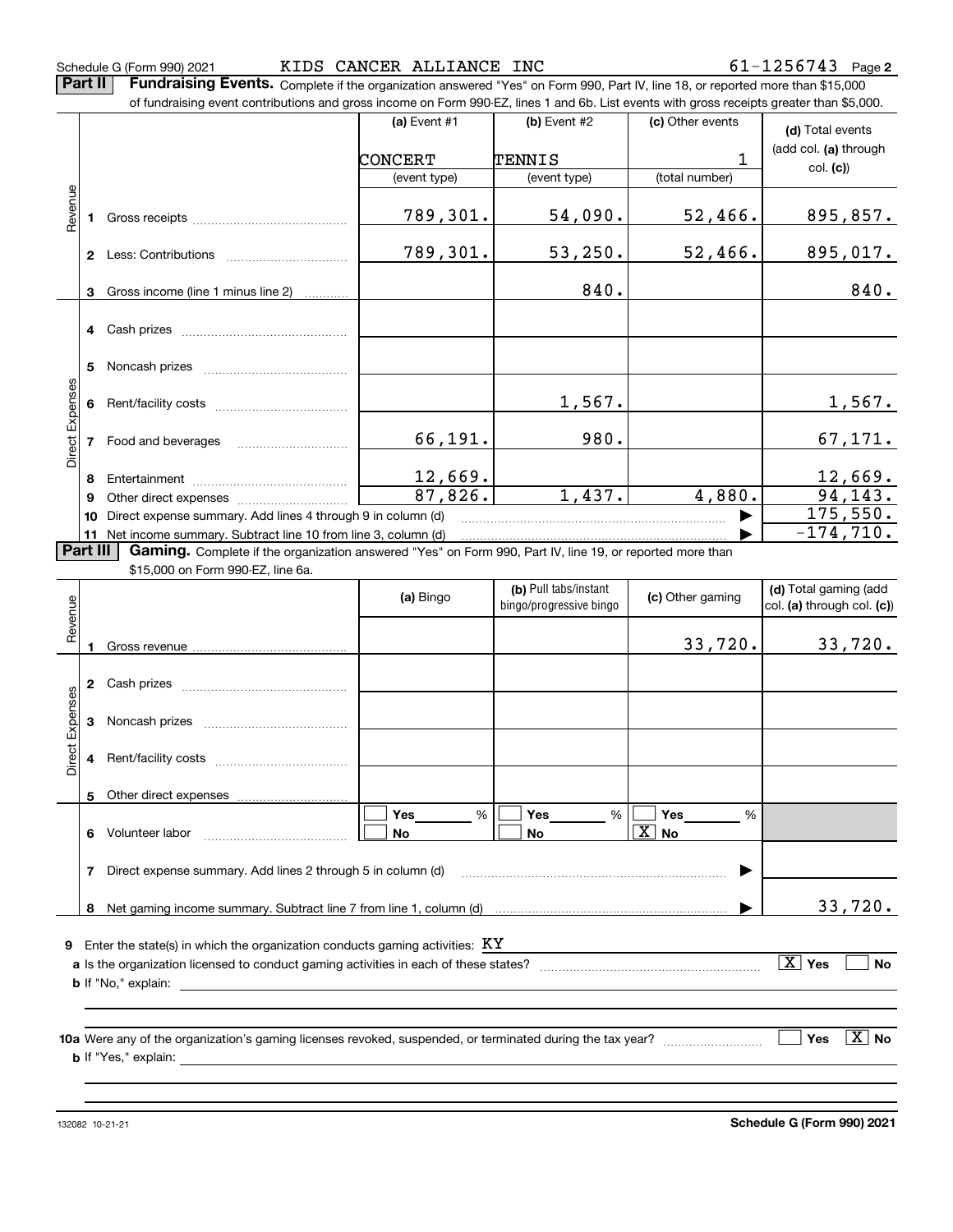| KIDS CANCER ALLIANCE INC<br>Schedule G (Form 990) 2021                                                                                                                                                                                        | $61 - 1256743$ Page 3 |            |                             |
|-----------------------------------------------------------------------------------------------------------------------------------------------------------------------------------------------------------------------------------------------|-----------------------|------------|-----------------------------|
|                                                                                                                                                                                                                                               |                       | $X$ Yes    | <b>No</b>                   |
| 12 Is the organization a grantor, beneficiary or trustee of a trust, or a member of a partnership or other entity formed                                                                                                                      |                       |            |                             |
|                                                                                                                                                                                                                                               |                       | $\Box$ Yes | $\boxed{\text{X}}$ No       |
| 13 Indicate the percentage of gaming activity conducted in:                                                                                                                                                                                   |                       |            |                             |
|                                                                                                                                                                                                                                               | 13a                   |            | %                           |
| <b>b</b> An outside facility <i>[[[[[[[[[[[[[[[[]]]]</i> An outside facility <i>[[[[[[[[[[[[[[[]]]]]</i> and an anti-manufacture of the state of the state of the state of the state of the state of the state of the state of the state of t | 13 <sub>b</sub>       |            | %                           |
| 14 Enter the name and address of the person who prepares the organization's gaming/special events books and records:                                                                                                                          |                       |            |                             |
| Name COMPANY                                                                                                                                                                                                                                  |                       |            |                             |
| Address $\triangleright$ 611 W MAIN STREET NO 300 - LOUISVILLE, KY 40202                                                                                                                                                                      |                       |            |                             |
|                                                                                                                                                                                                                                               |                       |            |                             |
|                                                                                                                                                                                                                                               |                       |            |                             |
|                                                                                                                                                                                                                                               |                       |            |                             |
| c If "Yes," enter name and address of the third party:                                                                                                                                                                                        |                       |            |                             |
| Name $\blacktriangleright$ $\lrcorner$                                                                                                                                                                                                        |                       |            |                             |
|                                                                                                                                                                                                                                               |                       |            |                             |
|                                                                                                                                                                                                                                               |                       |            |                             |
| 16 Gaming manager information:                                                                                                                                                                                                                |                       |            |                             |
| <u> 1989 - Andrea Stadt Britain, amerikansk politiker (</u><br>Name $\blacktriangleright$                                                                                                                                                     |                       |            |                             |
| Gaming manager compensation > \$                                                                                                                                                                                                              |                       |            |                             |
|                                                                                                                                                                                                                                               |                       |            |                             |
|                                                                                                                                                                                                                                               |                       |            |                             |
|                                                                                                                                                                                                                                               |                       |            |                             |
|                                                                                                                                                                                                                                               |                       |            |                             |
| Director/officer<br>Employee<br>Independent contractor                                                                                                                                                                                        |                       |            |                             |
| 17 Mandatory distributions:                                                                                                                                                                                                                   |                       |            |                             |
| <b>a</b> Is the organization required under state law to make charitable distributions from the gaming proceeds to                                                                                                                            |                       |            |                             |
| retain the state gaming license?                                                                                                                                                                                                              |                       |            | $\sqrt{}$ Yes $\sqrt{X}$ No |
| <b>b</b> Enter the amount of distributions required under state law to be distributed to other exempt organizations or spent in the                                                                                                           |                       |            |                             |
| organization's own exempt activities during the tax year $\triangleright$ \$<br> Part IV                                                                                                                                                      |                       |            |                             |
| Supplemental Information. Provide the explanations required by Part I, line 2b, columns (iii) and (v); and Part III, lines 9, 9b, 10b,<br>15b, 15c, 16, and 17b, as applicable. Also provide any additional information. See instructions.    |                       |            |                             |
|                                                                                                                                                                                                                                               |                       |            |                             |
|                                                                                                                                                                                                                                               |                       |            |                             |
|                                                                                                                                                                                                                                               |                       |            |                             |
|                                                                                                                                                                                                                                               |                       |            |                             |
|                                                                                                                                                                                                                                               |                       |            |                             |
|                                                                                                                                                                                                                                               |                       |            |                             |
|                                                                                                                                                                                                                                               |                       |            |                             |
|                                                                                                                                                                                                                                               |                       |            |                             |
|                                                                                                                                                                                                                                               |                       |            |                             |
|                                                                                                                                                                                                                                               |                       |            |                             |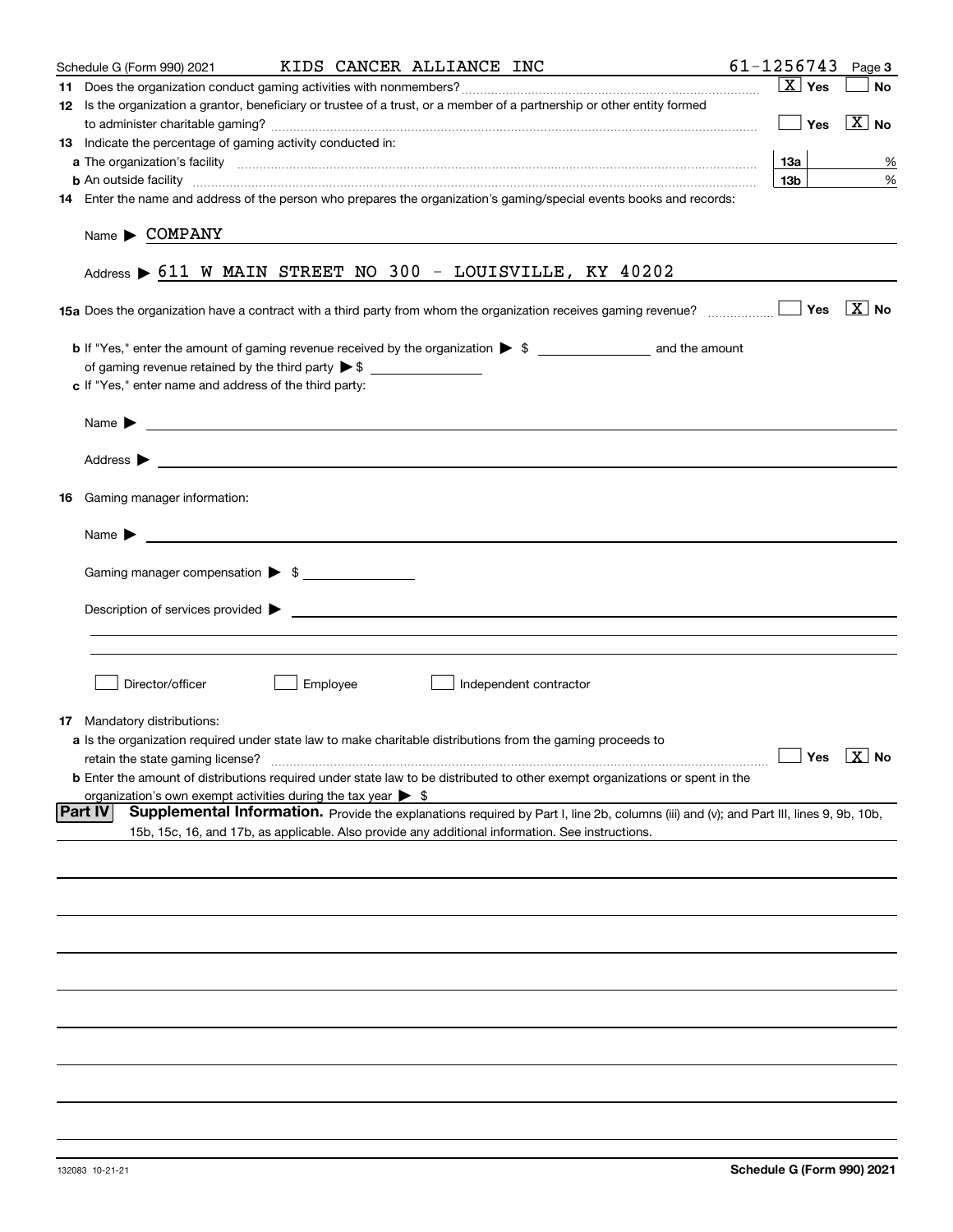| <b>Part IV</b> Supplemental information $_{(continued)}$ |  |  |
|----------------------------------------------------------|--|--|
|                                                          |  |  |
|                                                          |  |  |
|                                                          |  |  |
|                                                          |  |  |
|                                                          |  |  |
|                                                          |  |  |
|                                                          |  |  |
|                                                          |  |  |
|                                                          |  |  |
|                                                          |  |  |
|                                                          |  |  |
|                                                          |  |  |
|                                                          |  |  |
|                                                          |  |  |
|                                                          |  |  |
|                                                          |  |  |
|                                                          |  |  |
|                                                          |  |  |
|                                                          |  |  |
|                                                          |  |  |
|                                                          |  |  |
|                                                          |  |  |
|                                                          |  |  |
|                                                          |  |  |
|                                                          |  |  |
|                                                          |  |  |
|                                                          |  |  |
|                                                          |  |  |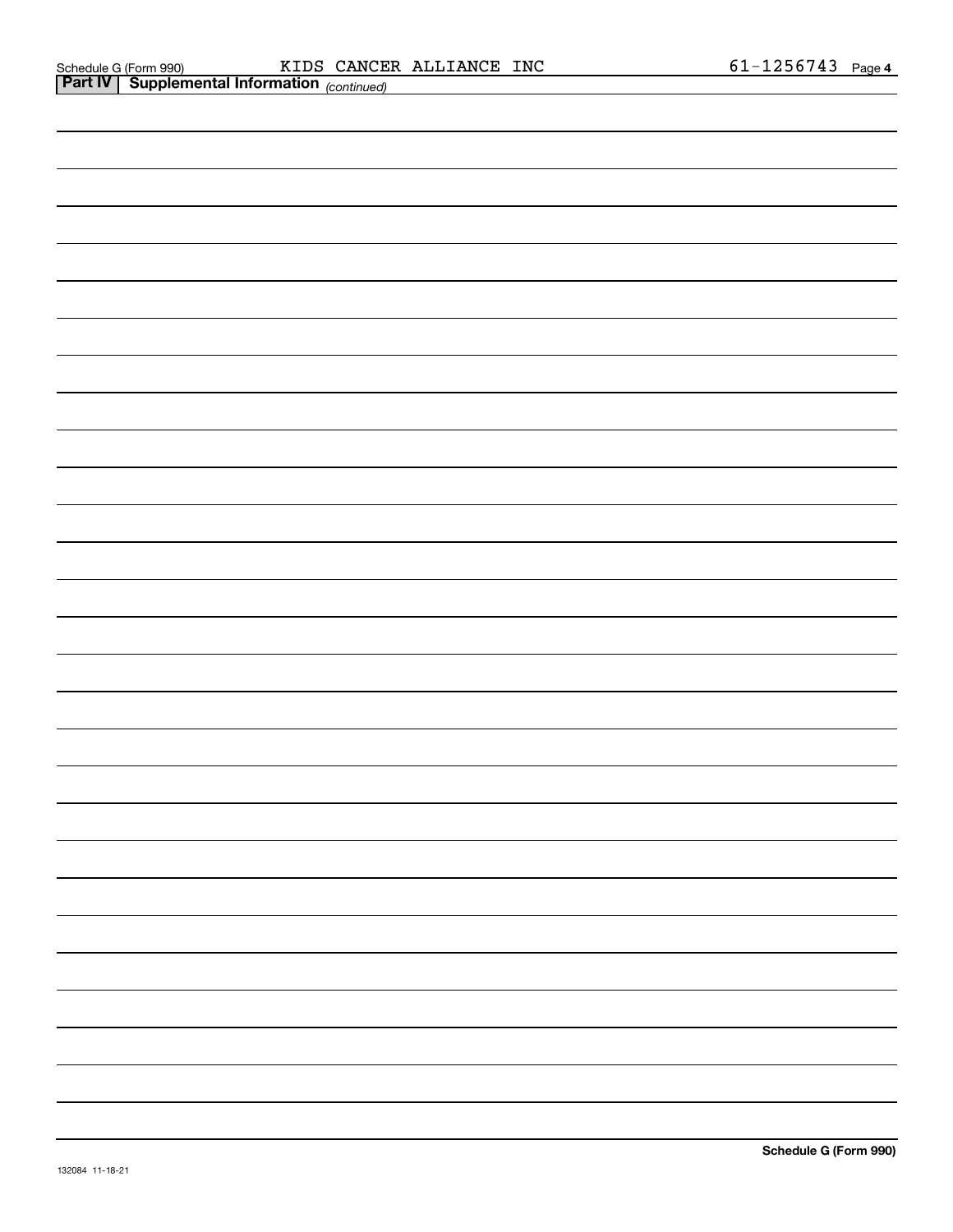| <b>SCHEDULE I</b><br>(Form 990)<br>Department of the Treasury |                                                                                                                                                                                                                                                                                     |           | <b>Grants and Other Assistance to Organizations,</b><br>Governments, and Individuals in the United States<br>Complete if the organization answered "Yes" on Form 990, Part IV, line 21 or 22. | Attach to Form 990.                                   |                                        |                                                                |                                          | OMB No. 1545-0047<br>2021<br><b>Open to Public</b>  |
|---------------------------------------------------------------|-------------------------------------------------------------------------------------------------------------------------------------------------------------------------------------------------------------------------------------------------------------------------------------|-----------|-----------------------------------------------------------------------------------------------------------------------------------------------------------------------------------------------|-------------------------------------------------------|----------------------------------------|----------------------------------------------------------------|------------------------------------------|-----------------------------------------------------|
| Internal Revenue Service                                      |                                                                                                                                                                                                                                                                                     |           |                                                                                                                                                                                               | Go to www.irs.gov/Form990 for the latest information. |                                        |                                                                |                                          | Inspection                                          |
| Name of the organization                                      | KIDS CANCER ALLIANCE INC                                                                                                                                                                                                                                                            |           |                                                                                                                                                                                               |                                                       |                                        |                                                                |                                          | <b>Employer identification number</b><br>61-1256743 |
| Part I                                                        | <b>General Information on Grants and Assistance</b>                                                                                                                                                                                                                                 |           |                                                                                                                                                                                               |                                                       |                                        |                                                                |                                          |                                                     |
| 1                                                             | Does the organization maintain records to substantiate the amount of the grants or assistance, the grantees' eligibility for the grants or assistance, and the selection<br>criteria used to award the grants or assistance?                                                        |           |                                                                                                                                                                                               |                                                       |                                        |                                                                |                                          | $\boxed{\text{X}}$ Yes<br>  No                      |
| $\mathbf{2}$<br>Part II                                       | Describe in Part IV the organization's procedures for monitoring the use of grant funds in the United States.<br>Grants and Other Assistance to Domestic Organizations and Domestic Governments. Complete if the organization answered "Yes" on Form 990, Part IV, line 21, for any |           |                                                                                                                                                                                               |                                                       |                                        |                                                                |                                          |                                                     |
|                                                               | recipient that received more than \$5,000. Part II can be duplicated if additional space is needed.                                                                                                                                                                                 |           |                                                                                                                                                                                               |                                                       |                                        |                                                                |                                          |                                                     |
|                                                               | 1 (a) Name and address of organization<br>or government                                                                                                                                                                                                                             | $(b)$ EIN | (c) IRC section<br>(if applicable)                                                                                                                                                            | (d) Amount of<br>cash grant                           | (e) Amount of<br>noncash<br>assistance | (f) Method of<br>valuation (book,<br>FMV, appraisal,<br>other) | (g) Description of<br>noncash assistance | (h) Purpose of grant<br>or assistance               |
|                                                               |                                                                                                                                                                                                                                                                                     |           |                                                                                                                                                                                               |                                                       |                                        |                                                                |                                          |                                                     |
|                                                               |                                                                                                                                                                                                                                                                                     |           |                                                                                                                                                                                               |                                                       |                                        |                                                                |                                          |                                                     |
|                                                               |                                                                                                                                                                                                                                                                                     |           |                                                                                                                                                                                               |                                                       |                                        |                                                                |                                          |                                                     |
|                                                               |                                                                                                                                                                                                                                                                                     |           |                                                                                                                                                                                               |                                                       |                                        |                                                                |                                          |                                                     |
|                                                               |                                                                                                                                                                                                                                                                                     |           |                                                                                                                                                                                               |                                                       |                                        |                                                                |                                          |                                                     |
|                                                               |                                                                                                                                                                                                                                                                                     |           |                                                                                                                                                                                               |                                                       |                                        |                                                                |                                          |                                                     |
| $\mathbf{2}$                                                  | Enter total number of section 501(c)(3) and government organizations listed in the line 1 table                                                                                                                                                                                     |           |                                                                                                                                                                                               |                                                       |                                        |                                                                |                                          |                                                     |
| 3                                                             | Enter total number of other organizations listed in the line 1 table                                                                                                                                                                                                                |           |                                                                                                                                                                                               |                                                       |                                        |                                                                |                                          |                                                     |
| LHA                                                           | For Paperwork Reduction Act Notice, see the Instructions for Form 990.                                                                                                                                                                                                              |           |                                                                                                                                                                                               |                                                       |                                        |                                                                |                                          | Schedule I (Form 990) 2021                          |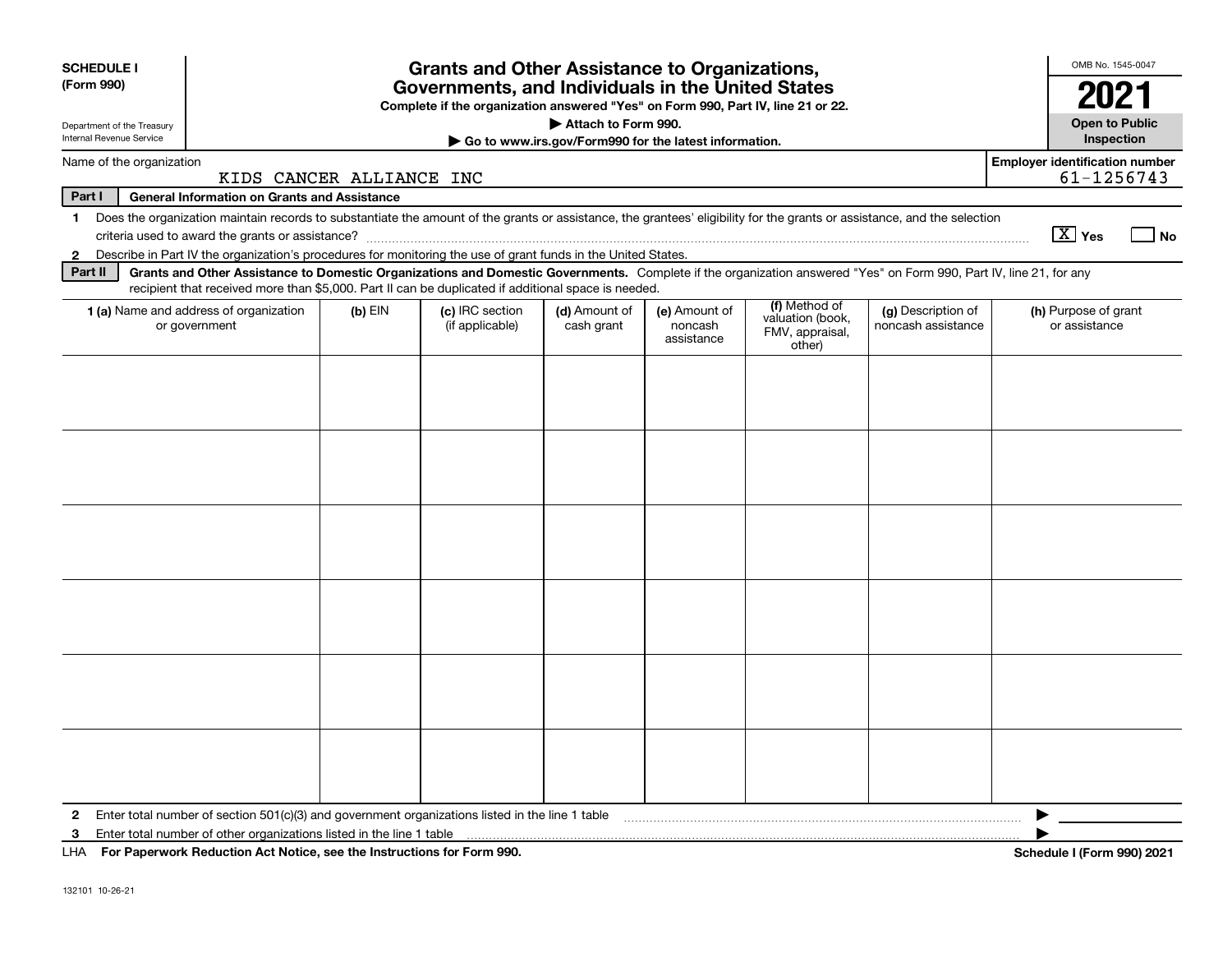**Part III Grants and Other Assistance to Domestic Individuals.**  Complete if the organization answered "Yes" on Form 990, Part IV, line 22. Part III can be duplicated if additional space is needed.

| (a) Type of grant or assistance                                                                                                                                                                                                      | (b) Number of<br>recipients | (c) Amount of<br>cash grant | (d) Amount of non-<br>cash assistance | (e) Method of valuation<br>(book, FMV, appraisal, other)      | (f) Description of noncash assistance |
|--------------------------------------------------------------------------------------------------------------------------------------------------------------------------------------------------------------------------------------|-----------------------------|-----------------------------|---------------------------------------|---------------------------------------------------------------|---------------------------------------|
|                                                                                                                                                                                                                                      |                             |                             |                                       |                                                               |                                       |
| SURVIVOR SCHOLARSHIP                                                                                                                                                                                                                 | 23                          | 86,000.                     | 0.                                    |                                                               |                                       |
|                                                                                                                                                                                                                                      |                             |                             |                                       |                                                               |                                       |
| BEREAVEMENT FUNDING                                                                                                                                                                                                                  | 18                          | 81,093.                     | 0.                                    |                                                               |                                       |
|                                                                                                                                                                                                                                      |                             |                             |                                       |                                                               |                                       |
| FINANCIAL ASSISTANCE                                                                                                                                                                                                                 | 78                          | 66,811.                     | $\mathfrak{o}$ .                      |                                                               |                                       |
|                                                                                                                                                                                                                                      |                             |                             |                                       |                                                               |                                       |
|                                                                                                                                                                                                                                      |                             |                             |                                       |                                                               |                                       |
|                                                                                                                                                                                                                                      |                             |                             |                                       |                                                               |                                       |
|                                                                                                                                                                                                                                      |                             |                             |                                       |                                                               |                                       |
| <u>a sur la construcción de la construcción de la construcción de la construcción de la construcción de la construcción de la construcción de la construcción de la construcción de la construcción de la construcción de la con</u> | .                           | $\sim$ $\sim$ $\sim$ $\sim$ | $\sim$<br>$\sim$<br>$\cdot$ .         | $\sim$ $\sim$ $\sim$ $\sim$ $\sim$ $\sim$ $\sim$<br>$\cdot$ . |                                       |

Part IV | Supplemental Information. Provide the information required in Part I, line 2; Part III, column (b); and any other additional information.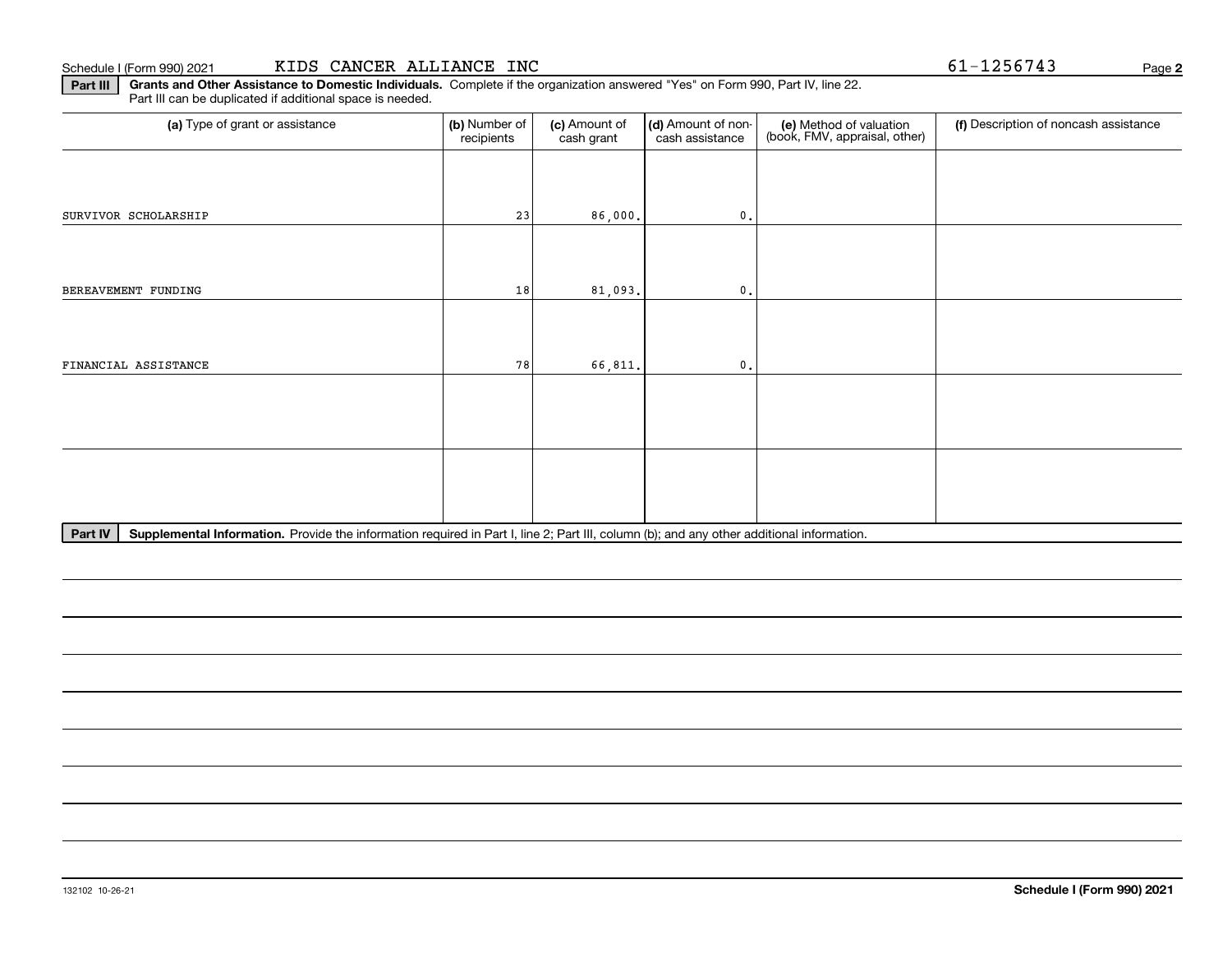**(Form 990)**

**Complete to provide information for responses to specific questions on Form 990 or 990-EZ or to provide any additional information. | Attach to Form 990 or Form 990-EZ. | Go to www.irs.gov/Form990 for the latest information. SCHEDULE O Supplemental Information to Form 990 or 990-EZ**



KIDS CANCER ALLIANCE INC  $\vert$  61-1256743

FORM 990, PART I, LINE 1, DESCRIPTION OF ORGANIZATION MISSION:

SUPPORT PROGRAMS.

FORM 990, PART III, LINE 4B, PROGRAM SERVICE ACCOMPLISHMENTS:

MEMORIAL EXPERIENCES.

FORM 990, PART III, LINE 4D, OTHER PROGRAM SERVICES:

THE KCA SCHOLARSHIP FUND WAS ESTABLISHED TO SUPPORT YOUNG ADULT CANCER

SURVIVORS AND THEIR SIBLINGS BY ASSISTING THEM IN PURSUIT OF THEIR

ACADEMIC AND PROFESSIONAL GOALS. THE SCHOLARSHIPS ARE DESIGNED TO EASE

THE FINANCIAL BURDEN OF OBTAINING AN EDUCATION FROM AN ACCREDITED

UNIVERSITY, COMMUNITY COLLEGE, VOCATIONAL OR TECHNICAL SCHOOL.

APPLICATIONS ARE OPEN TO INDIVIDUALS WHO MEET THE CRITERIA, DEMONSTRATE

FINANCIAL NEED, AND SHOW ACADEMIC AND PERSONAL POTENTIAL.

EXPENSES \$ 86,000. INCLUDING GRANTS OF \$ 86,000. REVENUE \$ 0.

OTHER FINANCIAL ASSISTANCE: THE OTHER FINANCIAL ASSISTANCE PROGRAM IS

DESIGNED TO PROVIDE FAMILIES FINANCIAL SUPPORT BY PAYING FOR THEIR

DAILY LIVING COSTS.

EXPENSES \$ 66,811. INCLUDING GRANTS OF \$ 66,811. REVENUE \$ 0.

FORM 990, PART VI, SECTION B, LINE 11B:

THE FORM 990 IS PROVIDED TO THE ORGANIZATION'S FINANCE COMMITTEE TO REVIEW

AND IF APPROVED, IT IS THEN SENT TO THE FULL BOARD OF DIRECTORS FOR REVIEW.

FORM 990, PART VI, SECTION B, LINE 12C: